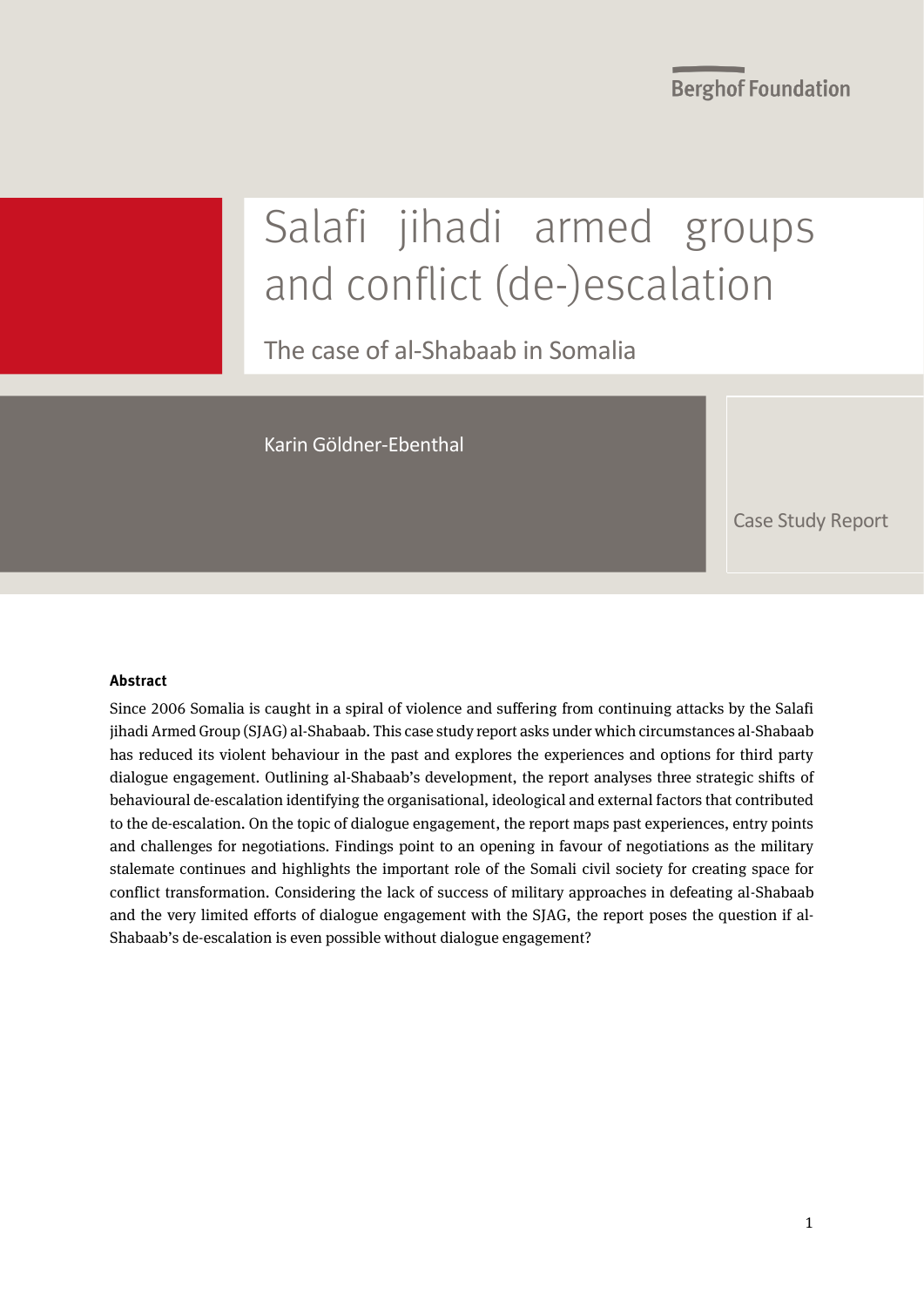#### **About this report**

This report was written in the context of the research project "Salafi-Jihadi Armed Groups – (De-)escalation Trajectories and Dialogue Options" conducted by the Berghof Foundation from November 2017 to August 2019. Case study research was carried out on Salafijihadi armed groups (SJAGs) in Mali, Somalia and Syria.

#### **About the author**

**Karin Göldner-Ebenthal** is a Research Fellow at the Berghof Foundation, Berlin. Before joining the Berghof Foundation in 2015, she worked for the German Foreign Office, NATO, the Institute for European Politics and Search for Common Ground. Karin has a Bachelor's in European Studies from the University of Osnabrück and a Master of Letters in Peace and Conflict Studies from the University of St Andrews. She has published on EU Multi-Track Diplomacy and has a special interest in non-state armed groups.

#### **Acknowledgments**

This study would not have been possible without the significant contributions and overall support of my colleagues at the Berghof Foundation. Many thanks go to Dr. Véronique Dudouet who has trusted me to undertake this research and provided guidance and feedback. Furthermore, I would like to thank Mary Harper in her function as Advisory Board Member, as well as our interns Hannah Hell and Marie Migeon for their general support to the project and its publications.

The project and its reports were made possible by funding from the Deutsche Stiftung Friedensforschung.



© 2019 Berghof Foundation Operations GmbH. All rights reserved.

To cite this Paper: Karin Göldner-Ebenthal 2019. Salafi jihadi armed groups and conflict (de-)escalation: The case of al-Shabaab in Somalia. Case Study Report. Berlin: Berghof Foundation.

Available also online: December 2019

#### **Disclaimer**

The views expressed in this publication are those of the authors and do not necessarily reflect the views and opinions of the Berghof Foundation or its partners.

#### **Berghof Foundation**

www.berghof-foundation.org order@berghof-foundation.org Twitter: @BerghofFnd Facebook: BerghofFoundation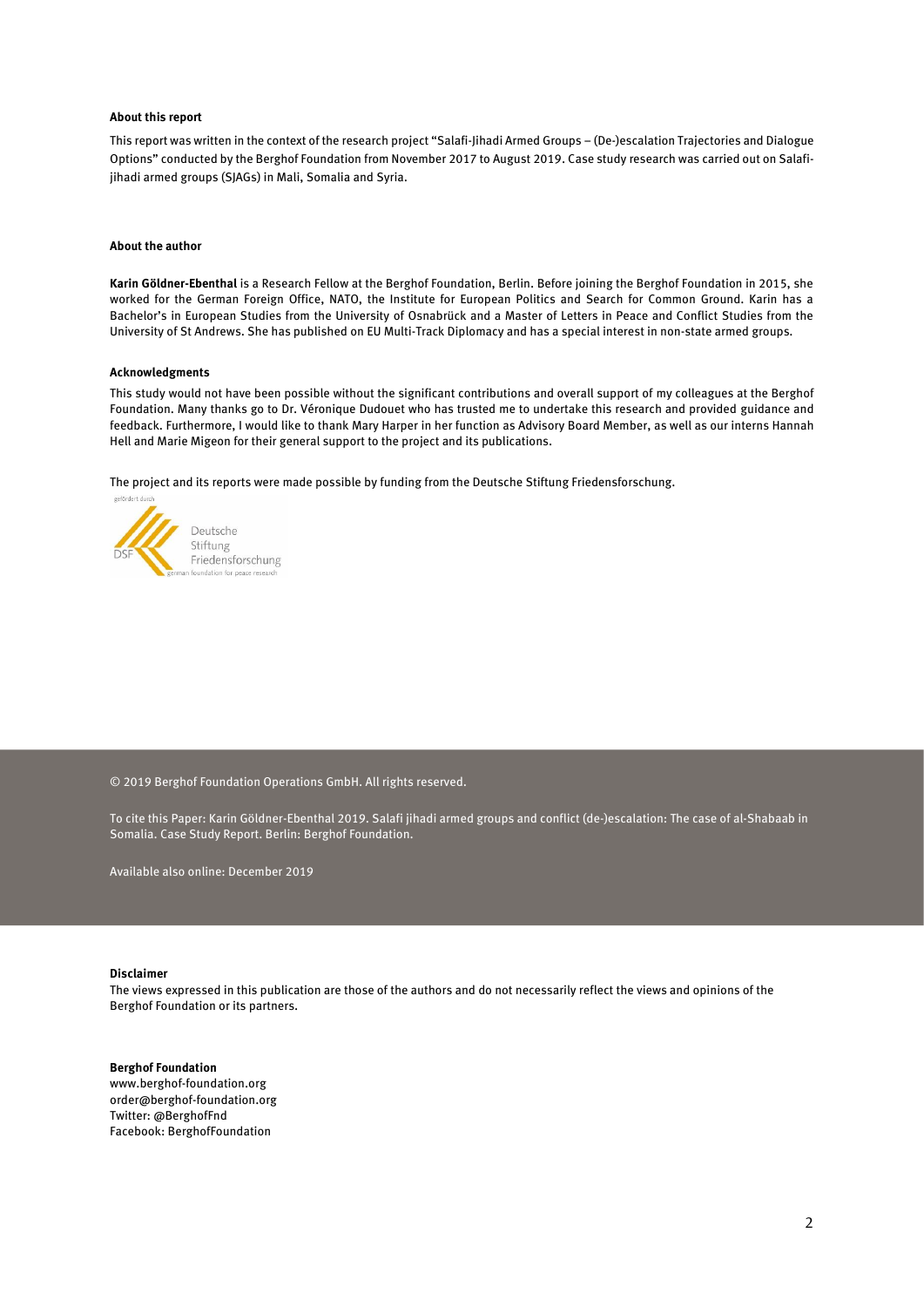### **Table of Contents**

| 1. |  |  |  |
|----|--|--|--|
| 2. |  |  |  |
| 3. |  |  |  |
|    |  |  |  |
|    |  |  |  |
|    |  |  |  |
|    |  |  |  |
| 4. |  |  |  |
|    |  |  |  |
|    |  |  |  |
|    |  |  |  |
|    |  |  |  |
| 5. |  |  |  |
|    |  |  |  |
|    |  |  |  |
| 6. |  |  |  |
|    |  |  |  |
|    |  |  |  |
|    |  |  |  |
| 7. |  |  |  |
|    |  |  |  |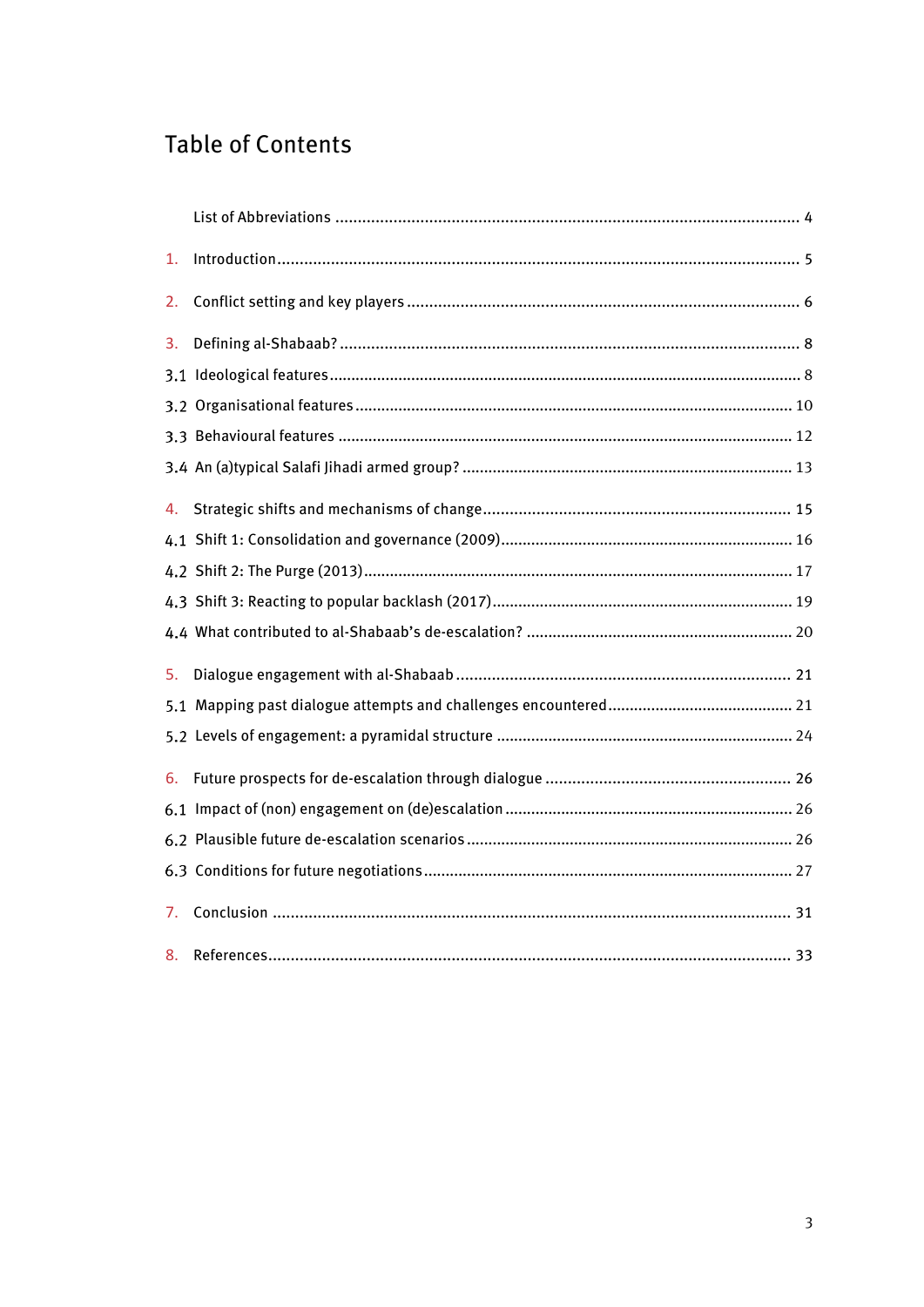# <span id="page-3-0"></span>List of Abbreviations

- AMISOM African Union Mission to Somalia ARS – Alliance for the Re-Liberation of Somalia CVE – Countering Violent Extremism FGS – Federal Government of Somalia ICU – Islamic Courts Union NSAG – Non-state armed group UN – United Nations
- TFG Transitional Government of Somalia
- SJAG Salafi jihadi armed group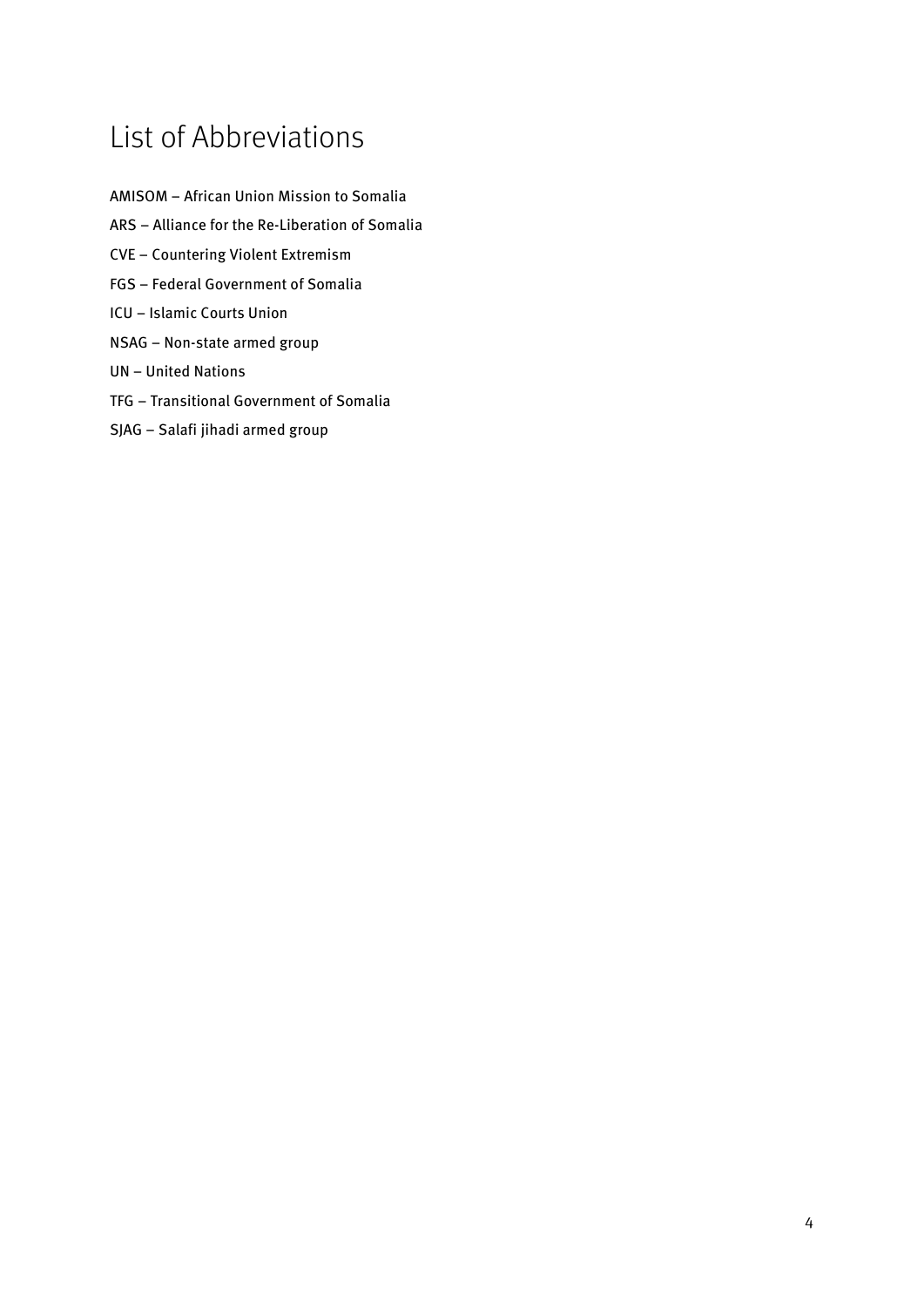# <span id="page-4-0"></span>1.Introduction

For more than 12 years now, al-Shabaab has been a violent and disruptive force in Somalia and one of the most violent groups in all of Africa. With the attention-catching attack on a hotel in Nairobi on January 15, 2019, it has proven once again that it is also a threat beyond Somali borders. Since 2012 al-Shabaab has been an official affiliate of Al Qaeda and its transnational network of Salafi jihadi armed actors. Attempts to defeat Salafi jihadi armed groups (SJAG), such as al-Shabaab, through military means have largely proven ineffective. Efforts to prevent violent extremism as a means to curb SJAG's recruitment so far have not managed to significantly weaken the groups either.

In the quest for additional or alternative means for conflict transformation, talking to Salafi jihadi armed groups seems no longer a taboo. The paradigm that there could be 'no talking to terrorists' has most publicly been broken by the ongoing talks with the Taliban. Similar calls to talk with al-Shabaab have been made by former government officials in Somalia (Sheikh-Ali 2018) and among UN, EU and US policymakers there seems to be a nascent and corresponding interest to explore the role of dialogue and negotiation in dealing with Salafi jihadi armed groups. Yet, there still is a severe lack of SJAG-specific, comprehensive and in-depth research to inform policy approaches and decision-making in this area. This case study report is part of a research project that contributes to filling this gap by advancing knowledge on the patterns and factors contributing to conflict (de)escalation undergone by Salafi jihadi armed actors, and on the specific (actual or potential) role of third-party engagement through dialogue and negotiation. Thus, this case study seeks to answer three main questions: *What is the pathway of (de)escalation of al-Shabaab? What is the existing experience with (or possible entry points for) third party engagement with al-Shabaab? What is the (actual or potential) role of third party engagement in influencing al-Shabaab's deescalation pathways?*

The study is a qualitative analysis based on empirical data collected in 26 semi-structured interviews and one focus group discussion conducted in Mogadishu, Nairobi, New York and Geneva as well as per telephone between February and July 2018, complemented by a thorough review of the existing literature on al-Shabaab and the Somali conflict. Among the total of 30 interviewees were political analysts (6), international NGO representatives (4), UN Mission in Somalia (UNSOM) staff members (5), Somali civil society representatives (one focus group discussion and 4 interviews), humanitarian practitioners (2), international diplomats (2), a Somali politician and a former al-Shabaab member. Of the interviewees 19 were Somali nationals, and 11 were internationals. Besides the empirical data, an extensive literature research was conducted. The project was advised by a dedicated advisory board, which included two Somalia experts. The study was reviewed by one of the Somali experts before publishing.

The study begins in section 2 with a brief overview of the conflict and key players, Section 3 presents al-Shabaab's trajectory along its ideological, organisational and behavioural dynamics, and situates the group's features within the existing literature on non-state armed groups (NSAG) typologies. Section 4 focuses on instances of (potential) de-escalation, by identifying three strategic shifts undergone by the group and analysing factors and conditions contributing to such instances of behavioural change. In Section 5, past instances or attempts of (humanitarian or political) dialogue with al-Shabaab are outlined, highlighting the specificities, drivers, entry points and challenges encountered. Looking toward the future, Section 6 then presents some conditions and options for future dialogue engagement while outlining a range of possible future de-escalation scenarios.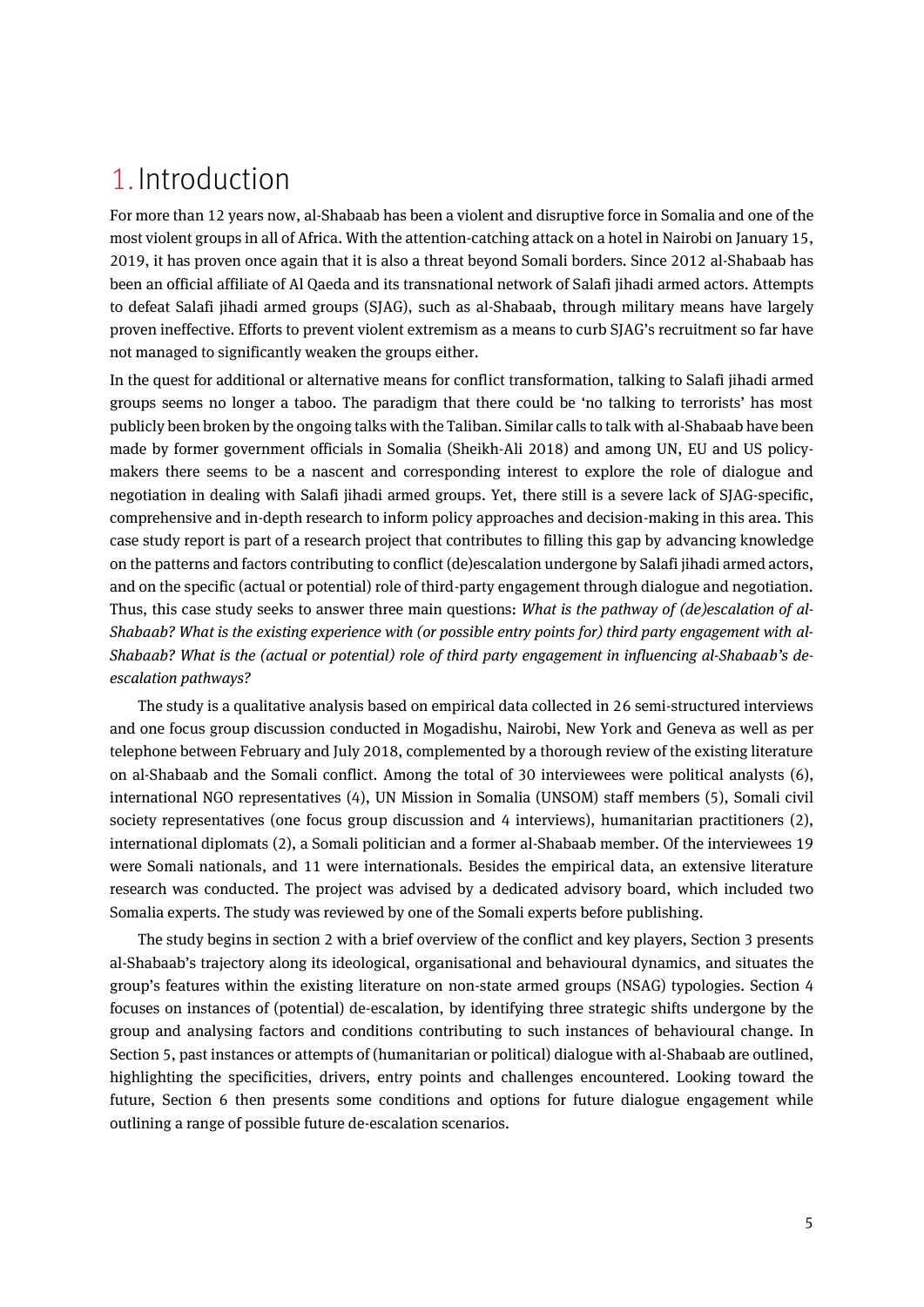# <span id="page-5-0"></span>2.Conflict setting and key players

The conflict in Somalia is complex. It is characterised by many overlapping and intertwined layers of societal and political relationships, which cannot be easily untangled and described in isolation from each other. This chapter aims to present the current situation and the key players of our case study setting, including the state, the clans, Islam and its role in the Somalia context, as well as the regional and international actors.

### **The State of Somalia**

 $\overline{a}$ 

Somalia has a lengthy history of civil war and constant conflict. Following the end of the autocratic rule of Siad Barre (1969-1991), civil war wrecked the country and a long list of attempts to re-establish a government followed, for example through organized reconciliation conferences in 1991, 1993, 1994, and 1997. Clans, militias and warlords ruled the country, fighting for supremacy and resources. Rudimentary state structures were established in several steps. In 2000, the Transitional National Government was the first Somali government since 1991 to secure a measure of international recognition. The Transitional Federal Government (TFG), established in 2004, was based on a complicated powersharing concept, the '4.5 formula'. <sup>1</sup> This distributes political power between the Somali clans and has been the foundation of Somalia's government structures until today. In 2006 open battle between the Islamic Courts Union (ICU) and the internationally supported TFG disrupted further development. The ICU was thwarted in the effort to topple the government in 2007. The 'Alliance for the Re-Liberation of Somalia' (ARS) – a group of mostly Islamist opponents of the TFG – gathered after the failed attempt to topple the government. A peace process in 2008 between the TFG and the more moderate fraction of the ARS resulted in a cease-fire and changes in the political system – leading to one of the Islamists former opponents becoming Somalia's president in 2009.

The next step of Somalia's state-building process was in 2012, when a provisional constitution was accepted by a National Constitutional Assembly that ended the transition phase, changed Somalia from a Republic into a federal state and established the Federal Government of Somalia (FGS). The FGS, however, still has not completed essential transitional tasks such as finalising and ratifying the constitution and establishing a democratic electoral system. Thus, Somalia and the many stakeholders are deeply stuck in structural state-building, which has hampered governance activities. Further, some of the federal member states, which are supposed to be key components of the newly established federal system, are themselves still in a formation process. The FGS is not accepted in all of Somalia as a legitimate centre of power<sup>2</sup> and can on its own barely control Mogadishu. It "must negotiate with federal member states and other armed sub-state actors to lay claim to indirect, nominal authority over other parts of the country" and relies heavily on the African Union Mission to Somalia (AMISOM) to maintain stability (Menkhaus 2017, 133). While the situation in the northern parts, in Somaliland and Puntland is relatively stable, south-central Somalia "has neither seen the rise of a modestly functional government with the ability to provide some level of security, nor has it had the benefit of a robust social compact between clan elders to keep the peace." (Menkhaus 2016, 21). Even where the government is in control, it is often functionally ineffective: paralysed by in-fighting and extremely high levels of corruption, it can often not even perform core functions of providing basic political and economic services. The rates of poverty, illiteracy, and unemployment in Somalia all rank among the worst in the world and much of the country's brain trust

<sup>1</sup> This formula provides equal representation to each of the four major clans – Darod, Dir, Hawiye and Rahanweyn – while smaller clans were provided with the 0.5 representation.

<sup>2</sup> The most northern state, Somaliland, declared its independence from Somalia 1991 but is not recognized internationally by any state. It is the best functioning and most stable state in Somalia.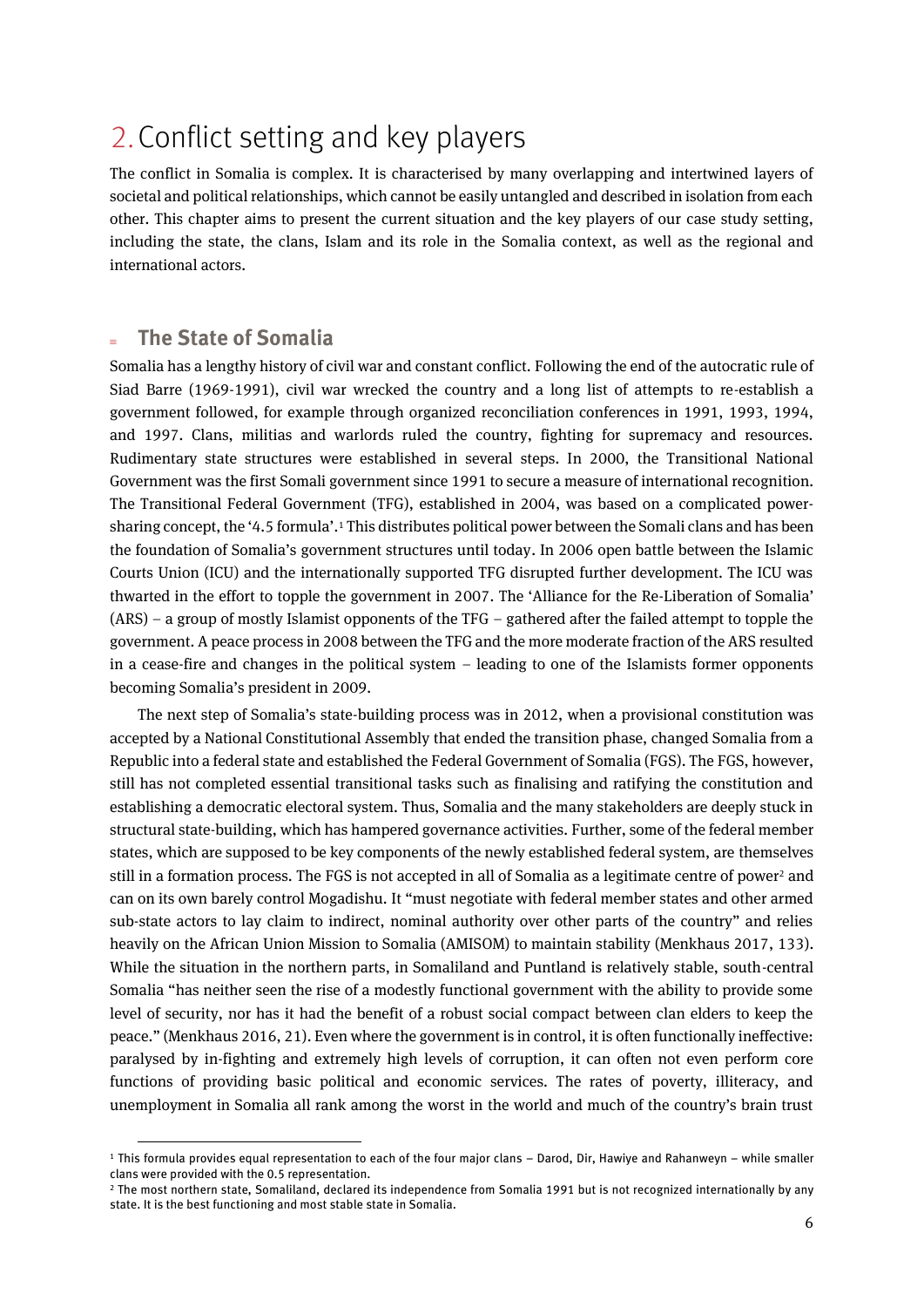resides overseas in the millions-strong Somali diaspora. Besides this quite heavy legacy of negative factors, Somalia seems on a stabilisation path. A new government was elected in February 2017 in a complicated process of indirect election through nominated representatives (Menkhaus 2017). Although the process was characterised by corruption and fraud, the transfer of power was managed without significant flares of violence. The new President Mohamed Abdullahi Mohamed 'Farmaajo' has raised hopes for development. The state's inability to implement a functioning tax system is perpetuating its dependence on international funding. Somalia has a population of about 15,2 million people of which 46% are younger than 15<sup>3</sup> and the estimated unemployment rate among those under age 30 is at 67% (Kimani 2018). The state-building challenges for the FGS thus remain high, well beyond the conflict with al-Shabaab.

### **The Clans**

Being part of the 'Somali nation' depends on belonging to a particular clan (Hussein 2015). The clans provide the social and financial security net for the Somali people and clan loyalties dominate political life. Starting with the independence movement of the 1950, the clans were the platform for political mobilisation and became political entities. Clan loyalties are strong and the political class has been seeking to funnel resources and local economic opportunities through the mobilisation of clan affiliations, comparable to modern patronage systems (Solomon 2015). The big clans have sub-clans and, even though clan affiliation is of high importance, alliances within and between clans are handled pragmatically. Interclan conflicts are common and are most often cantered around resource conflicts, such as access to land and water. Clans often have their own militias and violence is used as a primary means of settling disputes, creating many layers of grief and unresolved conflict – beyond and beneath the conflict line between al-Shabaab and the FGS. In relation to other clans, or state and non-state armed actors "*Clans often support one group or support several groups simultaneously so as not to have all eggs in one basket. It is a permanent balancing act in a fluid political situation where everyone draws on all political strings such as nationalism, business or religion, as suits them best*." (Interview with political analyst, May 2018). A traditional system for conflict mitigation exists in the form of the Xeer system, which is a form of clan justice that holds not only the individual perpetrator accountable but also his/her family and clan. The power of the clan then becomes a relevant factor in the access to justice. So while Somalis share a common ethnicity, culture, language, and religion, their homogeneity is divided by clan loyalties and has often undercut the efforts of state-building (Menkhaus 2017).

### **Islam in Somalia**

 $\overline{a}$ 

Religion represents a cross-cutting social bond which transcends the Somali clan system. About 98% of the country's population is Muslim, traditionally a Shafi'i version of Sunni Islam dominated by moderate, apolitical Sufi orders. Islam thus is a common "horizontal identity" marker, albeit traditionally Islamic identity is complimentary to clan identity and does not challenge the primacy of clan (Gakuo Mwangi 2012). The transcendent role of religion was and is attractive for a fractured and unequal society, as a common ideology framework fostering alliances against shared enemies (Marchal 2009). Networks of Somali veterans of the Afghan-Soviet wars and early Islamist organisations such as the Al-Itihaad al-Islamiya were ideologically influenced and financially supported through the diaspora in the Gulf. These islamist actors shaped the internal situation in Somalia but were not a strong military power during the civil war times. They established Islamic courts to compensate for the total lack of judicial institutions, the

<sup>3</sup> United Nations Population Fund, Office Somalia; numbers from 2018.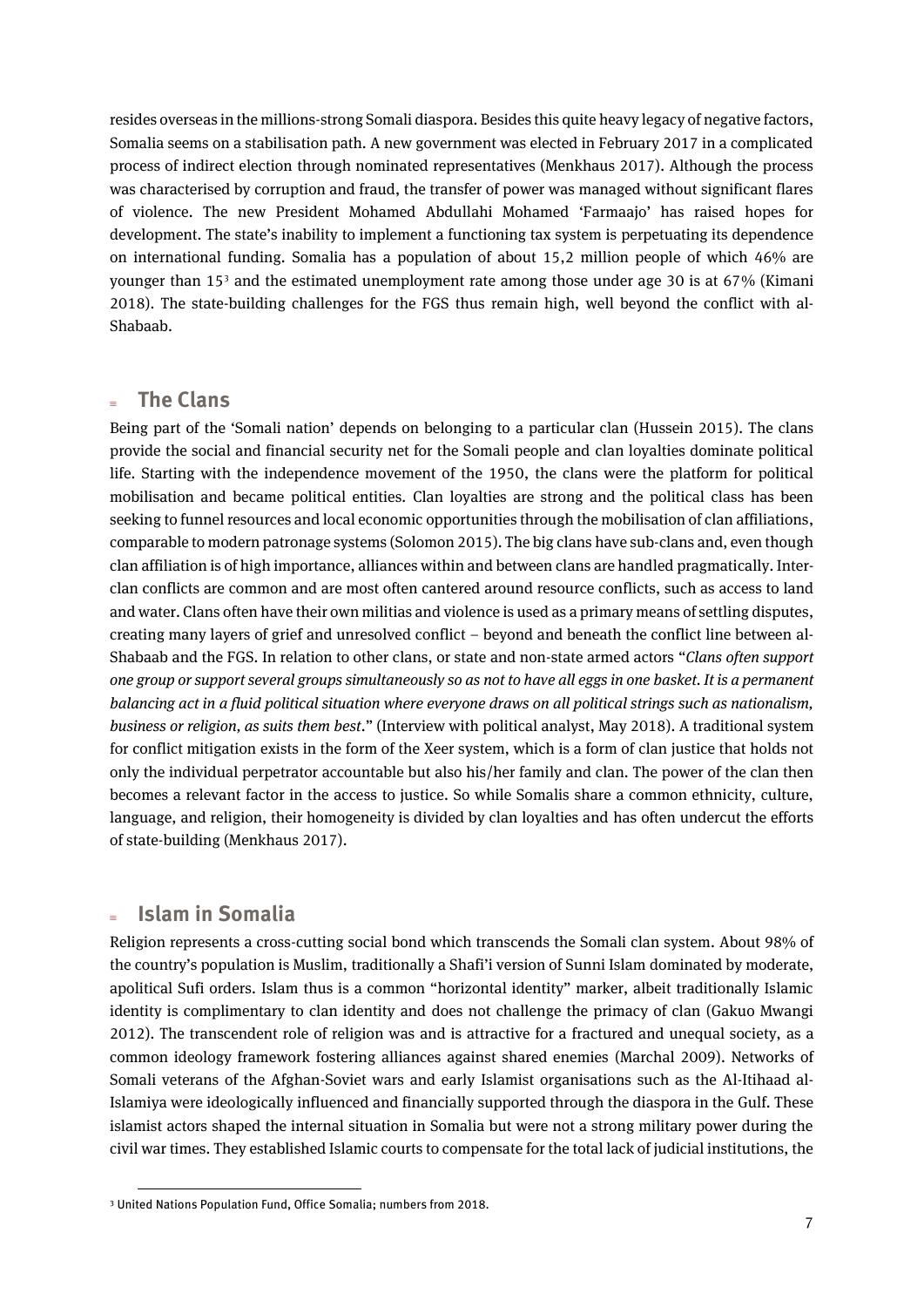most fruitful effort was in 2005-2006 when several courts allied to form the Islamic Courts Union (ICU) in Mogadishu. One dominant frame for addressing structural grievances in Somalia is the demand for a more Islamic state, which resonates with the religious-oriented parts of society. The global trend towards Wahabism has also influenced Somali society, which has become more conservative over the years with regard to its religious beliefs.

### **Regional and international actors**

Somalia is of geostrategic interest to many countries, including its neighbours Djibouti, Ethiopia and Kenya but also, Eritrea, Kuwait, Qatar, Saudi Arabia, Sudan, Turkey, United Arab Emirates, the US and the EU. International actors such as the United Nations (UN) and the African Union (AU) have been active in Somalia, as has the Intergovernmental Authority on Development, the regional organisation for east Africa, for multiple reasons including humanitarian assistance, conflict resolution, peace building and the proclaimed fight against terrorism. Ethiopia has historically been in conflict with Somalia, and several authors have attested Ethiopia interests in maintaining a level of control within Somalia, for political and economic reasons (Ingiriis 2018b; Williams 2017). Ethiopia and Kenya pursued unilateral military activity in Somalia but eventually integrated (most of) their forces into the AMISOM forces. AMISOM was deployed to Mogadishu in March 2007, with only 1,800 Ugandan troops at the beginning, even though the mandate was for 8,000 troops. AMISOM was designed in cooperation between AU and UN, with EU funding and bilateral aid from US and UK and African force-contributing countries (Uganda, Burundi, Djibouti, Kenya and Ethiopia). Its first mission was to support dialogue and reconciliation in Somalia but by 2009 it had become the principal force tasked with protecting the TFG from al-Shabaab. Along the way, AMISOM has experienced some mission-creep, becoming mandated to help protect political leaders, build the new Somali state's security forces, support various electoral processes, and facilitate humanitarian assistance (Williams 2018). By 2014, the force had increased to 22,100 troops. The withdrawal of troops has become a topic of discussion since 2017. 2020 is currently considered the earliest date possible for a withdrawal. Since the US War on Terror efforts in the wake of 9/11, the US have continuously been involved in Somalia, financially but also with targeted actions against al-Shabaab leaders or training grounds. Beyond that, US troops in Somalia are engaged in training the Somali National Forces. Under US President Trump, the US has dramatically increased its military engagement, especially via drone attacks (Olapodi 2019).

# <span id="page-7-0"></span>3.Defining al-Shabaab?

This section first presents al-Shabaab and how it developed, giving special attention to the ideological, organisational and behavioural dimensions of the group. The section will then situate al-Shabaab within existing typologies of NSAGs in general, and Islamist-based armed actors in particular.

### <span id="page-7-1"></span>**Ideological features**

Al-Shabaab (the full name is *Harakat al-Shabaab al-Mujahideen*, literally 'Mujahideen Youth Movement'), is a Salafi jihadi group that strives to seize power in Somalia in order to establish a state and society based on a rigid interpretation of Sharia law. There is debate about the 'true' goals of al-Shabaab, in line with the different assessments of al-Shabaab as either a globalist, regional or nationalist actor. While the official language used by the group would suggest a global sphere of influence, al-Shabaab's actions paint the picture of a national or regional actor at most. As stated by the group, the long term goal is global jihad.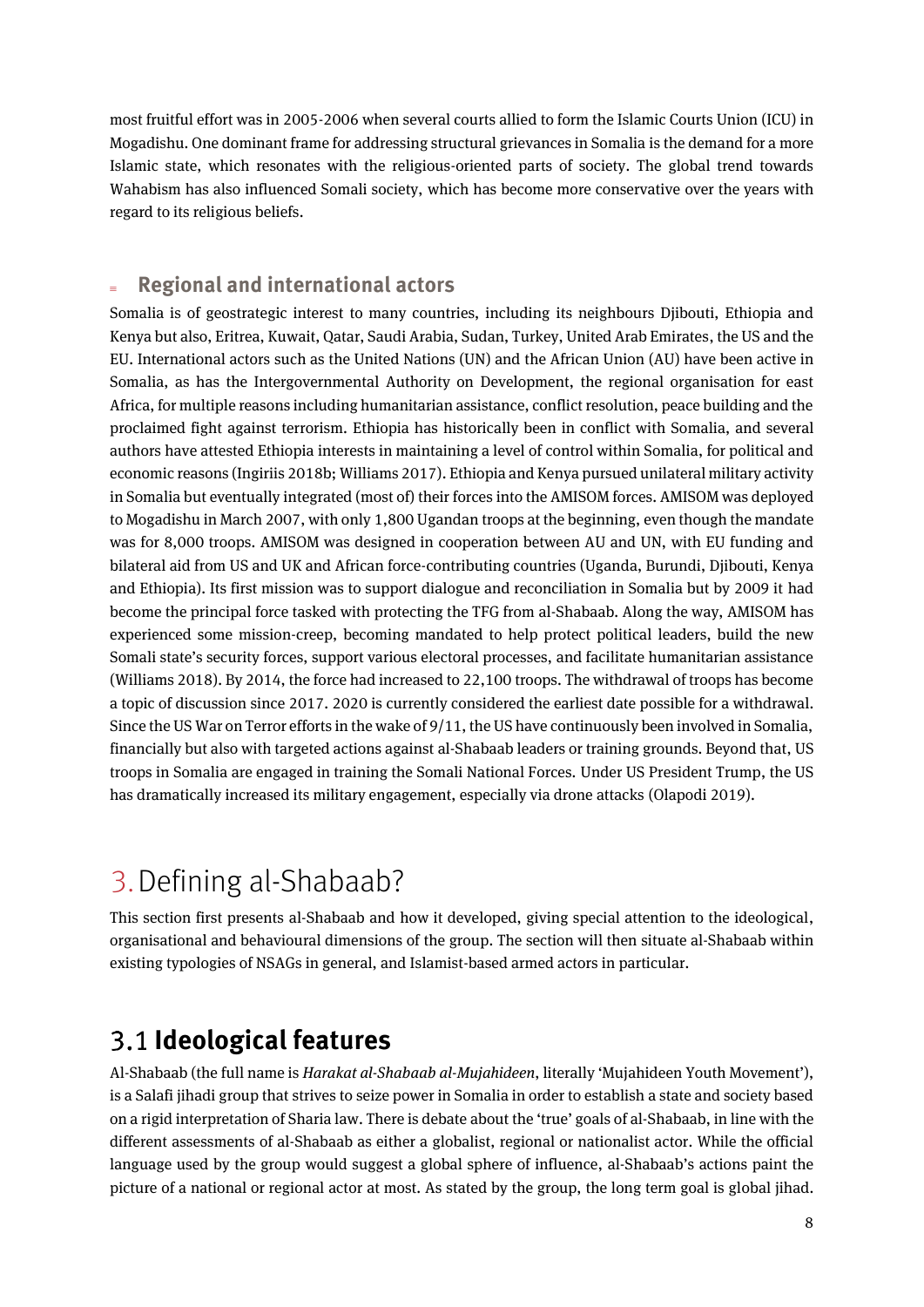However, the goal in the medium-term and the targets of almost all of al-Shabaab's actions are centred on Somalia and only marginally on the Horn of Africa<sup>4</sup>. Its territorial claims are debated, but most often understood to encompass the concept of a 'wider Somalia'.<sup>5</sup> Al-Shabaab's ideological origins had taken root in Somalia well before the appearance of the group itself. The founders had been radicalised before al-Shabaab's founding and the justification to use violence as a means to pursue their goal was embedded right from the start. Since then, this has not been seriously questioned. In the early phase, the purpose of al-Shabaab's struggle was rooted in the aim to alleviate the very real suffering of Somalis that were living in a failed state after a decade of civil war and under the rule ofwarlords. To achieve this, an Islamic reform was perceived to produce a new and more legitimate form of governance. This "reform jihadism" (Hansen 2013, 45) focused on the implementation of justice in Somalia based on a more radical form of Islam, including the accountability of the individual as opposed to the clan-based accountability of the traditional Xeer system (Life and Peace Institute 2014; Mueller 2016). A study conducted by the Life and Peace Institute in 2014, based on interviews with 35 al-Shabaab members and leaders, highlighted that "Justice was an important concept for al-Shabaab members. Almost every interviewee stressed that Somalis were in need of justice"(Life and Peace Institute 2014).

Al-Shabaab and the ICU, with their perception and messaging that Muslims are under threat, were seen to be proven right when Ethiopia invaded Somalia in 2006. The invasion contributed to ideological change as al-Shabaab adapted its narrative to fit a nationalist discourse while also linking itself to the global jihadist narrative of Muslim oppression. Building on historical narratives it claimed to fight invading 'crusaders' and an apostate Somali government which it considered to be no more than a foreign puppet (Solomon 2014). It was fighting a "defensive jihad" (Hansen 2013, 140) for the right of selfdetermination. Rather than expanding the global jihad, the focus was on "*the global jihad inside Somalia*" (Marchal 2011, 36). The merging of the national/regional/global agenda served well for recruitment purposes by engaging the narratives of 'occupation' and 'liberation' in Iraq, Syria and Afghanistan, and making the case for a global insurrection in a history of Islamic rebellion against colonialism (Marchal 2009).

When Ethiopia withdrew in 2009 the nationalist-defence legitimisation narrative lost some of its credibility. With the primary target gone, the fight focussed on the new Somali government. By then al-Shabaab had expanded its territorial control setting up sharia courts and schools teaching the Salafi strand of Islam. Al-Shabaab displayed its Manichean, exclusionist and intolerant worldview, and implemented a harsh interpretation of Sharia law(HRW 2010). Their idea of an Islamic society and state became apparent in their governance activities: "*al-Shabaab aims to govern. In their areas a range of systems and structures are in place such as the schools, taxes, courts. Their ideology seeps through the governmental efforts in the form of rules, courts and laws that are implemented*" (Interview with INGO representative, May 2018).

A second challenge to al-Shabaab's religious arguments and legitimisation came in the form of the provisional constitution of the new established Government of the Federal Republic of Somalia, which declares Islam the state religion. No other religion can be propagated in the country and no law enacted that is not compliant with the general principles and objectives of Sharia law (Transitional Constitution Somalia 2012, Art. 2). Formally, Somalia thus became what al-Shabaab wanted it to be –challenging its claim that the government was un-Islamic and the fight against it justified. Intra-group dissent eventually brought about considerable organisational change in al-Shabaab when the more hardline ideologues and

<sup>4</sup> Kenya and especially the border area with Somalia are regions were al-Shabaab is active. Larger terrorist attacks happened in Kenya, Uganda, Djibouti, Uganda and Ethiopia. See also section on behavioural development and esp. FN 15.

<sup>5</sup> The 'Somali nation' is spread over the Horn of Africa, extending today's borders, covering Somaliland in the north (former British Somalia), Somalia (former Italian colony), Djibouti, the Ogaden (which is now part of Ethiopia) and the northern province of Kenya. The idea of unifying these territories in a "Greater Somalia" has been the goal of successive Somali governments since independence in 1960, also represented in the 5-pointed white star on the Somali flag as a symbol for unification (Solomon, 2015). The idea of "Greater Somalia" also maintained a level of regional tension for Somali-state building efforts.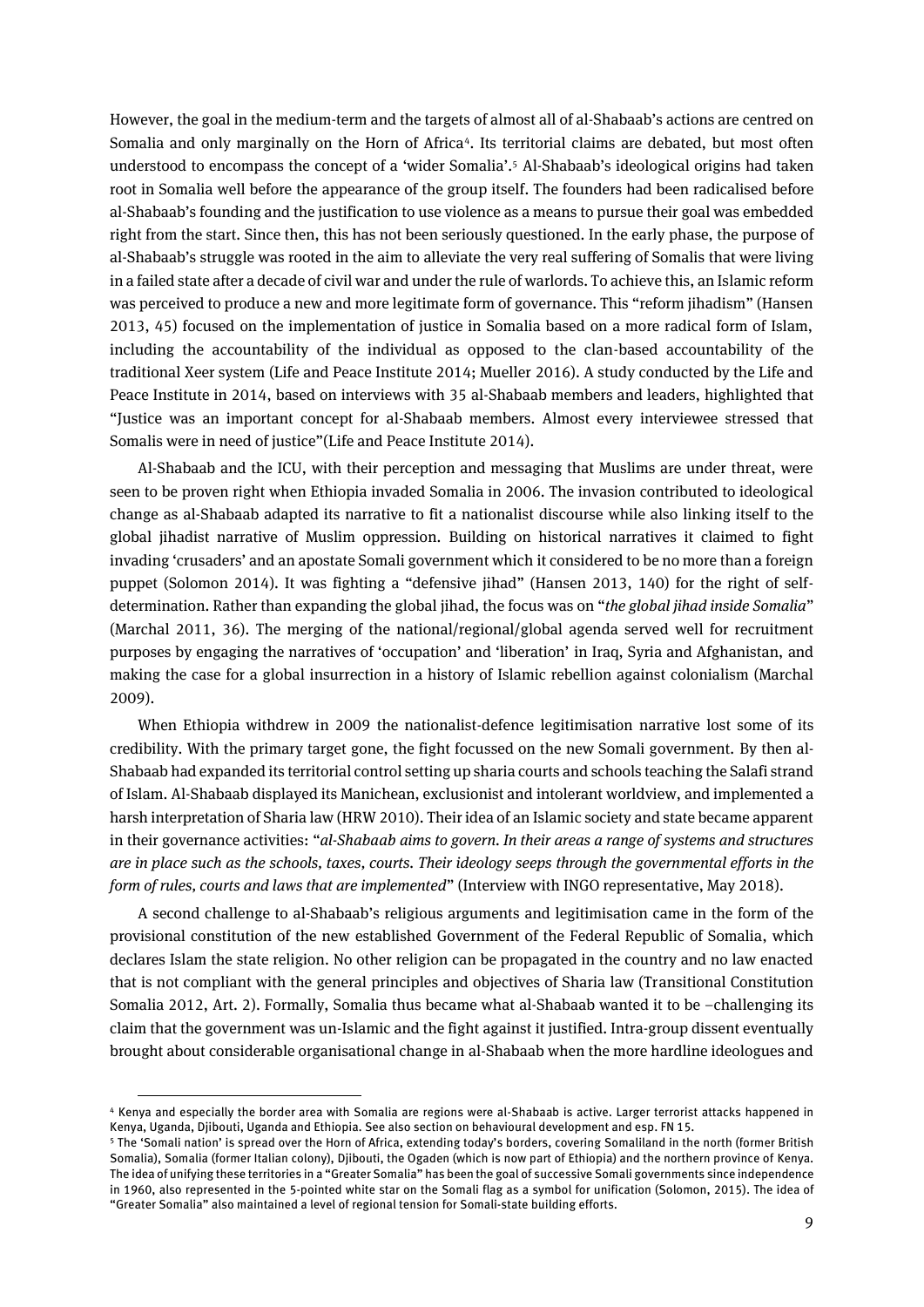exclusionists came out on top of a power struggle in 2013 (see below in Section 4, strategic shift 2). As the hardliners prevailed, no lasting ideological change occurred as the elitist and exclusionary perceptions were re-enforced and internal dissent has since been forcefully suppressed.<sup>6</sup>

The multifaceted narrative of al-Shabaab persists until today, even though the hardline Salafi jihadi trend dominates. The goal of an Islamic state remains unchanged. What this precisely means with regard to state structures, processes and policies remains a contested issue between al-Shabaab and the Somali government. The FGS's poor record on service delivery and high level of corruption continuously offers al-Shabaab the opportunity to discredit the government.

### <span id="page-9-0"></span>**Organisational features**

On the organisational level, al-Shabaab developed out of a loose network of a small group of only 33 people, most of whom were Afghanistan war veterans, trained in Al Qaeda training camps in the late 1990s (Hansen 2013). First functioning as a militia for the ICU, it fought alongside the ICU when it began to take control of southern and central Somalia in 2006. Ethiopia intervened and invaded Somalia to enforce protection of the TFG and defeated al-Shabaab and ICU decidedly. Al-Shabaab managed to regroup and resumed an asymmetric guerrilla style warfare in Mogadishu. Outside of Mogadishu al-Shabaab managed to advance territorial control and set up training camps, while recruitment for the group surged.

In spring 2008, the ARS<sup>7</sup> commenced negotiations with the TFG in the Djibouti Process, which led to a ceasefire agreement between them, an agreement of withdrawal of the Ethiopian forces and political agreements by the fall of the same year (Preston McGhie 2010). In 2009, the former head of the ICU, Sharif Sheikh Ahmed (Sheik Sharif), was elected president of Somalia and the Ethiopian troops withdrew, leaving a power void that al-Shabaab exploited. Territorial control increased and al-Shabaab formalised and professionalised to cope with the growing governance demands. The group developed an extensive and effective bureaucracy (Marchal 2011). Al-Shabaab's rule led to a higher level of stability and order in the territories it controlled, showcasing its governance capabilities. It has also created at least the appearance to remain above the clan-based difficulties which have been making the state-building effort in Somalia an ever-lasting power struggle.<sup>8</sup> Nonetheless, as a product of Somalia, it cannot be understood outside of the clan system. High numbers of members and supporters come from weaker clans, as al-Shabaab exploits grievances that arise out of the inequality and structural violence inherent in the clan system (Solomon 2015). As experts highlight, al-Shabaab's actions can at times be better understood through the dynamics of Somali clan politics rather than Islamist ideology (Hansen 2014). Al-Shabaab has still managed to raise above the clan system to some extent by indoctrinating fighters in their Salafi jihadi ideology, which is supposed to surpass clan allegiance. Furthermore, by rotating fighters and commanders regularly and using men from other clans to supervise districts, it avoided fraternisation and individual leaders building up too much regional power.

Starting in 2009, internal dissent began to increase and organisational cohesion suffered due to the high level of civilian deaths, the banning of foreign aid agencies from al-Shabaab territory and the rejection of dialogue with former leader of the ICU and new president of the TFG Sheik Sharif (Maruf and Joseph 2018). Further supporting this trend was the Ramadan offensive of 2010, when al-Shabaab attacked the TFG in an open and concentrated effort but failed to oust the TFG. Instead al-Shabaab had to

<sup>6</sup> For example, when members discussed shifting allegiance from Al Qaeda to the Islamic State in 2014, al-Shabaab killed internal dissenters, purging itself, and attacked more coordinated efforts to establish a branch of IS in Somalia, clearly not willing to tolerate a rival (Joscelyn 2015).

<sup>7</sup> The ARS was an alliance that combined the forces of the ICU, former warlords and secular forces and was located in Asmara, Eritrea, after the Ethiopian invasion had pushed them out of Somalia in 2007.

<sup>8</sup> For a current assessment see also (Marchal 2018).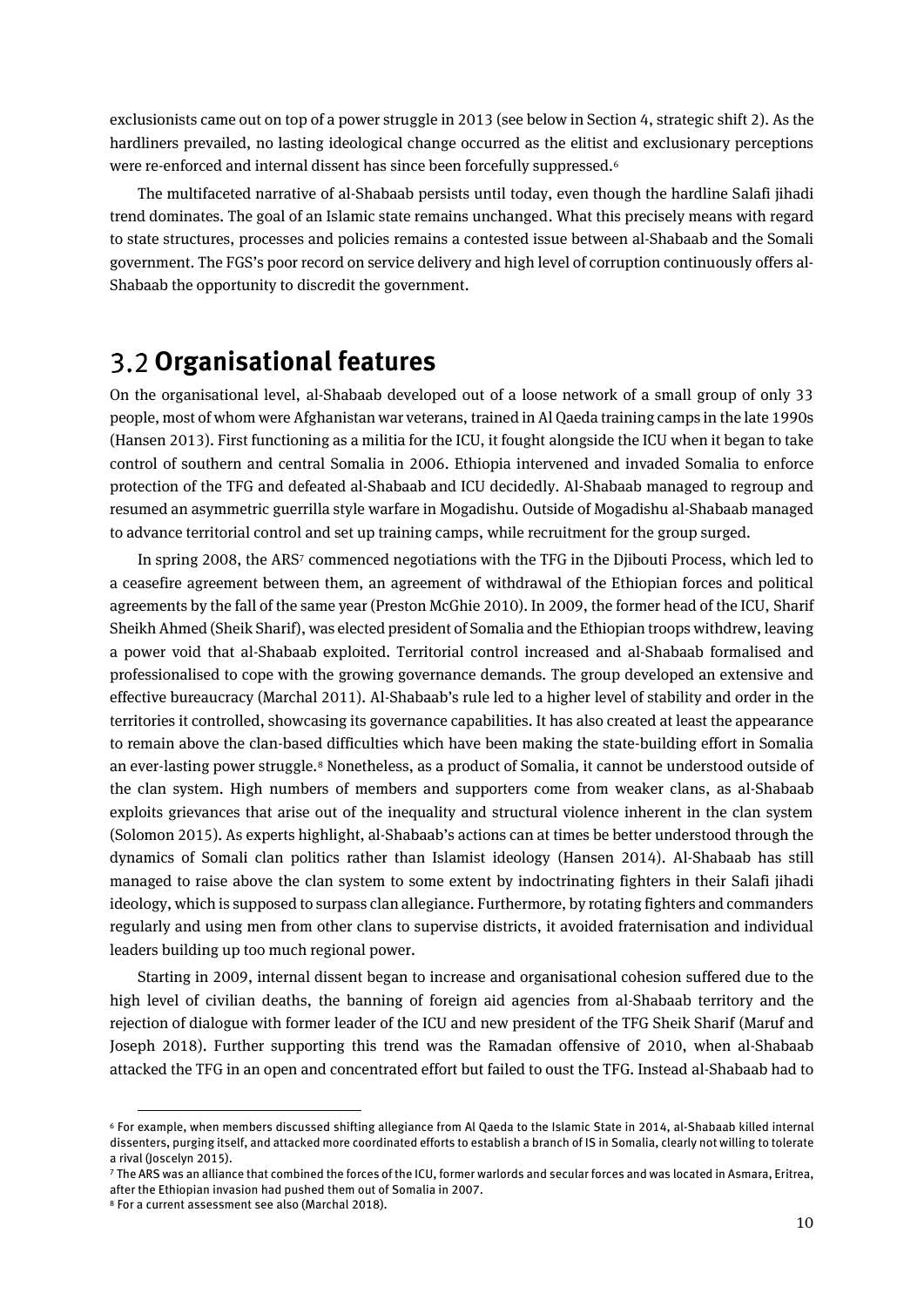bear high costs in money and lives (Hansen 2013). In 2011, AMISOM forces started an offensive against al-Shabaab, and military pressure increased by Kenya pushing into al-Shabaab-held territory from the south in fall 2011. The concentrated offensive against al-Shabaab showed success and al-Shabaab withdrew first from Mogadishu followed by other cities in the south.

In 2012, al-Shabaab officially merged with Al Qaeda. Internal dissent continued and in 2013 a group of leaders publicly criticized its leader, Emir Ahmed Abdi Godane, whose answer was prompt and brutal. On his behalf, the Amniyat – al-Shabaab's 'special operations' and intelligence unit<sup>9</sup> – purged al-Shabaab of all dissenters and challengers to his power. This re-established Godane as a central power (Hansen 2014). <sup>10</sup> In September 2014, Godane was killed by a US drone strike but expectations that this would cause a power struggle among the remaining power holders were not met: the chosen successor Ahmed Diriye<sup>11</sup> (also called Abu Ubaidah) was a close follower of Godane (Hiraal Institute 2018).

Ever since, the organisational status of al-Shabaab has remained fairly stable, even though the continuing military pressure on al-Shabaab has made it officially retreat from the main cities and decentralise. This has granted the regional leaders more freedom from the central command and the group has lost some coherence. Interviewees agreed that how the group interacts and behaves now largely varies by region. Nevertheless, the Amniyat has managed to keep overall internal coherence, including through the brutal use of force against internal dissenters. Assessments of the situation in interviews for this study show the continuing strength of al-Shabaab. "*It has lost physical territory but that does not mean it is not in control of these territories still. I'll give you an example: al-Shabaab is operating in Mogadishu. It is not in physical control of Mogadishu. But any businessman, anyone who operates in Mogadishu and does not pay taxes to al-Shabaab does not survive in Mogadishu*." (Interview with INGO representative, May 2018). Similarly, an interviewee from a large humanitarian organisation stated that he "*does not agree with the narrative of AMISOM having liberated up to 65% of south central Somalia that is often heard in Mogadishu. Instead, they are only in the towns and cities. Al-Shabaab controls all areas in between. If you leave a city you cannot go 10 km without an al-Shabaab check point. And if you ask people who is providing government services, taxing them and providing security they will respond that it is al-Shabaab*." (Interview with humanitarian practitioner, June 2018) This situation has continued until today and has led to a form of stalemate where neither one side nor the other can win or maintain any significant gains. While many observers perceive this loss of territory and cities to be sign of a weakening al-Shabaab, the often strategic withdrawals have not affected its capacity to act. Rather it has freed them of some of the administrative work, even though al-Shabaab still maintains these functions in areas under its control – and at times in those that are officially liberated of their control: "*Even if al-Shabaab is not physically in control – it is. You can almost have two governments at the same time*" (Interview with political analyst, May 2018). Overall, al-Shabaab has not reduced its efforts to provide governance activities and a minimum of services. One of the core services al-Shabaab has been providing in the areas under their control was and is a harsh but functioning justice system. It is sought after by the population to the point where Somalis even today travel out of Mogadishu to a close-by al-Shabaab court to have their conflicts settled (Interviews with political analysts and INGO representatives, May 2018). Despite this, al-Shabaab's relationship to society has been deteriorating, due to harsh actions including to prevent people fleeing their territory in search for aid during a famine in 2017. Resentment amongst communities increased as al-Shabaab stepped up forced recruitment of children (Interview with INGO representative, May 2018; Warner and Chapin 2018). It deteriorated even further with the massive suicide bombing attack on October 2017 in Mogadishu.<sup>12</sup>

<sup>9</sup> The Amniyat is responsible for suicide bombings, assassinations and intelligence gathering externally but also within al-Shabaab. Amniyat members tend to be the most hard-core militants and committed to jihad (Maruf and Joseph 2018).

<sup>&</sup>lt;sup>10</sup> See also the second strategic shift in Section 4 for more details on the purge (p.19).

<sup>11</sup> According to Maruf and Joseph (2018), Diriye was part of Al Ittihaad al Islam (AIAI) since 1991 and never trained with AQ outside of Somalia; for a character description see Ibid. p. 244.

<sup>12</sup> See third strategic shift on page 21 for more information.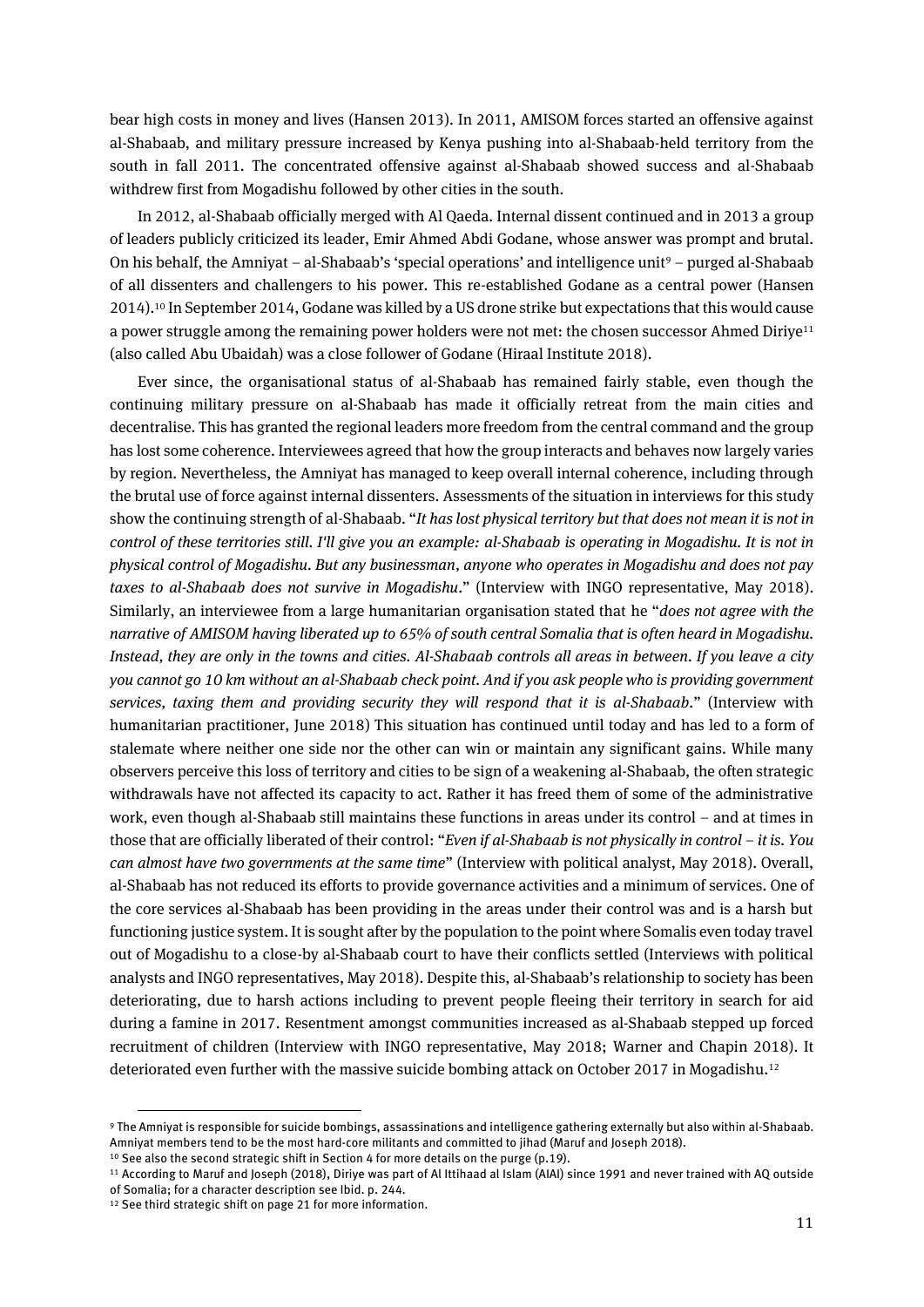### <span id="page-11-0"></span>**Behavioural features**

 $\overline{a}$ 

On a behavioural dimension, judging from the targets, frequency and means of violence by al-Shabaab, it is clear that the group's trajectory is not an overall de-escalatory one. It has been in violent conflict with the state and the international actors ever since its origins and has never entered any formal ceasefires. There have been no efforts towards peace negotiations with al-Shabaab, not least because the group has categorically ruled out any possibility of negotiating as it does not recognise the legitimacy of the government and rejects talks with internationals and/or apostates. Al-Shabaab has been therefore termed "rejectionist". Al-Shabaab is one of the deadliest terror groups in all of Africa. It has drawn on the Umma – the global Muslim community – to recruit foreign fighters and has launched international attacks, including in Kenya and Uganda, and it has issued threats against other countries, such as the United States, the United Kingdom, and Canada. It is listed as a terror organisation by the US, Australia, United Kingdom, Canada, UN as well as indirectly by the EU. 13

The frequency of violent activities involving al-Shabaab has increased dramatically and consistently over time, with noticeable reduction in frequency during 2009; 2015-2016, and in 2018.

Al-Shabaab first began fighting the Ethiopian "Christian invaders" and the TFG, and diversified its targets in 2009 to include religious leaders who dared speak up against its doctrine and justifications (Maruf and Joseph 2018). <sup>14</sup> It also began targeting more civilians, as an attack on a graduation ceremony of medical students in fall 2009 made more than clear. Another change came in July 2010: al-Shabaab had warned the AMISOM contributing countries that it would carry the fight to them if they would not withdraw from Somalia. In July 2010 it followed up on that threat with a suicide attack in Kampala, Uganda, which killed 85 people (ICG 2012). <sup>15</sup> Starting in 2011, under pressure by the increased military efforts by Kenyan entering south Somalia, it shifted from a territorial actor with a quasi-conventional warfare strategy towards increasing its insurgency strategy. "Rather than fight in the open, it has melted into the background, allowing Kenyan mechanised infantry to move deeper into its heartland. Its fighters blend into the civilian population and distribute weapons. This is a result of lessons learned during the December 2006 Ethiopian intervention, when the Union of Islamic Courts deployed many of its combatants, including al-Shabaab, conventionally in the vast arid plains of south-western Somalia, and they were decimated by ground and air fire" (ICG 2012). The new guerrilla strategy with hit and run tactics led to an increased frequency of attacks, spiking up in 2012 (Africa Confidential 2018; Warner and Chapin 2018). This shift in strategy was also made explicit by al-Shabaab in an early 2012 press release, declaring: "The enemy advances, we retreat; the enemy camps, we harass; the enemy tires, we attack; he retreats, we pursue" (UN Security Council 2013, 54). The organisational purge of 2013 consolidated the power under the ideological hardliner Godane and the remaining operatives were likely more willing to engage in terrorist tactics such as suicide bombings (Warner and Chapin 2018). Al-Shabaab has been targeting personnel and symbols of the Somali state (Somali government and security sector officials as well as Somali government buildings and institutions), personnel and symbols of the international community (officials and personnel of the AMISOM mission, the African Union, or the United Nations) and spaces where personnel in the two demographics tend to congregate (hotels and restaurants). Between September 2006 and October 2017 there have been a total of 155 suicide bombing attacks, killing at least 595 and injuring up to 2,218 people (Warner and Chapin 2018). In 2013 al-Shabaab attacked the Westgate Mall in Nairobi, a success story for al-Shabaab by promoting their 'brand' in the world of Salafi jihadists. During

<sup>13</sup> Although al-Shabaab still is not on the official EU terror list, directive EC 356/2010 supports the definition of al-Shabaab as an organisation that uses terrorist means.

 $14$  But not only the religious actors who openly speak up against them are targeted but those who don't follow their religious interpretation. For example in December 2018, al-Shabaab killed religious leaders for using music in their ceremonies (Al Jazeera 2018).

<sup>&</sup>lt;sup>15</sup> The study of Warner and Chapin (2018) lists suicide attacks per country: Uganda 3, Kenya 9, Ethiopia 2, Djibouti 2, Somalia 155.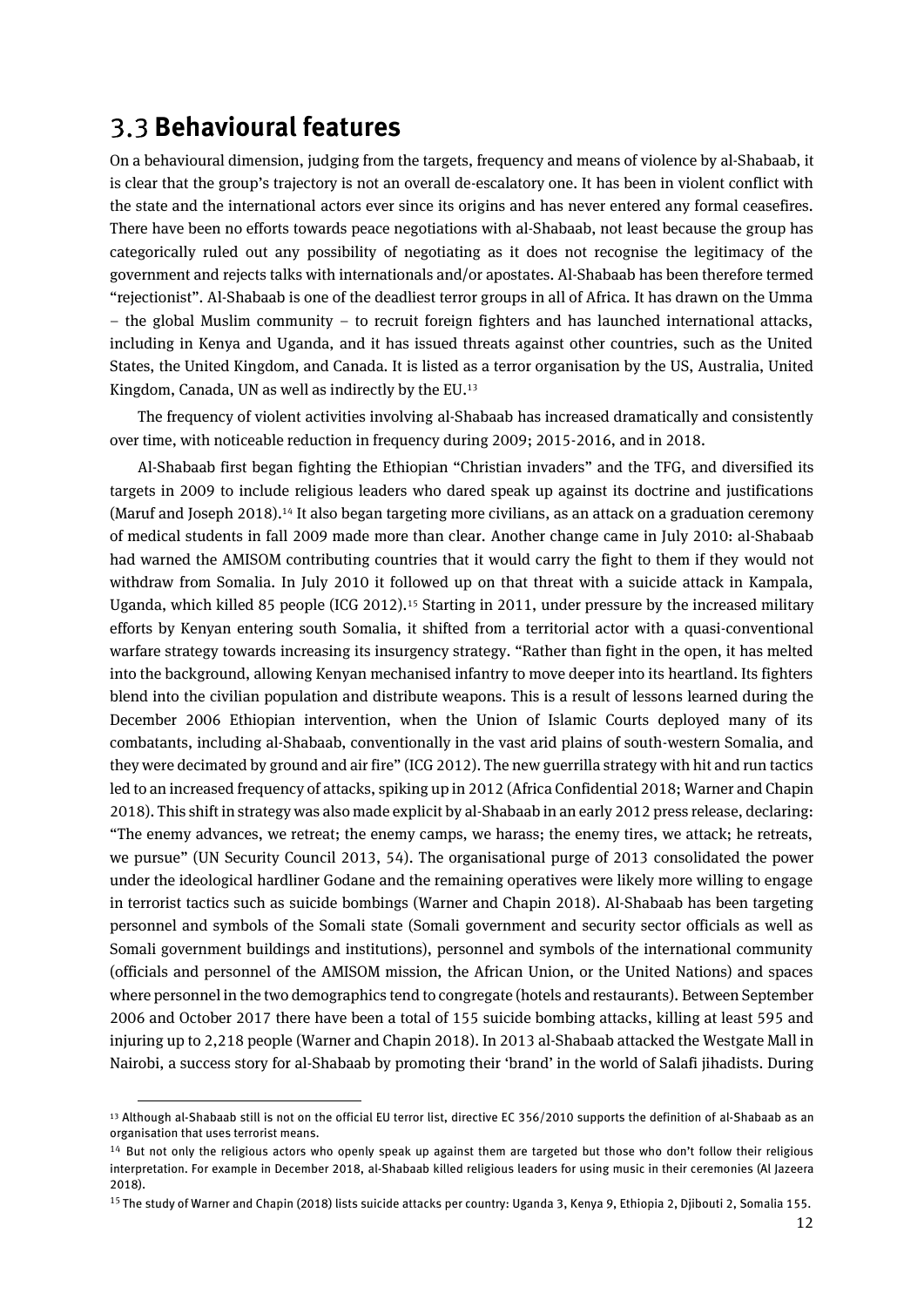this attack, al-Shabaab killed non-Muslims while letting Muslims live. This targeting of non-Muslims is typical for the distinction between actions within Somalia and outside. As one interview from a large Somali civil society organisation pointed out: "*If we are outside Somalia, we are good Muslims and don't get killed. If we are in Somalia we are not the right Muslims and are killed*."(Focus group interview with Somali civil society representatives, May 2018) Another attention-catching attack was the attack on Garissa University in Kenya in 2015, where four al-Shabaab fighters killed 145 students and marked al-Shabaab's return to world-stage when in 2014 al-Shabaab had been at its nadir (Maruf and Joseph 2018).

Overall, the combined forces of the Somali Federal Government and African Union (AMISOM) troops have not managed to contain al-Shabaab. As the Hiraal Institute (Hiraal Institute 2018) notes: "As has been described by defectors, the group uses minimal manpower to hold towns and villages; it moves and focuses its firepower on problem areas and besieging liberated areas. This makes it very easy to wrest control of population centres from the group, but extremely difficult to ensure that liberated areas are normalised." It is also an indication for the military stalemate in which neither side has been able to make progress or defeat the other. Furthermore, as one peacebuilding-analyst highlighted, the behaviour of al-Shabaab depends on the region: "*The violence also differs between Mogadishu and the rural areas: in Mogadishu it is terror and political violence, in the rural areas it is mostly when people break al-Shabaab rules and get "punished". So it's often not necessarily the number of deaths that is important but rather how people die. The psychological effects are strong.*" (Interview with INGO representative, May 2018) "As of April 2018, the group controls territory in 11 of 18 Somali regions and parts of Kenya's Coast and North Eastern provinces - total territory that is almost half the landmass of Somalia. (…) It is only the occasional disruption operations by Somali and allied Special Operations forces and allied airstrikes that are keeping Al-Shabab from gaining even more territory than it already does" (Hiraal Institute 2018). In 2017, al-Shabaab tried hard to disrupt the elections in Kenya and the political (s)election in Somalia<sup>16</sup>, which it sought to impede with targeted assassinations of members voting on the parliament system. Despite al-Shabaab's best efforts, the election of a new parliament was accomplished as well as the election of a new president, 'Farmaajo'. When he proposed a dialogue with al-Shabaab to solve the conflict, the group was quick to reject the offer, as it had done before (Mahmood 2017).

Overall, al-Shabaab has developed significantly in its 12 years of existence but it has also displayed strong resilience. The least change was observed in the ideological dimension, while external factors such as a change in the power asymmetry between al-Shabaab and the state and its international backers have caused evolutions in the organisational (e.g. formalisation and (de-)centralisation) and behavioural dimension (e.g. strategy and targeting).

#### <span id="page-12-0"></span>**An (a)typical Salafi Jihadi armed group?**

 $\overline{a}$ 

Considering al-Shabaab's developments, what kind of NSAG is al-Shabaab? In the literature on NSAGs, an organizational features of Salafi jihadi armed groups (especially those affiliated to Al Qaeda) is that they are based on networks, structured along fragmented self-governing cells (as opposed to hierarchical command-and-control structures), and have no connection to the local people (in contrast to groups which have a clearly defined socio-ethno-political constituency). As was described above and contrary to this often assumed organisational structure, al-Shabaab is very much aligned and intertwined with the local population, not least through the clan structures crossing the divide between al-Shabaab and 'the rest' – this dichotomy is in fact an illusion. All Somalis are perceived by al-Shabaab as its constituency as it fights for a Somali Islamic state. Furthermore all Muslims are its constituency as it fights the oppression of

<sup>&</sup>lt;sup>16</sup> Mary Harper (2016) describes the difficulties of finding the right terminology for the elections of 2017: "Those involved have given it a variety of names, including 'indirect election', 'selection process', 'limited franchise election', 'semi-electoral process' and 'a political process with important electoral dimensions'."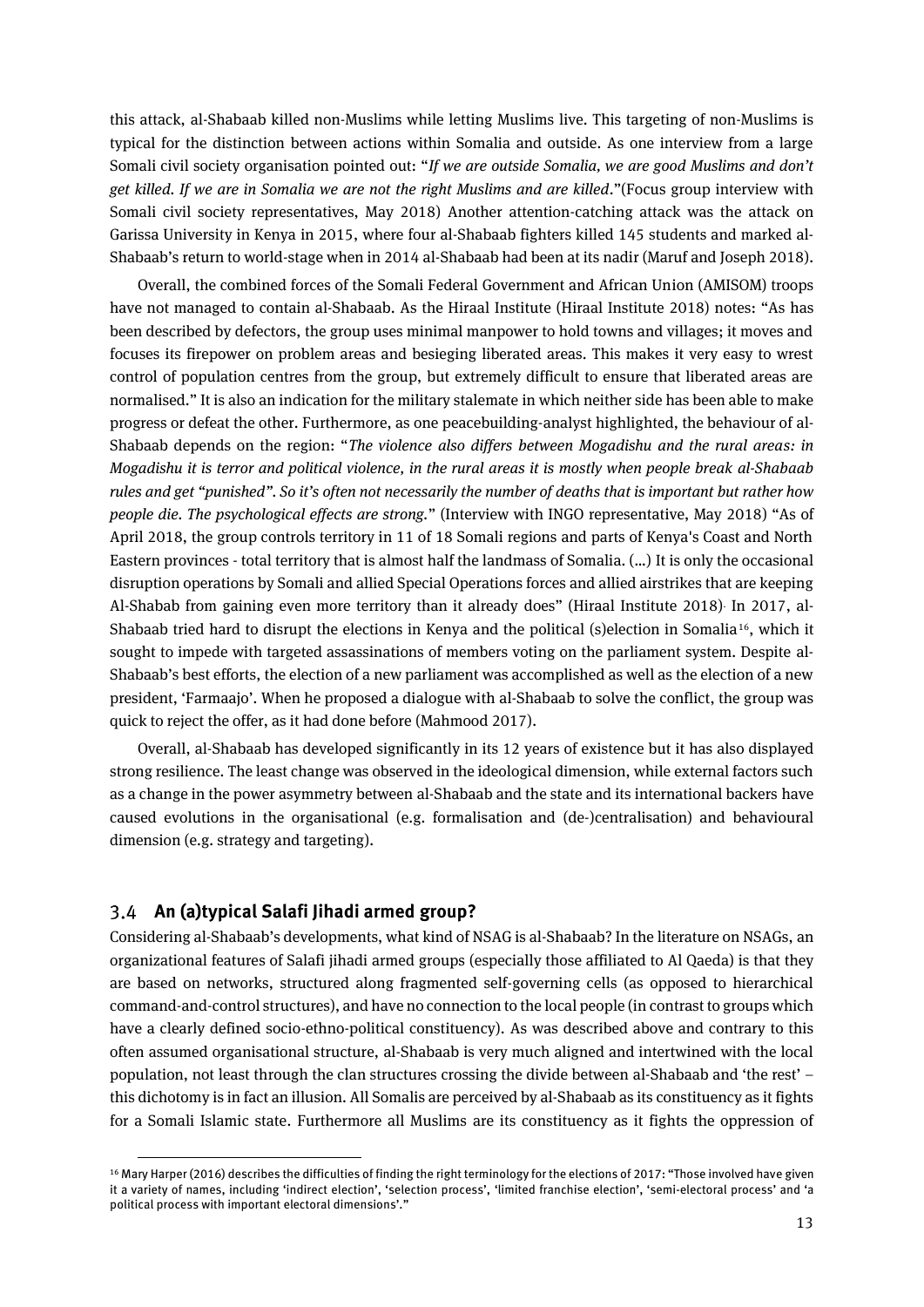Muslims by apostates and crusaders. While decentralised, it has a clear and strong command and control structure, and has not only displayed the will to gain and hold territory but the capacity to exert extensive governance functions. Organisationally then, al-Shabaab is not that different from other NSAGs. This contradicts typologies that separate Salafi jihadi armed groups i.a. based on organisational features (Bellamy 2016; Schneckener 2009).

Other typologies categorise according to goals and/or ideology. Within the specific spectrum of Islamist actors Maher (2016, 10) characterises the groups according to their attitude towards the state or international system. He proposes three categories: rejection (violence), challenge (violence/activism), or advice (quietism). Violent challengers to the state accept the state structure per se, violent rejectionists regard them as heretical and artificial units that usurps God's sovereignty (Maher 2016). As was outlined above, the 'true' goals of al-Shabaab are unclear. Al-Shabaab might have at its beginning been closer to a violent challenger as it was stylising itself to be the sole national defender against the Ethiopian invasion, and most likely this is still the mid-term goal. However, even though most of its activities remain focused on Somalia, it chose to become an affiliate of Al Qaeda, calls for global jihad, and seeks to support the spread of jihad in the Horn of Africa, thus could also be placed under the category of violent rejectionists. A more complex typology is offered for instance by Hegghammer (2014), who clusters Islamist armed actors based on their mid-term goals and dominant rationale: state-oriented, nation-oriented, Ummaoriented, morality-oriented and sectarian. Al-Shabaab fits with the category of state-orientation, setting itself up as an alternative to the state and displaying significant aspirations to be a governance actor. Beyond that, al-Shabaab also displays aspects of morality-orientation, characterised by a desire to change Muslims' social conduct in a more conservative and literalist direction. This is displayed when al-Shabaab governs territory and its extremely strict application of sharia law. Umma-orientation,which Hegghammer (2014) defines to be distinguished by a desire to protect the Islamic nation as a whole from external (non-Muslim) threats, is a narrative that al-Shabaab drew on especially in the early phases to increase recruitment, but it is not a dominant aspect. Thus, al-Shabaab cuts across typologies based on their goals within the spectrum of Islamist actors but also typologies on the entire spectrum of NSAGs: Zohar's typology (2016) classifies NSAG into four categories according to a group's main political agenda: secessionist, social-revolutionary, sectarian-revolutionary and global-revolutionary. Here as well al-Shabaab can be placed under 'global-revolutionary' and sectarian-revolutionary, depending on the weighing of its stated goals.

The behaviour of al-Shabaab also does not allow a clear categorisation. In comprehensive typologies like Schneckner's (2009)<sup>17</sup>, al-Shabaab's territorial behaviour and use of mostly direct physical violence don't match the category of "terrorists" (terrorist activities are part of its repertoire but not the majority). It also shows some aspects of criminal or organised violence employing illegal trade, kidnapping, blackmailing and extortion, targeted killing and seeking to infiltrate public authorities. The overall best fit is within the category of rebels/guerrillas.

Categories of course represent ideal-types, but overall it seems that both within the Islamist based groups and the entire NSAGs spectrum, al-Shabaab doesn't clearly fit into one category. Furthermore, there is no clear category of Salafi jihadi armed groups, and the distinction between them and other NSAG might not be as simple as it is sometimes presented (e.g. Bellamy 2016).

<sup>17</sup> Schneckener (2009) distinguishes eight main analytical categories: Rebels/Guerrillas, Militias, Clan Chiefs/Big Men, Warlords, Terrorists, Criminals/Mafia/Gangs, Mercenaries and private security/military companies; and Marauders.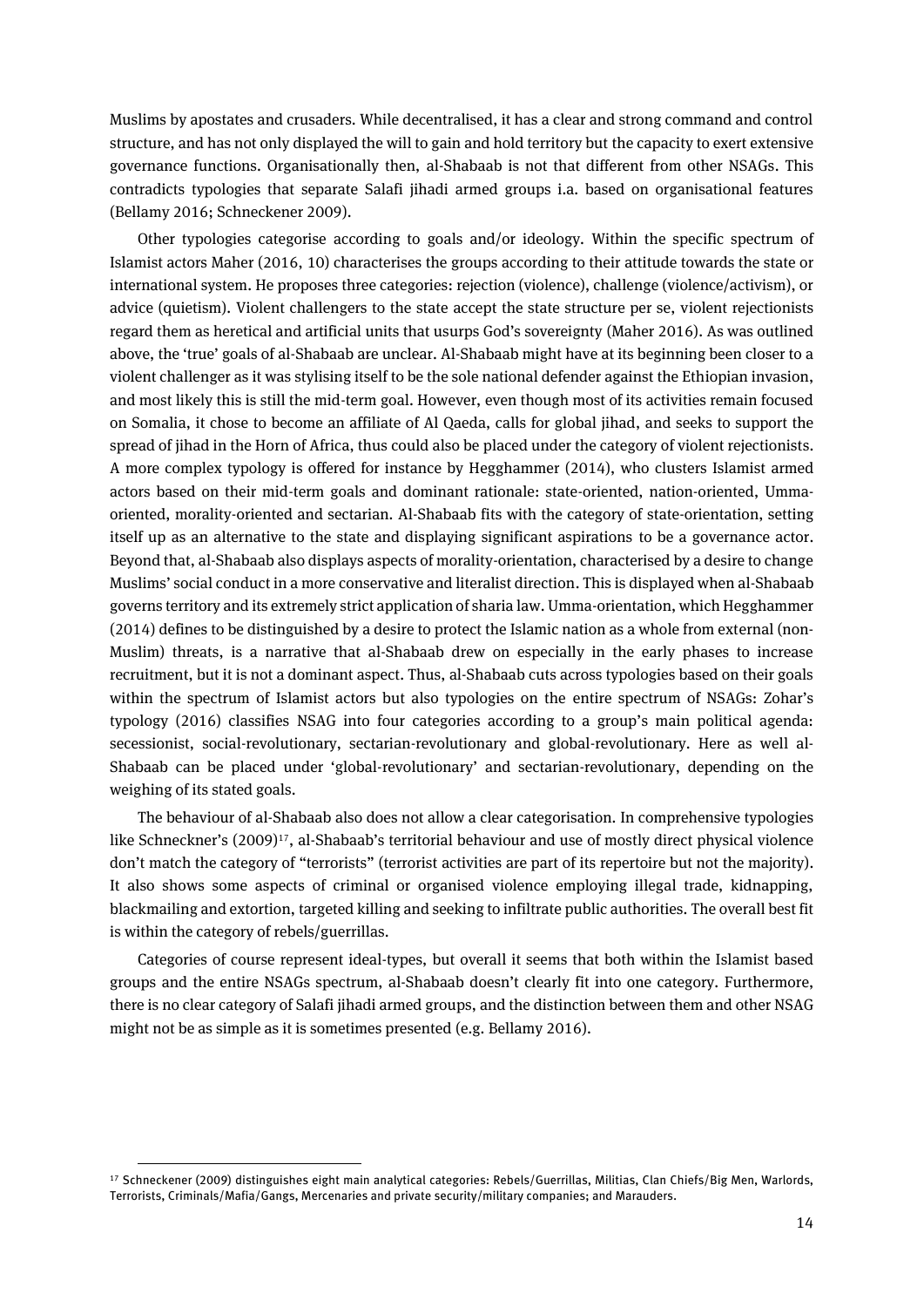# <span id="page-14-0"></span>4.Strategic shifts and mechanisms of change

Considering al-Shabaab's 12 year history, this section places special focus on instances of behavioural deescalation to answer the question of what contributed to al-Shabaab's pathway of (de)escalation? In this research project we have labelled these instances as 'strategic shifts' as they presuppose a strategic choice by the group's leadership to shift priorities from violent activities against the perceived enemy towards the pursuit of other dimensions of the struggle, such as conducting governance activities, dealing with internal issues or pursuing a political or non-violent strategy. Behavioural de-escalation is thus understood either as a reduction in the frequency of violent activities or the engagement in dialogue towards ceasefire negotiations or peace talks. As al-Shabaab's overall trajectory has not been a deescalatory one, it was difficult to find instances of decisive de-escalation. Instead of clear de-escalation, the three strategic shifts discussed below describe a shift towards governance and consolidation, a missed window of opportunity for de-escalation and third the effects of popular outrage.

Focusing on the factors and conditions contributing to these strategic shifts, this section will draw on Soifer's (2012) understanding of critical junctures. Soifer defines critical junctures not by the significance of the outcome but by focusing on the factors allowing and/or producing change: the loosening of structural constraints to allow agency (permissive condition) and contingency to shape divergence from the past (productive condition). Accordingly, for a critical juncture to occur, permissive and productive conditions, individually necessary but insufficient, must come together in a loosening of constraints and heightened agency. The differentiation of conditions between those that drive change in a certain direction but also those conditions that are necessary to allow change to occur is an interesting approach. In order to distinguish between different types of permissive and productive conditions that might lead to strategic shifts towards de-escalation, this section also references the specialized literature on the de-escalation of NSAG. A study from 2015 on armed groups' transformation into nonviolent social movements was particularly helpful to disentangle intra-group, societal, relational (inter-actor) and contextual factors of change is by Dudouet (2015, see Table 1 below).

| Levels of analysis   | <b>Mechanisms of change</b> |                                                                                |  |
|----------------------|-----------------------------|--------------------------------------------------------------------------------|--|
|                      | $\equiv$                    | Shifts in the identity, belief systems and strategic choices of the leadership |  |
| Intra-group          | $\equiv$                    | Horizontal dynamics and power shifts                                           |  |
|                      | $\equiv$                    | Vertical dynamics across the hierarchy (top-down/bottom-up)                    |  |
|                      | $\equiv$                    | Pressure from (existing) allies within a broader movement                      |  |
|                      | $\equiv$                    | Coalition-building with other socio-political forces                           |  |
| <b>Group-society</b> | $\equiv$                    | Mirroring a strategy that has been proved effective by other groups            |  |
|                      | $\equiv$                    | 'Reversed outbidding' to emphasise one's distinction with competitors          |  |
|                      | $\equiv$                    | Persistence or increase in power asymmetry in favour of the state              |  |
| <b>Group-state</b>   | $\equiv$                    | Level and nature of state repression to dissent                                |  |
|                      | $\equiv$                    | Selective state inducement and political opportunities                         |  |
|                      | $\equiv$                    | Loss of foreign support and search for new allies                              |  |
| Group-               | $\equiv$                    | Emulation of successful regional/international models                          |  |
| international        | $\equiv$                    | Cross-border transmission of techniques and skills                             |  |

**Table 1: Mechanisms of Change (Dudouet 2015, 9)**

In the original conceptualisation of the research project, the idea was to examine whether behavioural change is influenced and conditioned by ideological and organizational change – for example, whether SJAGs have to de-radicalise their worldview in order to moderate their behaviour. Alas, it was extremely difficult to find (reliable) information on the internal dynamics of the group. Moreover, the dynamics between al-Shabaab and society, the state and international forces seemed to be the most relevant aspects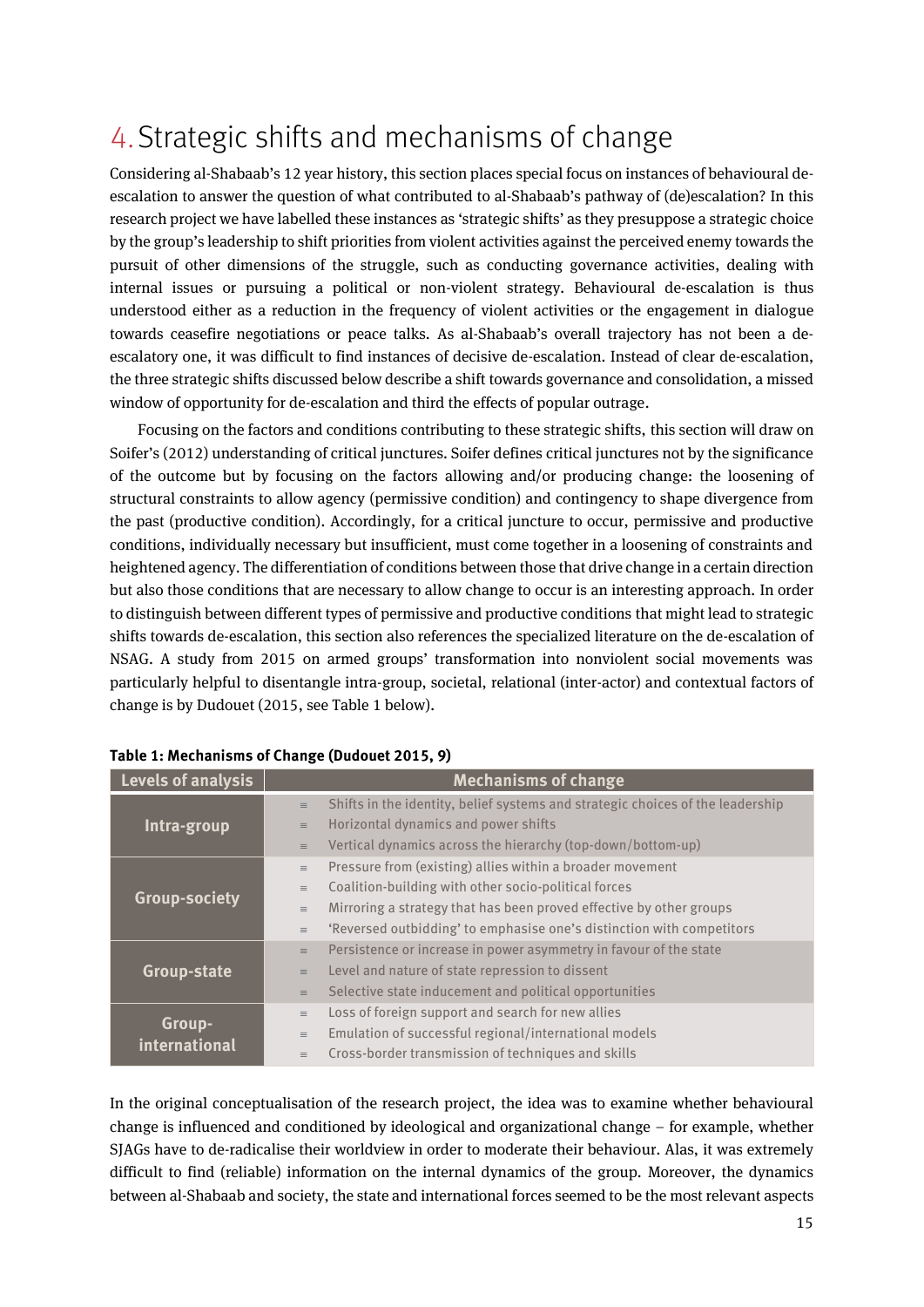for influencing al-Shabaab's strategic choices. Thus this section moves away from the three internal dimensions to identify other drivers of change.

### <span id="page-15-0"></span>**Shift 1: Consolidation and governance (2009)**

In 2009 there was an observable drop of violent incidents involving al-Shabaab (see Graph 2, and described below), which fits the definition of de-escalatory behaviour. Although the fighting in Mogadishu did not stop completely and in late spring 2009 al-Shabaab came close to defeating the transitional government, the data shows a significant overall reduction of violent activities during 2009.



#### **Graph 2: Incidents involving al-Shabaab (2008-2010)**

Source: The Graph is based on data from the Armed Conflict Location and Event Data Project (ACLED). It includes all incidents (battles, violence against civilians, remote violence) involving al-Shabaab from September 1, 2008 to April 31, 2010.

This period could be described as an instance of de-escalation, since it led to an extended phase of reduced violent incidents in which al-Shabaab was extending its territorial control. However, the overall result of this phase was not a weakened or less violent organisation but rather a strengthened one.

Ethiopian forces withdrew from Somalia from December 2008 to February 2009 in the course of the Djibouti peace process between the ARS and the TFG. The intention was to replace the Ethiopian forces by the international forces of AMISOM, ideally with troops from countries with less self-interest in Somalia. AMISOM had been deployed in March 2007, with a defensive mandate to secure the TFG's national headquarters at Villa Somalia and Mogadishu Airport.

Al-Shabaab had refused to be part of the Djibouti negotiations, but profited from them nonetheless. Ethiopia's withdrawal caused a power void, which al-Shabaab could exploit: a change in the power asymmetry in favour of al-Shabaab was the permissive condition for the behavioural change as it granted al-Shabaab relative military dominance. The main factors contributing to the drop of violent behaviour thus were changes in the context, through external events that affected the power distribution between al-Shabaab and the TFG. Another external event was the election of President Sheik Sharif in January 2009, an Islamist with ties to the ICU. His government set out to codify and implement sharia law and set out to start a dialogue with al-Shabaab figures (ICG 2010). Al-Shabaabwas forced to react fast to these significant developments and the leaders were "expected to articulate what they stood for, and more importantly, in what way their project to Islamise the country was better or different from that of the new TFG" (ibid.).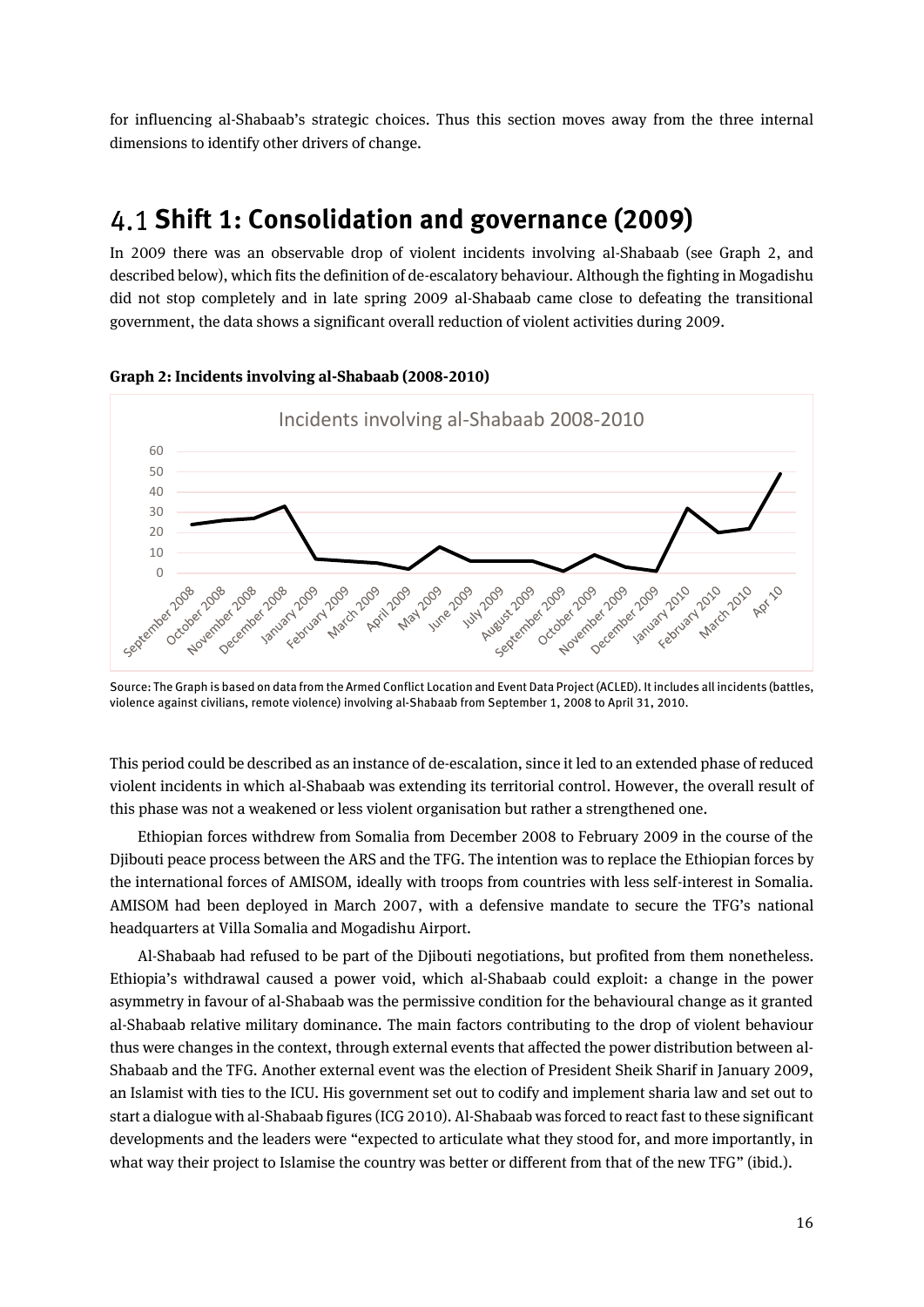This external challenge to the ideological foundations of al-Shabaab could have led to an internal debate about the aims and appropriate behaviour towards that new government, but the leadership was dominated by ideological hardliners. Their exclusionary Salafi-jihadi worldview did not feature reconciliation with actors they considered illegitimate 'apostates'. Instead al-Shabaab leaders re-stated their goal to implement their vision of an Islamic state and create an Islamic society, a productive condition that contributed to the behavioural change by focusing on strengthening al-Shabaab's governance activities. Al-Shabaab thus experienced a formalisation and professionalization of the organisation under a strong central leadership (ibid.) to address governance demands that arose out of its increasing territorial control: it had enlarged its territorial control significantly since mid-2008, until at its largest it controlled an area as large as Denmark in south and central Somalia (Hansen 2013)18. This territory needed to be governed and guarded, stretching al-Shabaab thin and demanding a professionalization of the structure. Thus, al-Shabaab developed an extensive bureaucracy with a separation of work in branches or, as Marchal (2011) puts it, "ministries". This included ministries of defence, finances, religious affairs and orientation, interior and information. Beyond that, a religious police was in charge of implementing and maintaining appropriate conduct, which it pursued with brutality (HRW 2010). It also set up a functioning and extensive taxation system to create more revenue. As al-Shabaab increased its territory and governance activities, regional governors oversaw all civil services conducted by the regional offices of the ministries (Maruf and Joseph 2018). As Marchal (2011, 23) pointed out: "The bureaucratic structure of al-Shabaab has to be taken more seriously than the TFG state apparatus."

Initially, the external events shifted the context of the conflict dynamic which allowed al-Shabaab to re-focus on its internal organisational developments. The leaderships' choice to re-allocate resources to governance and consolidation activities thus contributed to maintaining the phase of behavioural deescalation. These developments would set the stage for al-Shabaab's "golden age" described earlier in Section 3.

### <span id="page-16-0"></span>**Shift 2: The Purge (2013)**

What has become known as 'The Purge' does not qualify as a case of behavioural de-escalation, but was a significant moment of behavioural change, as – for a short time period – the target of action turned inwards, within the group. As will be outlined, the dynamics before the behavioural shift had the potential to set al-Shabaab on a de-escalation trajectory. These dynamics are highlighted here as a missed window of opportunity. The strategic choice by al-Shabaab's leader Godane was to stop these potential deescalatory dynamics – which closed this window of opportunity.

For al-Shabaab, targeting inside opponents was not entirely new as the Amniyat under Godane had enforced cohesion and punished "spies" or traitors lethally before. Nonetheless, these were silent, single incidents and concerned mostly lower ranks. In a concerted effort the purge of summer 2013 targeted high ranking and influential figures of the organisation such as Omar al-Afghani (killed), Hammami (killed), Robow (retreated to safety of his clan territory) and Hassan Dahir Aweys (fled and was captured by FGS).

The dynamics that led to Godane's decision to turn against these high ranking figures and purge al-Shabaab started as early as 2009 and can be traced to a changing relationship with the society and people under al-Shabaab control. The public opinion is primarily an external factor, even though cases like al-Shabaab have no clearly defined constituency (unlike in ethnic or session conflicts) and the internalexternal distinction is somewhat blurry. The group had been growing progressively out of touch with the population, and social discontent became obvious. Pressure on the group-society level as an external permissive condition fostered what could have been a productive condition for real de-escalation, i.e. the

<sup>18</sup> Maruf and Joseph (Maruf and Joseph 2018) put it at 80% south of Puntland.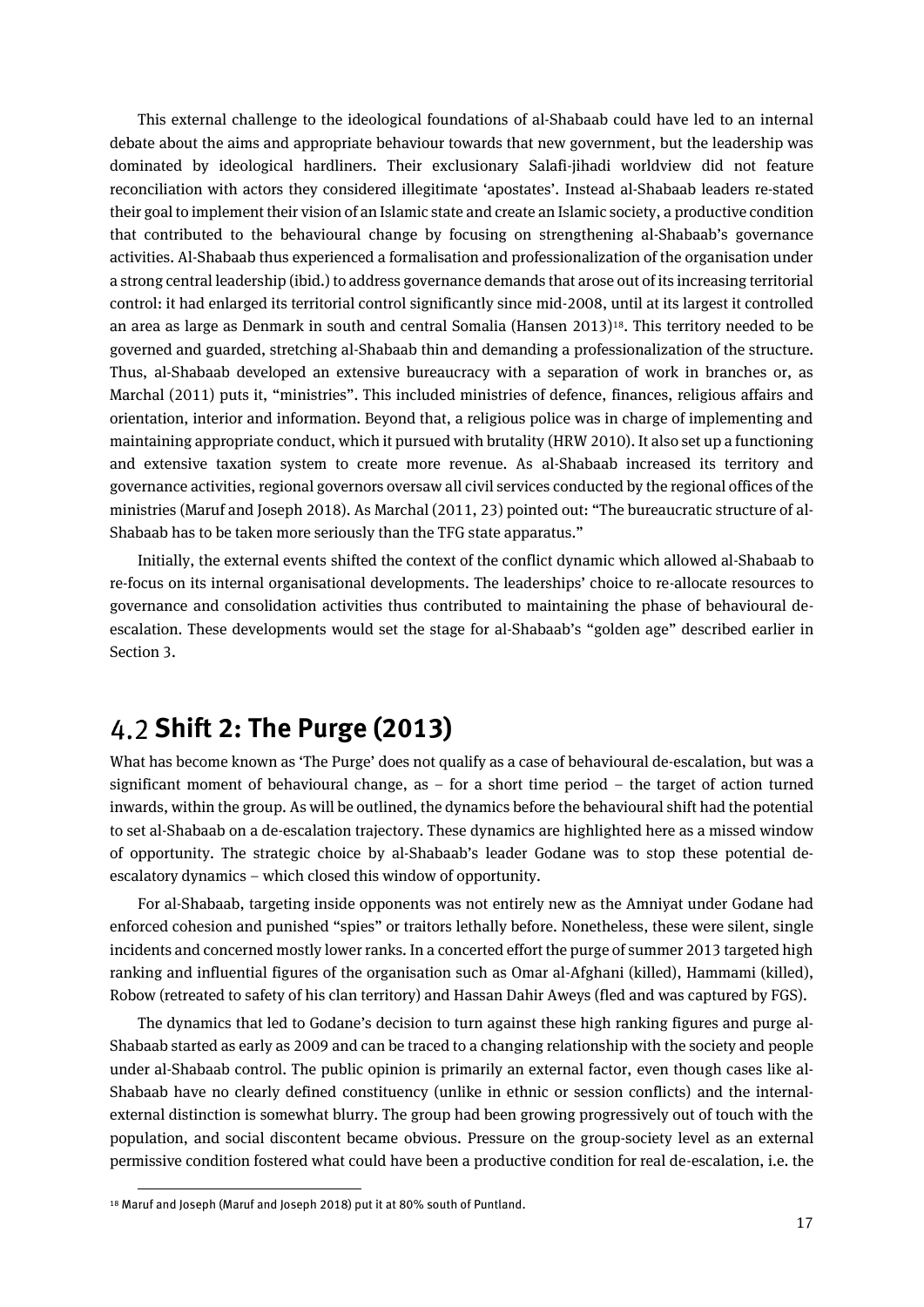shifting of power relations within the group (horizontal dynamics). This turned out to be a missed window of opportunity.

One of the differences between the emir Godane and other leading sub-commanders lay in the relationships they maintained to the broader society. In al-Shabaab's doctrine, only one correct understanding of Islam exists, combined with an elitist approach that declares all who do not share in its belief as unbelievers/apostates. This takfiri-practice is common for Salafi-actors in the style of AQ and offers the justification for the killing of Muslims. The debate about the rightness and religious acceptability of al-Shabaab's actions started to emerge in 2009 when the Ethiopians had withdrawn and more of al-Shabaab's focus of action shifted from AMISOM to the Somali government. Al-Shabaab had considered the FGS illegitimate and un-Islamic from the start – as well as anyone affiliated with it. Social support started to drop as the nationalist-narrative of defending Somalia form Christian invaders began to wane and the outrage for killing civilians and innocent bystanders grew. The 2009 bombing during a graduation ceremony of medical students that was primarily aimed at government officials who attended the event, but caused many civilian deaths, provoked one of the first instances of public outrage (Ingiriis 2018a). The ICG's assessment of al-Shabaab activity at the time was that it "is finding the challenge of governance much more complicated than the guerrilla struggle. Its short governance record has been disastrous, fuelling public disillusion and intensifying the pace of ideological and policy infighting within the leadership." (ICG 2010, 9) Support dropped further during and after the drought and famine of 2010- 2011, which cost up to 250,000 lives and during which al-Shabaab's obstructionist actions hindered aid organisations' access to al-Shabaab territory (Bajoria 2011). Another interview with a Somali representative of an INGO confirmed the worsening relations between the society and al-Shabaab, due to increasing civilian casualties. This reduced support for al-Shabaab's actions, even though its aims were still endorsed (Interview May 2018).

Sub-commanders such as Robow or Aweys, who were more closely connected to their clans and/or perceived to be more ideologically moderate, seemed more responsive to the needs of al-Shabaab's constituency. Robow for example advocated for granting access for international aid organisations (Maruf and Joseph 2018). This enforced a pre-existing division between the leadership; internally the horizontal power distribution within the leadership began to fragment. The topics of contention concerned the strategic choices but also concrete governance issues such as the question of who had the right to mete out justice and implement sharia – the local Shura councils or the al-Shabaab militias. Aweys, in a critique of Godane, described al-Shabaab's actions as "far removed from the teachings of Islam, accusing them of spilling the blood of Muslims and killing innocent civilians." (Mohammed 2012). In June 2012, rumours spread that a group of al-Shabaab leaders, including Aweys and Robow met to discuss prospects for political negotiations with the Somali government (Mohammed 2012; Maruf and Joseph 2018). A further point of critique arose from the foreign fighters which felt marginalised. This added more internal bottomup pressure on the leadership. Criticisms of Godane burst into the open when the American jihadist Omar Hammami broke ranks and launched a video openly criticising Godane (Hansen 2014). When Hammami survived an assassination attempt by Amniyat fighters, he used Twitter to spread his message and critique. A group of dissenting leaders declared a "fatwa (religious ruling), removing the requirement that al-Shabab fighters be loyal to the emir if he was violating the Qur'an, which they alleged Godane guilty of by targeting dissenters within al-Shabab." (Hansen 2014; Anzalone 2014).The leaders supporting this fatwa included high-ranking figures such as Ibrahim al-Afghani19, second-in-command of al-Shabaab, Robow, Shongole and Hassan Dahir Aweys<sup>20</sup>, some of whom had been part of al-Shabaab since its beginning. By

<sup>19</sup> Al- Afghani was one of the founding fathers of jihad in Somalia, a central figure in the AIAI and well connected in AQ. <sup>20</sup> Although no longer formally a member of al-Shabaab after Hizbul Islam split from it in December 2012, Aweys still remained a central and respected figure of Somali Islamism of which he had been a driving force since the 1990s.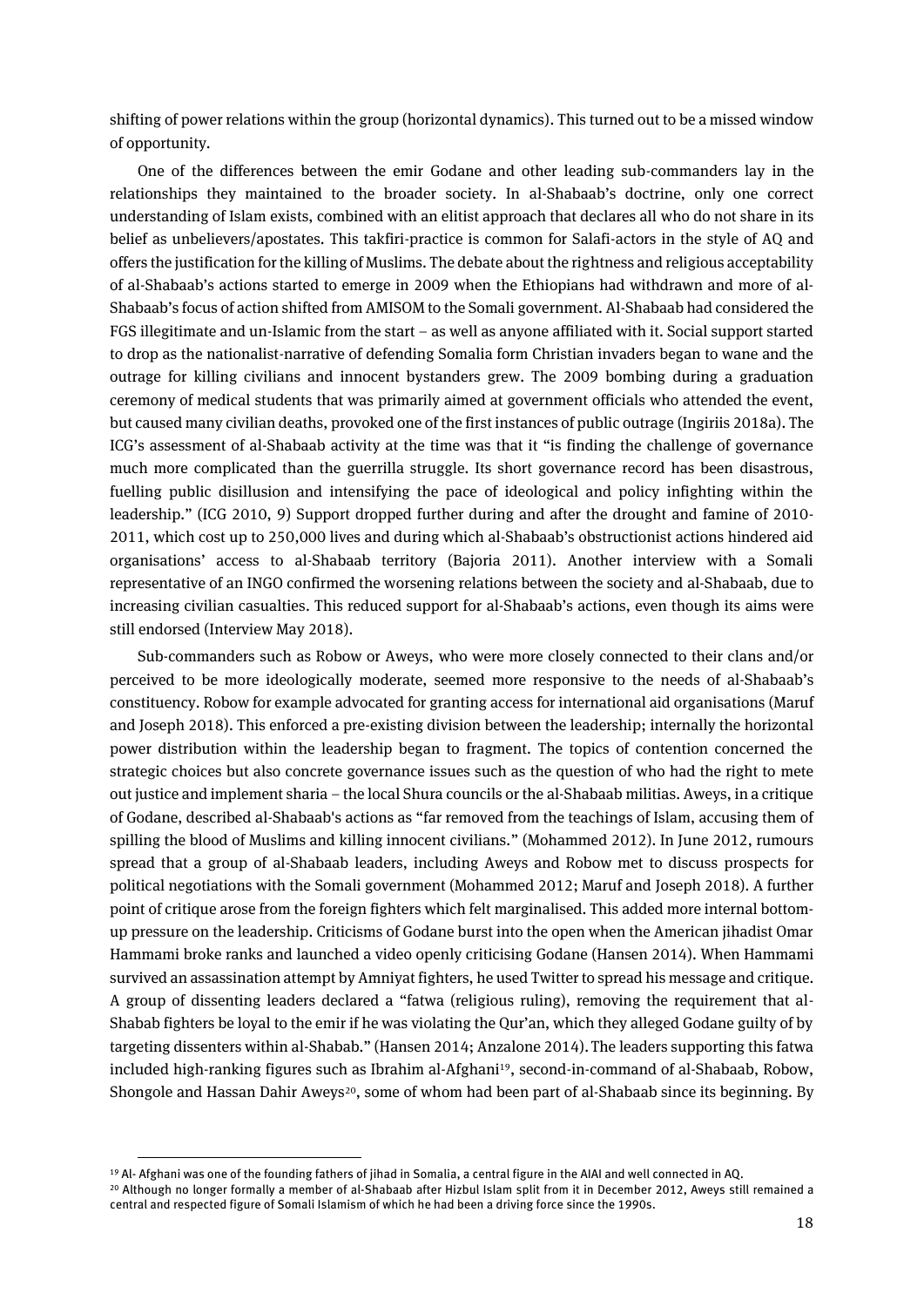2013, the internal conditions seemed ripe for change, with a window of opportunity for a horizontal power shift within the leadership and the potential for re-orientation and de-escalation.

The internal dissenters had become strong enough to pose a threat to Godane's grip on power. The productive condition for the change in strategy was Godane's decision to consolidate his power rather than to face a splintering of the group or a loss of power. His answer to the critique was prompt and brutal, using the Amniyat in a purge to rid al-Shabaab of the dissenters and challengers to his power. The organisational set up of the Amniyat, under direct command of the emir Godane and led by loyal leaders, functioned as a permissive condition, by providing the resources and power needed for Godane to implement the purge. A second permissive condition was a religious ruling to legitimise such action, which was provided by a Somali-Kenyan scholar who declared dissenters to be unbelievers (Maruf and Joseph 2018). This strategic shift, even though only of short duration, had long lasting effects on the organisational dimension because it concentrated power with the emir Godane and weakened the Shura (Hansen 2014). The change brought a centralisation of leadership along with a streamlining of the command and control structure, strengthening discipline in al-Shabaab's fighters by increasing fear of the Amniyat. The resulting organisation was less fragmented and critique of the leadership became an even more risky business. The enforced internal coherence has lasted since 2013, as the Amniyat continues to be a powerful factor that prevents internal challenges to the central leadership figures, priorities and narratives.

### <span id="page-18-0"></span>**Shift 3: Reacting to popular backlash (2017)**

November 2017 and the following month saw a sharp decline in incidents involving al-Shabaab. This moment of behavioural de-escalation followed a behavioural escalation in October, when al-Shabaab's most horrendous bombing attack with two vehicle-borne explosives hit central Mogadishu. The explosion happened at a checkpoint at a busy intersection, killing at least 587 people and injuring more than 300 (Sheikh 2017). Especially for the two month after that, the ACLED data show a reduction of violent behaviour, but it continued to remain relatively low for the first half of 2018. As the number of attacks had been higher before the October attack and rose again in 2018, it seems most likely that the driving factor for the temporary reduction in violent behaviour lies in the public reactions to the attack.



**Graph 3: Violent events from July 2017 to April 2018**

Source: ACLED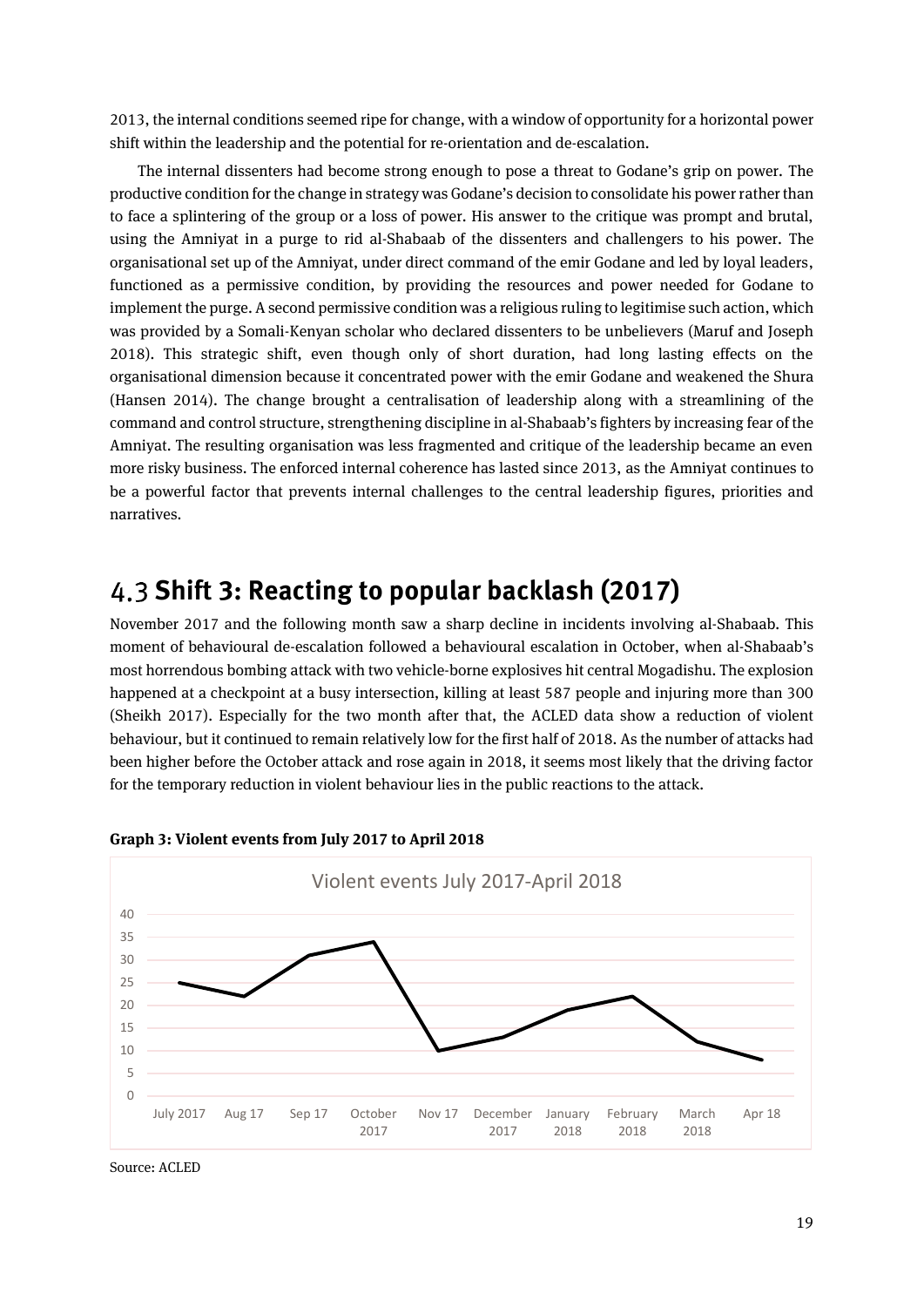The reaction was strong: tens of thousands of Somalis protested against the violence on the street (Leithead 2017). The level of public outcry, where fear of al-Shabaab turned into anger, was unprecedented. In the wake of the attack, the president called for a unified society with a renewed effort to fight al-Shabaab. Al-Shabaab kept quiet about the attack, neither confirming or denying it. Yet, there is little doubt in Somalia as to who was the perpetrator. A common strategy for armed actors to limit the public relations fiasco in cases of high civilian loss and public outrage is to deny their responsibility for the attack (Abrahms 2018), a strategy that al-Shabaab followed: al-Shabaab "didn't dare to claim responsibility and admit its murderous conduct even to its own members and sympathizers" (Sanbalooshe 2017). As in the purge of 2013, the second strategic shift, the mechanism of change best suited to explain the behavioural change is the pressure on the group-society level, again blurring the external/internal factor distinction. The permissive condition for the behavioural change to de-escalation, which created a new dynamic in the setting, was the sharp public reaction of rejection. Al-Shabaab's need to weather the public backlash then was the productive condition. In any case, it was a transformative event that reshaped the relationship between al-Shabaab and the population that has made the public dare to speak out more loudly against the violence. The effect of the bomb on the internal dynamics is harder to assess. There are no recorded numbers, but according to several interviews, defections rose after the attack as even al-Shabaab members were not willing to tolerate such levels of violence (Interviews with political analysts and INGO representatives, May 2018).

### <span id="page-19-0"></span>**What contributed to al-Shabaab's de-escalation?**

In the three strategic shifts outlined above, the factors identified as contributing to the (potential of) behavioural de-escalation were primarily external ones, such as the changing of the conflict setting and power distribution in 2009 when Ethiopia withdrew its forces. The behavioural de-escalation at that point though was superficial at best, as the overall trajectory of the group was not geared towards ending the conflict, but rather a consolidation of power and organisational structure and capabilities. Instead the sudden military dominance allowed al-Shabaab to pursue its governance aims more broadly. Implementing its ideology-based vision of society exposed its strength (establishing a level of order and stability) but also its weaknesses (brutality, highly restrictive and draconic). This contributed to public disillusion and challenges to al-Shabaab's religious and political arguments.

In turn, these dynamics had an effect on the organisational dimension of the group: for both the second and third strategic shift, the external pressure from society contributed to behavioural change by affecting the internal power-balance. As explained before, almost the complete Somali society is potentially the constituency of al-Shabaab as the group is based on a shared religious foundation and has drawn from nationalist sentiments in the past. One observation drawn from this is that the relationship between individual leaders and the wider society varies and can impact the internal organisational dimension horizontally. Potentially, and a topic for future research, the impact of the society-group relations might be stronger in Somalia compared to other countries, as clan structures and allegiances are intertwined or supersede loyalty to al-Shabaab. The potential power of the group-society relationship as factor for de-escalation centrally depends on the character of individual leaders, and their willingness to adapt their strategies to the preferences of the group's constituencies. According to Hermann and Gerard (2009), de-escalation is more likely to be driven by strategist or pragmatic leaders, who are ready to adapt either their tactics or their goals according to the evolving environment, than by ideologues, whose original set of goals and strategies remain firmly unchanged regardless of public preferences and contextual evolutions. Especially after the purge of 2013, the leadership of al-Shabaab seems to have been dominated by ideologues. As an international NGO representative pointed out in an interview (May 2018), the ideologues at the top are the reason why there is a feeling of hopelessness among society in Somalia,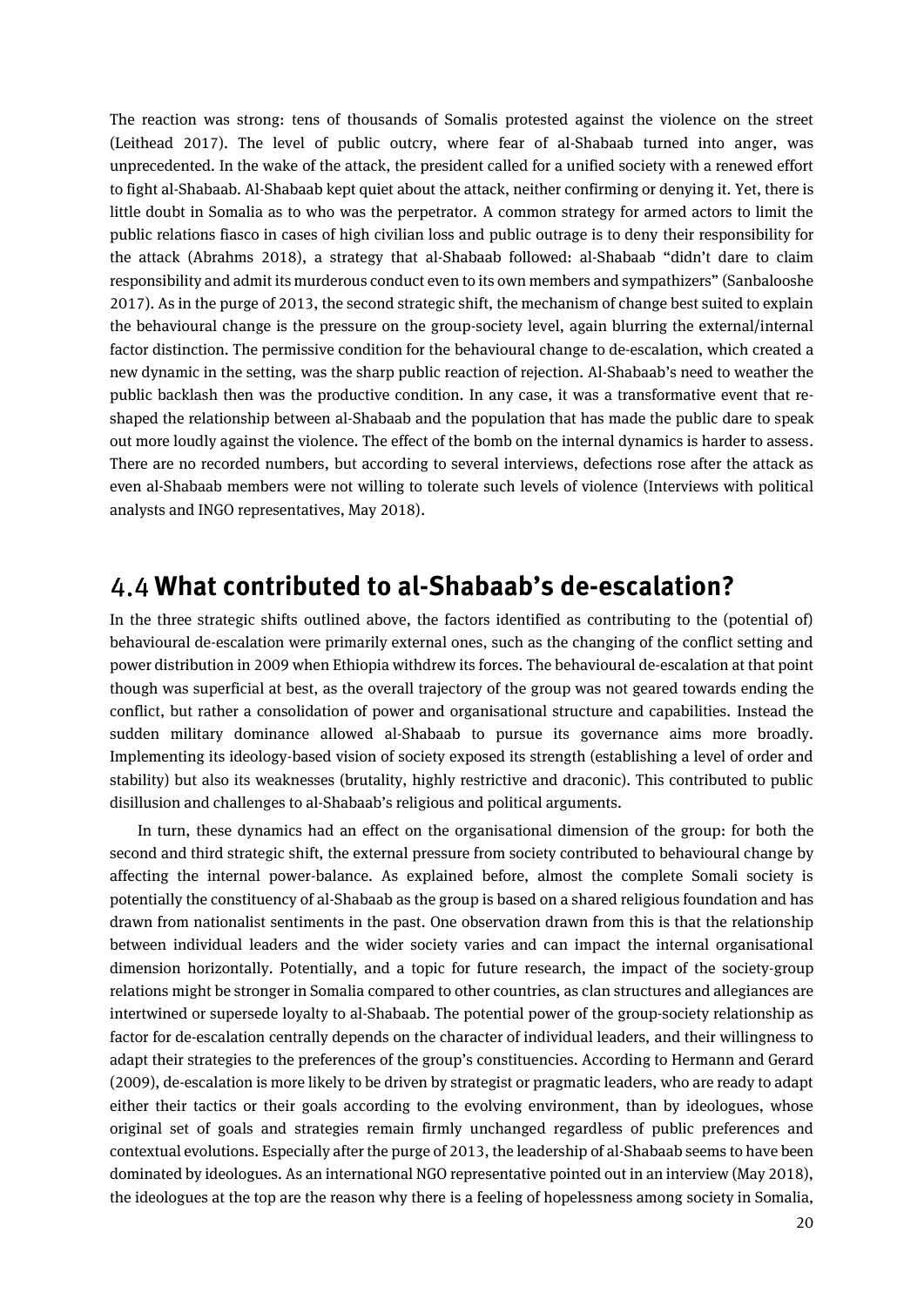feeding doubts that negotiations with al-Shabaab are at all possible. On this note, the remaining sections will outline the past experience with (and the difficulty of) engaging al-Shabaab in dialogue, and the consequences for future de-escalation prospects.

# <span id="page-20-0"></span>5.Dialogue engagement with al-Shabaab

Turning from the development and strategic shifts for de-escalation to the role of dialogue engagement, this section focuses on the types and purposes of past dialogue attempts with al-Shabaab. Mapping political dialogue efforts, humanitarian and those focused on the individual disengagement of group members, this section also pays attention to the challenges that accompanied dialogue efforts. –the section closes with observations on the overall dialogue and communication structure with al-Shabaab.

# <span id="page-20-1"></span>**Mapping past dialogue attempts and challenges encountered**

### **Political dialogue**

 $\overline{a}$ 

Very few instances of engagement that aimed at **talking about possible (political) talks** have been found during the research. Talking with al-Shabaab seems to be at the same time highly dangerous yet commonplace – depending on who you are and what you want. The best known attempts for political dialogue were the efforts to negotiate a solution in 2007/8 through the formation of the Alliance for Reliberation of Somalia (ARS) in Asmara, Eritrea, which combined the forces of the ICU, former warlords and secular forces, and the subsequent Djibouti Process. In 2009, under the new president Sheik Sharif, al-Shabaab again turned down overtures for political dialogue. Both cases could be depicted as missed windows of opportunity, which Soifer (2012) describes in his conceptualisation of critical junctures as situations where the permissive condition is not met with sufficient productive condition to create change. In both instances, permissive conditions for change existed because a negotiated solution became a distinct possibility as willingness to negotiate existed at least on one side.

Al-Shabaab's first emir Ismail Arale was arrested in May 2007 in Diibouti for passport fraud<sup>21</sup> while travelling to a meeting with ICU figures in Eritrea, for the purpose of discussing the formation of an exile government (Maruf and Joseph 2018, 60). This indicates that al-Shabaab's leaders at the time were at the very least considering the options for participating in dialogue. His successor Godane refused to participate in the ARS and the subsequent negotiations of the Djibouti process. He did not change his position in 2009 when the new TFG President repeatedly called on al-Shabaab to engage in negotiations. Maruf and Joseph (2018, 107) report a meeting between al-Shabaab and the Ulema Council of Somalia, a council formed by leading Islamic scholars in 2009. The Ulema Council was mandated to function as a mediator between al-Shabaab and TFG President Sheikh Sharif, who proposed a ceasefire and the withdrawal of AMISOM troops. Godane refused this offer, influenced by calls by Al Qaeda to keep fighting and warning against negotiations.

Several interviewees mentioned or hinted at past attempts by international actors to establish contact with central al-Shabaab figures, but none of these efforts were successful, allegedly due to the lack of

<sup>21</sup> Arale was then handed over to the US and transferred to the US prison camp in Guantanamo Bay, until he returned to Somalia in 2009. According to Maruf and Joseph (Maruf and Joseph 2018), Arale stayed away from militant activities after his return.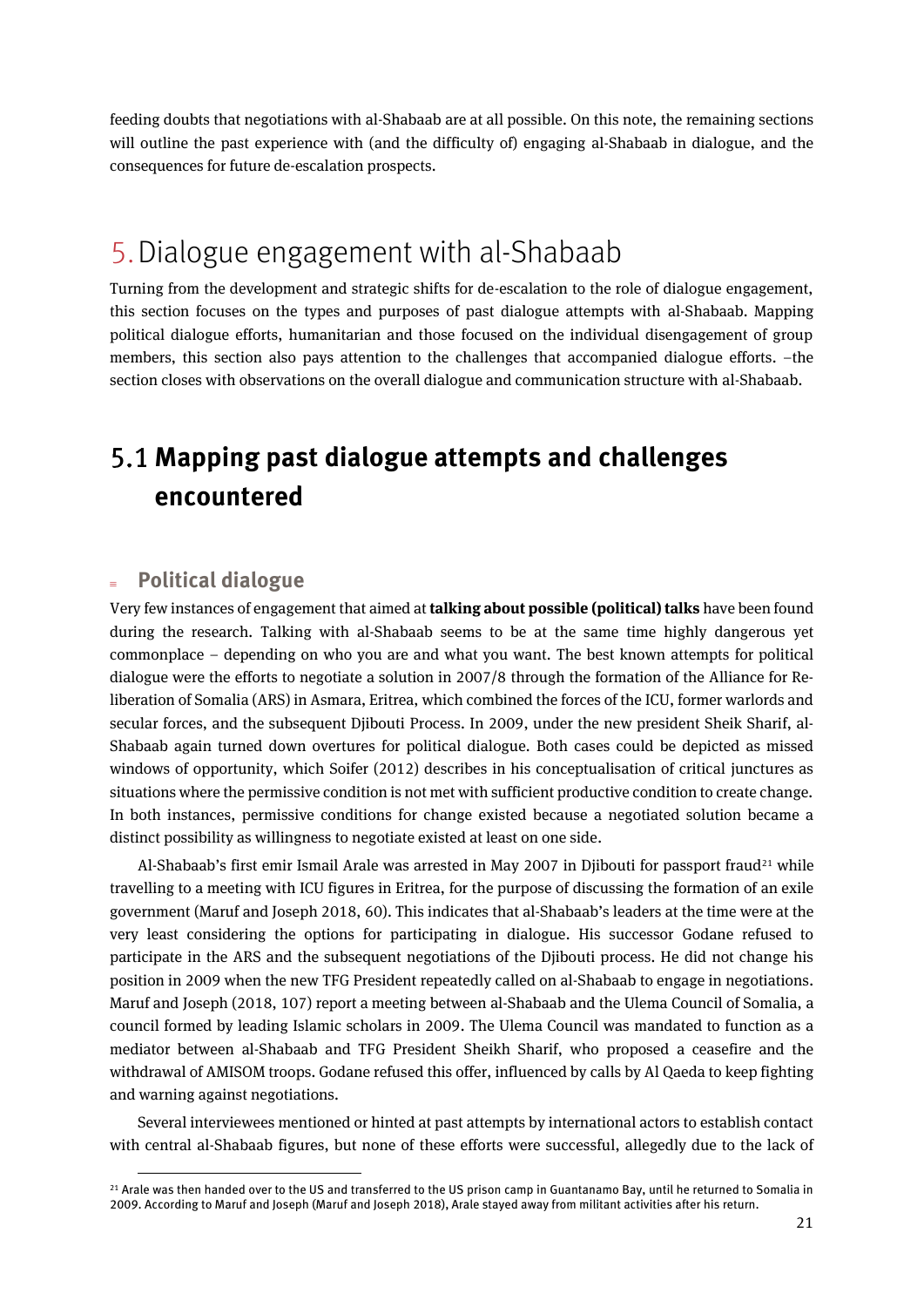interest on al-Shabaab's side. These efforts included attempts to engage the group on an ideological level, to start a discussion and possibly deconstruct its religious arguments. The attempts were supported by Islamic clerics and challenged al-Shabaab around themes such as: what is a believer, al-Shabaab's interpretation of the Quran, what form of government does al-Shabaab seek, and comparison between the Western form of governance and the Islamic Ottoman structure of governance (Interview with international Diplomat, May 2018). This attempts to engage al-Shabaab in a discussion remained unsuccessful. As interview partners pointed out, al-Shabaab's rather low level of religious literacy and knowledge made in-depth discussions on religious issued generally difficult (Interviews with political analysts and international diplomat, May 2018). Further, high tensions within al-Shabaab at the time made the hardliners very hostile. Fragmentation made it difficult to speak to a group that represented the whole movement. However, the very fact that such efforts were made confirms the point that the prospect of negotiations had been taken seriously for some time, both internationally and nationally. Several Somali presidents have also made public overtures in this direction. For example, the current President 'Farmaajo' addressed al-Shabaab soon after his election in 2017 and offered negotiations. But not only the president but several former ministers and the former National Security Advisor Hussein Sheikh-Ali (and head of the High Level Defectors Programme) all called publicly for negotiations (Sheikh-Ali 2018). However, these public approaches did not elicit any reaction from al-Shabaab's side.

Nonetheless, during most of al-Shabaab's 12-year existence, there has been only limited political will to drive a negotiation agenda forward and the military option has remained the primary focus by all successive governments. For the first decade the imperative of 'no talking to terrorists' was also a hurdle. This imperative has become somewhat fissured as the hard power military approach has proven largely ineffective at solving the conflict. Still, the group's indiscriminate use of violence, terrorist tactics, internationalist language and spread of violence to neighbouring countries continue to limit the willingness of national and international actors to promote negotiations. Whoever was willing to advocate for negotiations, they would have to face the potential backlash created by a perception of 'conceding to terrorists' by legitimising their demands.

#### **Humanitarian dialogue**

 $\overline{a}$ 

While there are no recorded instances of political dialogue with al-Shabaab, humanitarian negotiation have occurred on several occasions. The purpose of these negotiations are either to decrease or prevent violence, and/or to address humanitarian access needs. With regards to ceasefire negotiations, Maruf and Joseph (2018) mention a **ceasefire agreement** for Mogadishu that was mediated in spring 2007 by elders between al-Shabaab and the Ethiopian and TFG forces. Fighting in April that year was fierce, and the ceasefire was agreed to allow the bodies to be removed, while tens of thousands of civilians took the chance to flee the city. It is the only ceasefire agreement recorded so far with al-Shabaab.

**Dialogue with humanitarian actors**, both local and international, exists in a limited form. Only a few international agencies are active directly in al-Shabaab controlled territory. Those who had or still have activities on the ground, encounter difficulties negotiating access to people in al-Shabaab controlled territories.<sup>22</sup> Although large aid agencies like the UN World Food Progamme were banned as early as 2009, until 2011 other aid agencies retained some degree of access as they were seen as sources of income through taxation by the group. Additionally, aid agencies were used for strengthening al-Shabaab's legitimacy on the ground because they were seen as either providing services (or be credited with the provision of aid) or controlling aid distribution. When the fortune of al-Shabaab changed in 2011 under the increased military pressure, mistrust towards possible infiltration or spying made it more restrictive in

<sup>&</sup>lt;sup>22</sup> See esp. the Humanitarian Policy Group Briefings on the topic (Jackson 2014; Jackson and Aynte 2013b), but also Belliveau (2015) on MSF's need for defining red lines and Harmonie Toros and Stephen Harely (2018).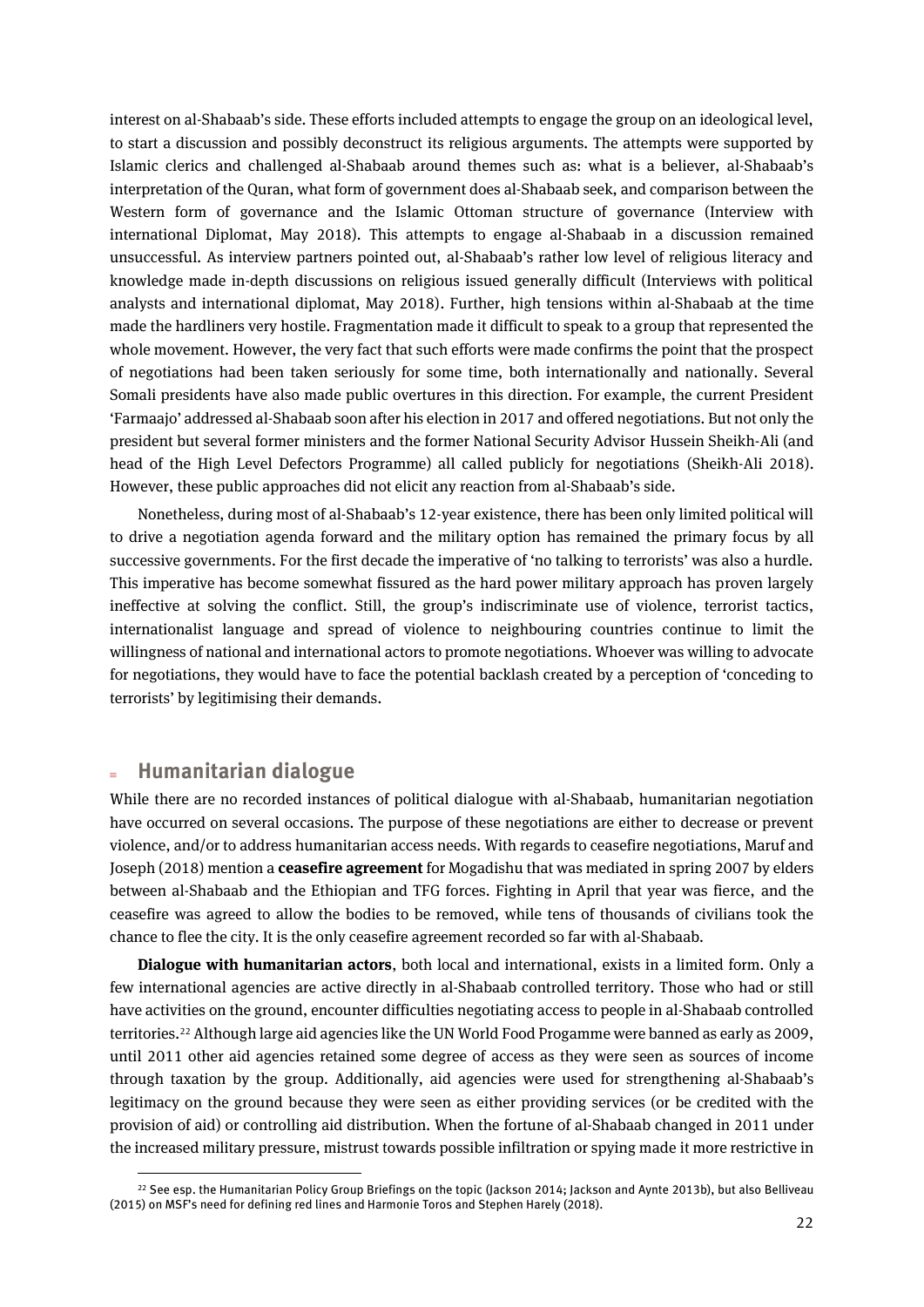its interactions with humanitarians (Jackson and Aynte 2013a). Al-Shabaab's security concerns have at times outweighed its considerations of severe need among the population. A case in point was the famine in 2011 when al-Shabaab refused access to large areas, and once more in 2017, when an estimated 6.2 million people were in dire need, faced with death due to hunger and disease (ICG 2017). The epicentre of the famine was south and central Somalia, areas largely under al-Shabaab control. By refusing aid organisations access and blocking drought victims' exodus towards areas with aid access, it kept the local population hostage, as International Crisis Group (2017, 4) reported, "arguably because of its heightened sense of insecurity and vulnerability – a realisation that mass depopulation might expose it to aerial and ground attacks.". By setting up its own relief efforts al-Shabaab tried to relieve suffering, but arrested local aid organisations found with Western-donated food and supplies, burning the food and releasing an "edict warning against accepting handouts from 'crusaders and apostates' (a reference to foreigners and the Somali government)" (ICG 2017). The bomb attack on the WFP in Mogadishu in April 2017 shows that it actively sought to disrupt aid. In this regard, al-Shabaab is no less hostile to international Muslim relief organisations, considering Turkish and United Arab Emirates (UAE) personnel and facilities legitimate targets (Malek 2017; Chonghaile 2012). This has severely limited any interaction with al-Shabaab's top leadership to the point where high-level diplomatic action to facilitate humanitarian access is all but nonexistent. Instead the majority of humanitarian access negotiations occur with the local level al-Shabaab actors whereas general policy and decision-making on key issues, such as expulsions, are taken by the senior leadership (Jackson and Aynte 2013b). International actors work with local partners who arrange access to al-Shabaab held territory, most often through regional commanders, who tend to allow it only if there is high need (Interview with humanitarian practitioner, July 2018). Other strategies of humanitarian agencies in these negotiations include efforts to enhance the local nature of the aid organisation, appeals to the commanders' responsibility towards the suffering people, and efforts to appeal to al-Shabaab's objective to be a better governance actor than the FGS. Furthermore, a careful selection of negotiators is important (Jackson and Aynte 2013b). Typically, the chances of success rise if the organisation has an established track record of presence in the country and is respected by the people for its service delivery (Belliveau 2015). One interviewee from a big international aid organisation pointed out that it can be risky for regional commanders to allow access, risking disapproval from the central leadership. The same organisation managed to build up a level of dialogue in a bottom-up fashion through slow and sustained efforts, starting from the local level to mid-range commanders (Interview with humanitarian practitioner, June 2018). One challenge in building up relationships is the continuing rotation of al-Shabaab leaders (Toros and Harely 2018).

Interlocutors for negotiations often are local clan elders or individuals with clan connections to the commander. Informal connections to certain people within al-Shabaab through family, clan or business links are used regularly also in cases such as **hostage release-negotiations** (Botha and Abdile 2019; The Indian Ocean Newsletter 2017). Outreach to al-Shabaab is carried out through these informal links. At times of urgent need these links have been provided even by Somali staff in international organisations, which can be high risk as al-Shabaab is known to react harshly to the suspicion of espionage (Interview with humanitarian practitioner, July 2018).

#### **Dialogue to elicit individual disengagement**

By contrast to political or humanitarian dialogue with non-state armed groups, another approach to engagement promoted by programmes to counter violent extremism (CVE) aims to target single individuals, perceived as moderates, to encourage their disengagement from the group. In Somalia, successive governments have initiated **defector's programmes** targeting individual members of al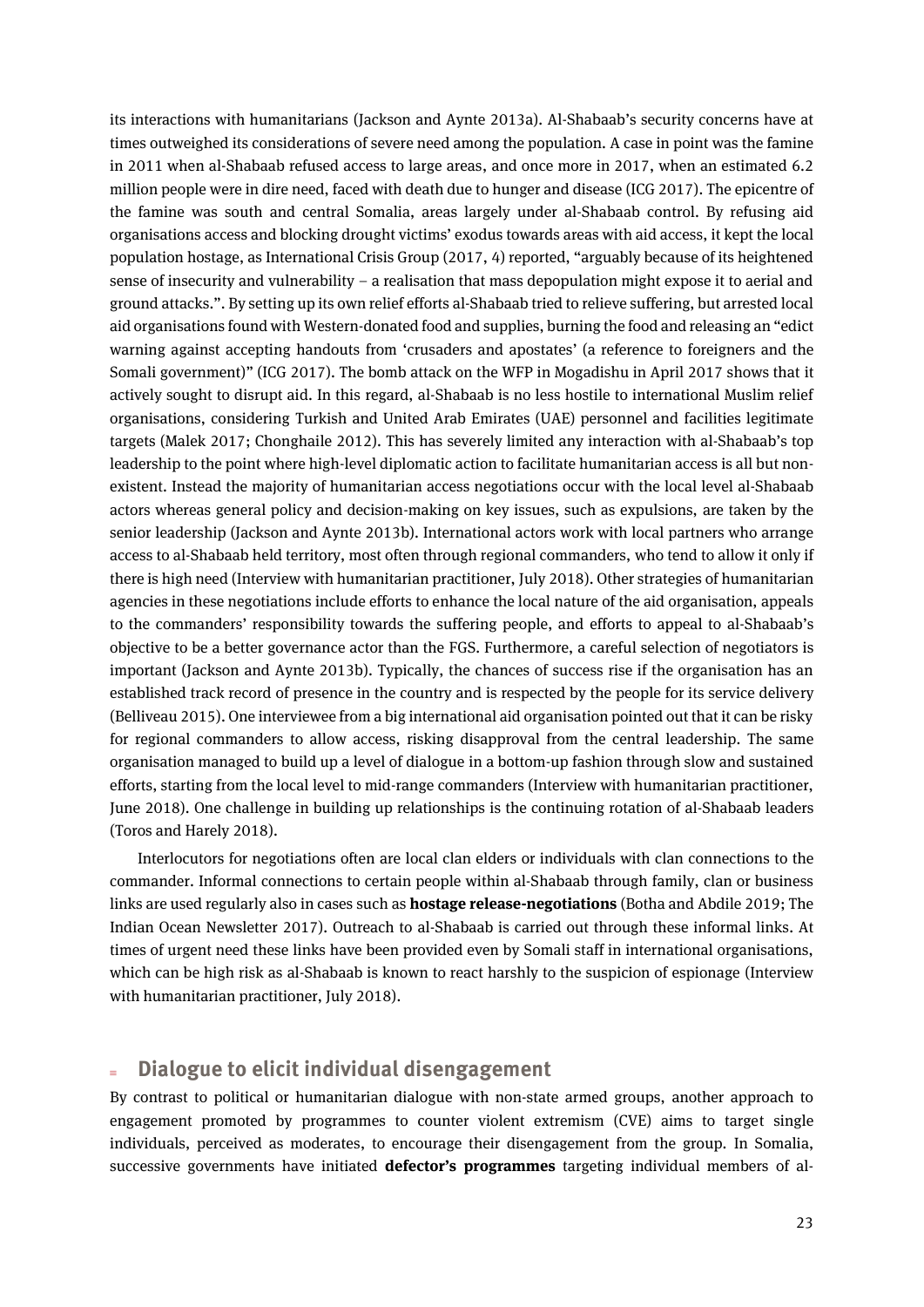Shabaab. There are two distinct defector's programmes, one for high level al-Shabaab members and one for the rank and file. These defector programmes are criticised for several reasons.

Senior al-Shabaab defectors often negotiate a full amnesty in ad-hoc political deals. Lower ranking al-Shabaab members have to stand trial and are assessed by Somali intelligence (Felbab-Brown 2018b). The different programmes are unjust as the rank and file thus get punished for being an al-Shabaab member, while the higher ranks who take decisions are not punished. Beyond this inequality and disrespect for accountability, the government in unable to protect low-level defectors from al-Shabaab's revenge whereas high level defectors can either negotiate safety or have stronger (clan) ties to rely on for their safety. Furthermore, the defector's programmes lack job opportunities and reintegration options to entice fighters to defect from al-Shabaab by offering alternative ways to earn a living. The prospect of being punished but not supported reduces the defector's programmes potential (Interview political analyst, May 2018). Nonetheless, most defectors are rank and file fighters – reports estimate several thousand – but also mid ranking and even a few leaders from the higher echelons have also defected though such efforts (Felbab-Brown 2018a). The former member and well known and respected Islamist Aweys has been under house-arrest since escaping Godane's purge of 2013. In 2012, he was assessed as "a very ambitious politician who's more hell-bent on becoming the president of Somalia than blowing himself up in a suicide mission" (Aynte 2012). The most prominent of all defectors is founding member Mukhtar Robow who defected in August 2017. He displayed political ambitions but has been arrested in fall 2018. <sup>23</sup> The strength of the defections, as Harmonie Toros points out, is that it "demonstrates to a certain degree that there are senior members of al-Shabaab who are not crazy radicals, that we can talk to." But "[t]he risk is if you pull all the moderates out, you only leave the ideologues" (cited in: Houreld 2018). Several amnesty offers have been part of this individual defection encouragement package, for example in 2014 after the death of Godane, or in 2017 after the election of 'Farmaajo'. The individual approach towards al-Shabaab has increased scepticism among its leadership towards any kind of talks, rendering approaches to engage in dialogue through the formal hierarchy supremely suspicious for al-Shabaab.

### <span id="page-23-0"></span>**Levels of engagement: a pyramidal structure**

When it comes to dialogue engagement with al-Shabaab, the unequal degrees of access along the group's hierarchy could be described as a pyramid. On the top leadership level, there is and was no (known) direct dialogue engagement. More indirect forms of dialogue take place through **public statements** exchanged between the group, the government and other actors. Through these statements, al-Shabaab for example promotes its agenda or responds to current events and accusations, indicating that the leadership cares about public opinion. One example is the letter in response to a Human Rights Watch Report in 2017, which reported instances where al-Shabaab had forcefully abducted or recruited children. Al-Shabaab's response letter rejected the accusation and stated its policy of accepting fighters only at an age of 16 and above, even though several accounts have pointed to al-Shabaab's use of child soldiers. (Interview with INGO representative, May 2018).

The middle level leadership of al-Shabaab is somewhat more approachable, as **technical dialogues** such as negotiations on humanitarian access are mostly conducted on this level. It is also at this level that INGOs such as Life and Peace Institute and Finn Church Aid have engaged with members to gather information about al-Shabaab's aims, goals and attitudes (Life and Peace Institute 2014; Botha and Abdile 2019). One Somali respondent from the peacebuilding community highlighted the role of engagement between elders and al-Shabaab on the regional or community level: "*If it is not about de-legitimising it* [al-Shabaab] *but if it is about service delivery or individual cases, usually clan elders do that kind of work. Also* 

<sup>23</sup> For more information on his arrest see page 33.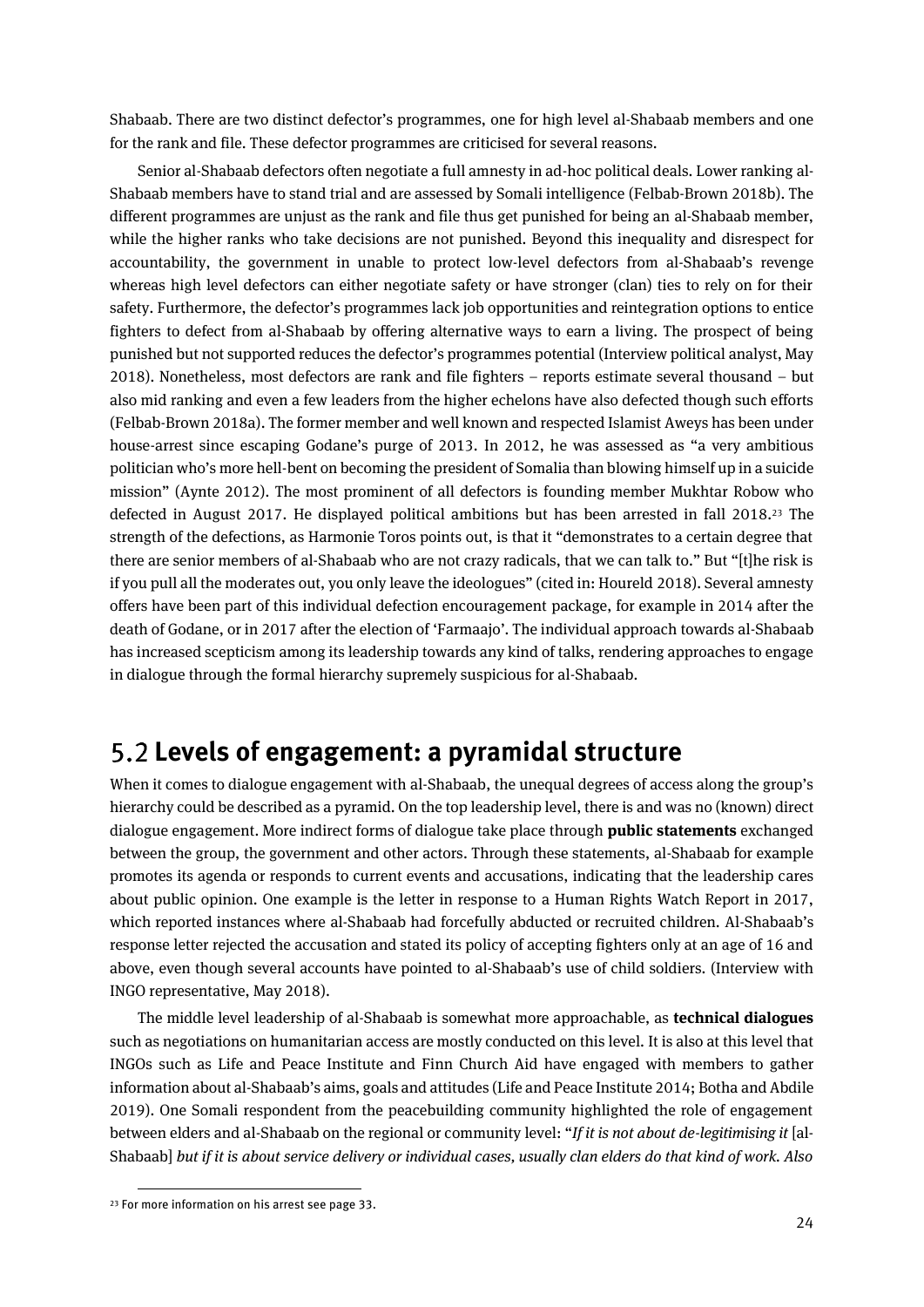*because al-Shabaab needs the support of the communities, especially those of the clan elders. It needs the soldiers, the support, and it can only get that level of support if it has respect for the clan elders. And there are cases where al-Shabaab has been given their blessing just to say that it is working with the communities and they are respecting the leaders and elders. So in [such cases] yes, but if it is about de-legitimising it or renouncing their ideology, I think nobody in the clans dares that*." (Interview with INGO representative, May 2018) Several respondents mentioned in interviews another form of subtle and tacit engagement to deescalate violence: "*In areas of mixed authority there is limited contact with al-Shabaab in form of silent understandings. The administration* [of the FGS] *for example is aware that during the night the al-Shabaab fighters go home to their families who live in their village but al-Shabaab also leaves them alone.*" (Interview with INGO representative, May 2018). Similar tacit pacts of non-aggression were mentioned with regard some AMISOM troops on the ground (Interview with international diplomat, May 2018).

At the bottom of the pyramid, various **informal interactions take place on the individual level** between family, clan members and friends, simplified by cell phones and the internet. Indeed in many of the interviews, especially with native Somalis, the high interconnection between al-Shabaab and the larger society – and even the state itself – was mentioned. As Somalis accept and even specifically seek out al-Shabaab's Sharia Courts, the group's governance services offer a platform of interaction between individuals and al-Shabaab. Furthermore, one interviewee highlighted that al-Shabaab was nothing distant, as "*Many Somalis have a person in their family who is an AS member or sympathizer*." (Interview with Somali civil society representative, February 2018) Another questioned what exactly we mean by al-Shabaab as he argued: "*It is wrong to believe al-Shabaab is only 5,000 people strong, its ideological affiliates are rather the larger part of the population, they have been indoctrinated for 12 years. Al-Shabaab really is more like millions of people and it is everywhere, at universities, government, military, diaspora…"* (Interview with Somali civil society representative, May 2018). Another interviewee noted the challenge of drafting an anti-terrorism law in Somalia because it would require declaring all connections to a terrorist group illegal. In the case of Somalia this would not really be possible because "*who doesn't have some sort of link to al-Shabaab? Many authorities, especially in the communities, have double-hats and switch to whatever is more suitable at that point in time. The government does not offer enough protection to make them jump the fence and decide on one side*." (Interview with INGO representative, May 2018).

However, this high level of interaction with al-Shabaab in society is not necessarily a voluntary choice. Al-Shabaab has a reputation for omnipresence. Especially the Amniyat is feared widely (and justly) for its informants. One interviewee went so far as stating that: "*There are no civilians in Mogadishu. There are only al-Shabaab members, al-Shabaab supporters or al-Shabaab targets. If you are not a supporter, you're a target*." (Interview with former al-Shabaab member, June 2018). In interviews for this study as well as recent publications, experts have observed a shift towards stronger criticism of al-Shabaab by the population (Crouch and Abdi 2018; Toros and Harely 2018). These critiques are directed at the violent activities of al-Shabaab, for example after the suicide attack of October 2017, which also affected its claim to represent true Islam. A recent study on community perspectives of al-Shabaab highlights the broad and complex range of Somali attitudes towards al-Shabaab, but pointed out that all respondents disagreed with al-Shabaab's religious ideology and/or questioned their claim of religiousness since it breaks central aspects of Islamic teachings, especially by killing people (Crouch and Abdi 2018). Criticisms from communities further include the level of taxation and enforced "zakat"24, but also from the business community about the insecurity and destruction of infrastructure as result of the ongoing conflict, which decreases investments and profit. In spite of this criticism, the fear of al-Shabaab still mostly prevents people from speaking up publicly against the group, especially in the media but also in mosques. Overall,

<sup>24</sup> Zakat is a form of religious obligation tax for charity.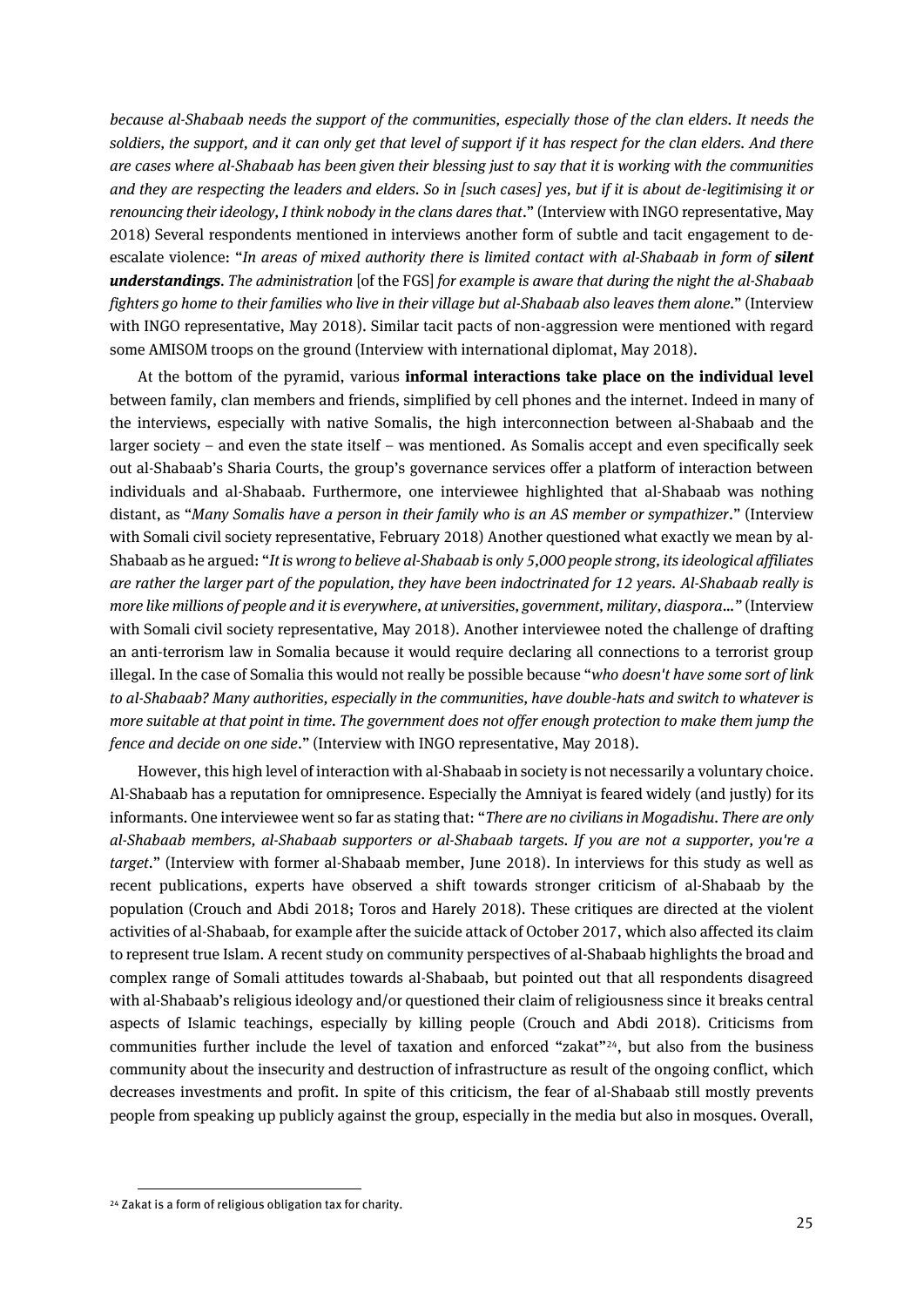<span id="page-25-0"></span>the increasing critique and resentment towards al-Shabaab seems focused mostly on its behaviour while the group's broader political-ideological objectives are not fundamentally questioned.

# <span id="page-25-1"></span>6. Future prospects for de-escalation through dialogue

### **Impact of (non-)engagement on (de-)escalation**

Considering this pyramid structure of dialogue engagement, how does it link with developments and change within al-Shabaab? There are almost no political dialogue or technical negotiations such as on ceasefires, and only limited or indirect negotiations with international humanitarian actors. Thus, one might conclude that dialogue has not played a role in al-Shabaab's development. However, just because there was no change based on dialogue, does not mean there was no change resulting out of the *absence* of dialogue. The rejection of political negotiations by leaders in 2009 raised internal discussion and dissent, contributing to a process of fragmentation that was stopped only with the purge of the dissenters. The rejection of humanitarian access negotiations in 2011 and 2017 had considerable political costs and affected the relationship between al-Shabaab and society. The rejection of negotiations has been costly for al-Shabaab. Nonetheless, the costs of no talks have not been heavy enough to incentivise change towards top-level dialogue. Instead, the experiences of dialogue so far could have increased the resistance to them at top leadership level because the individual approach of dialogue for defection purposes has increased the fear of spies and traitors, deepening al-Shabaab's already existing lack of trust of the FGS, AMISOM and other international actors. Thus formal or informal outreach is not only difficult but also dangerous for the (local) interlocutor. By rejecting and subduing (potential) dialogue with the FGS – but also within the group, al-Shabaab has maintained coherence: for example, on the ideological level, by killing or frightening into silence the Somali Islamic scholars who could have successfully challenged its religious narrative and legitimisation (Interview with civil society representative, May 2018). Since the purge in 2013, there have been no reports about similar internal debates about strategy or religious legitimacy.

### <span id="page-25-2"></span>**Plausible future de-escalation scenarios**

When asking interviewees how they saw the future of the conflict, a clear trend emerged. A small minority of respondents saw only military defeat as a possible and desirable future, but this would require significant political will and the enhancement of military capacities on the government side. Only two interviewees felt that al-Shabaab is slowly being defeated but dragging its heels and this slow defeat could go on for another 10 years. As noted by the UN Monitoring Group on Somalia and Eritrea (2018, 9), targeted hard power efforts such as the decapitation of the leadership has historically had little effect on the group's ability to carry out both asymmetric and conventional attacks within Somalia and it seems unlikely that this will change in the future. The option of a military victory by the state was assumed to remain a slow and painful prospect only to be achieved at all if military capacity was increased. In light of the ongoing debates about AMISOM withdrawal plans, this was not considered a likely scenario.

Instead, the majority responded that a military solution would not succeed, asking "*How do you defeat something like this that is so set into the society?*" (Interview with civil society representative, February 2018). And even if one could defeat al-Shabaab as an organisation, this would not solve the conflict drivers: "*The underlying conflict is elite competition which doesn't change no matter what label is put on it clans, religion, nationalism. The conflicts are driven by issues of land, resources or access to infrastructure*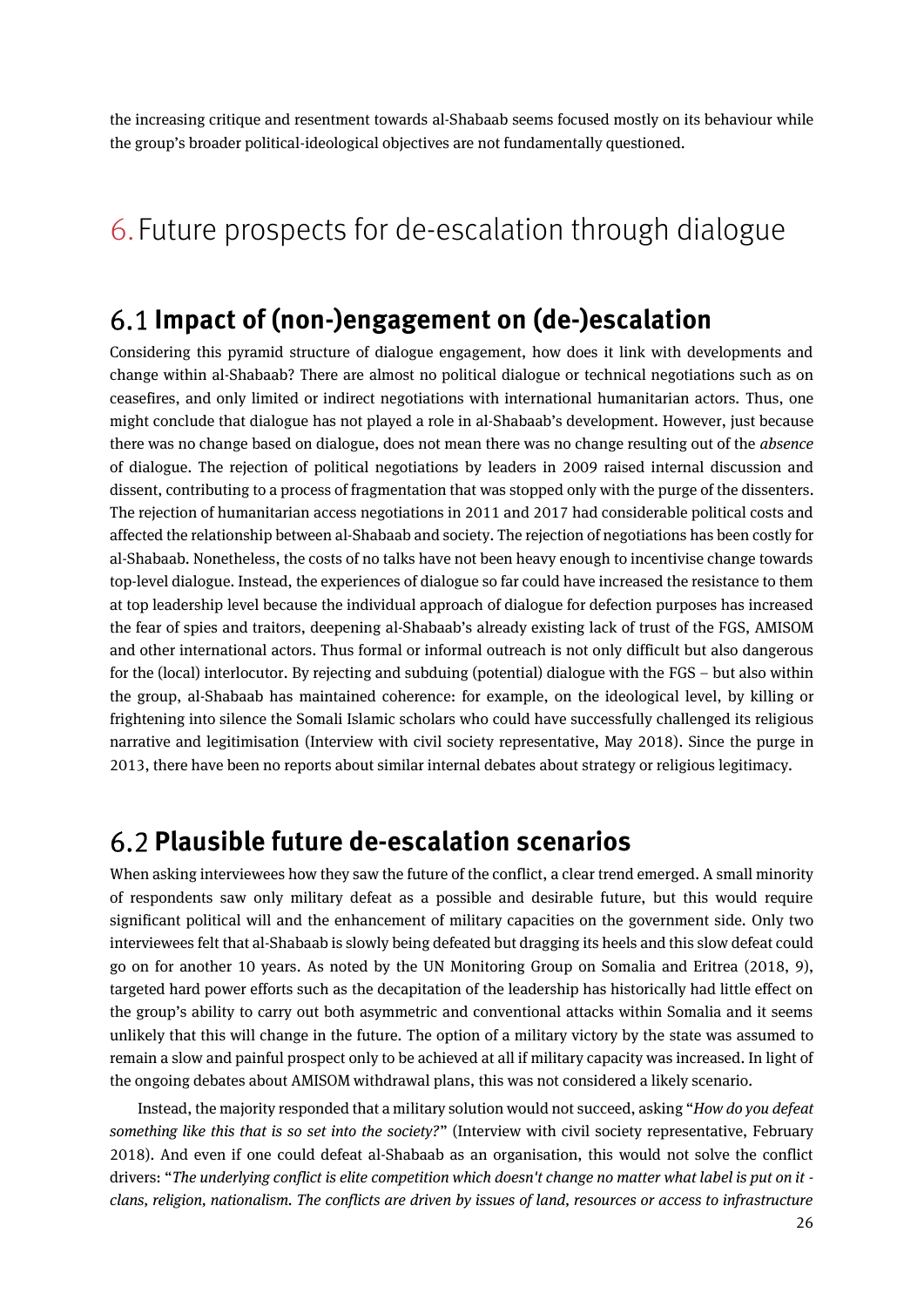*and the regional interests of international actors are put on top*." (Interview with political analyst, May 2018). Accordingly, to defeat al-Shabaab it is necessary at the very least to step up state-building, peacebuilding and development efforts to reduce al-Shabaab's impact and attractiveness. Discrediting the religious claims of al-Shabaab and investing in youth education were especially highlighted as important measures, as well as improving the defectors programmes to ensure the safety of former fighters. As one Somali interviewee described it: "*The real challenge to Somalia is of leadership and how to establish good governance. Al-Shabaab is the easiest thing to solve in Somalia*" (Interview with INGO representative, May 2018). The most realistic scenario for the majority of respondents was a dragging on of the current situation with slow progress on resolving the conflict but creating some form of political and economic stability – essentially a scenario where al-Shabaab is outmanoeuvred by growing state capacities and service provision.

One somewhat deviant opinion was that in reality al-Shabaab had won already, as it is blatantly governing (e.g. through taxation systems) most of south and central Somalia while the FGS is fundamentally weak. From that perspective, any future planning by the FGS and the international community should first acknowledge this reality. Noteworthy was that while all interviewees saw significant challenges for negotiations, the general idea of peace talks was not taboo. Indeed, respondents pointed out that there has been a de-tabooisation of the topic (Interviews with political analyst and INGO representatives, May 2018), which is also echoed by increasing number of publications and statements to that effect (Ahmed Ali, 2017; Kelley, 2017; Ingiriis 2018a; Sheikh-Ali 2018; Crouch and Mackenzie 2019, Olojo, 2019).

### <span id="page-26-0"></span>**Conditions for future negotiations**

While most respondents agreed that negotiations would be a good option and could solve the conflict, all considered them unlikely at this point in time, due to a number of obstacles and preconditions faced by both sides.

### **Lack of ripeness of conflict actors**

One challenge regularly mentioned concerned the **government** and questioned its coherence, legitimacy and capacity to see negotiations through – as well as its essential lack of leadership. "*For negotiations, not al-Shabaab but the opposite actor is the problem. Who would speak for what reason in whose name*?" (Interviews with political analyst, May 2018). Also there seems to be no FSG strategy on how to deal with al-Shabaab, nor a plan to map the necessary capacities to develop one. Overall, al-Shabaab remains only one among a multitude of problems the FSG is struggling with. On top of that, not all forces within the political sphere of Somalia are interested in solving the conflict as its continuation grants a level of benefits: As one analyst from a humanitarian organisation pointed out, so far: "*We frame al-Shabaab so clearly that talking to them becomes impossible, which adds another layer of complications. In terms of ideology or political aims al-Shabaab is not very different from other actors. (…) It is a political move to make al-Shabaab so different. Doing so provides political capital to international but also local actors*" (Interview, May 2018). Nationally and internationally, it would be necessary to change the existing framing of al-Shabaab. Yet it was repeatedly voiced in interviews that too many actors have nothing to gain from losing the political capital of that existing frame. The political system in Somalia, that largely depends on the elite bargain between the most powerful clans benefits from the threat al-Shabaab poses. As Menkhaus (Menkhaus 2018) points out, this threat "has provided the glue that has helped keep the Somali elite bargain intact since 2007. Were al-Shabaab to be considerably weakened or defeated, or were the FGS and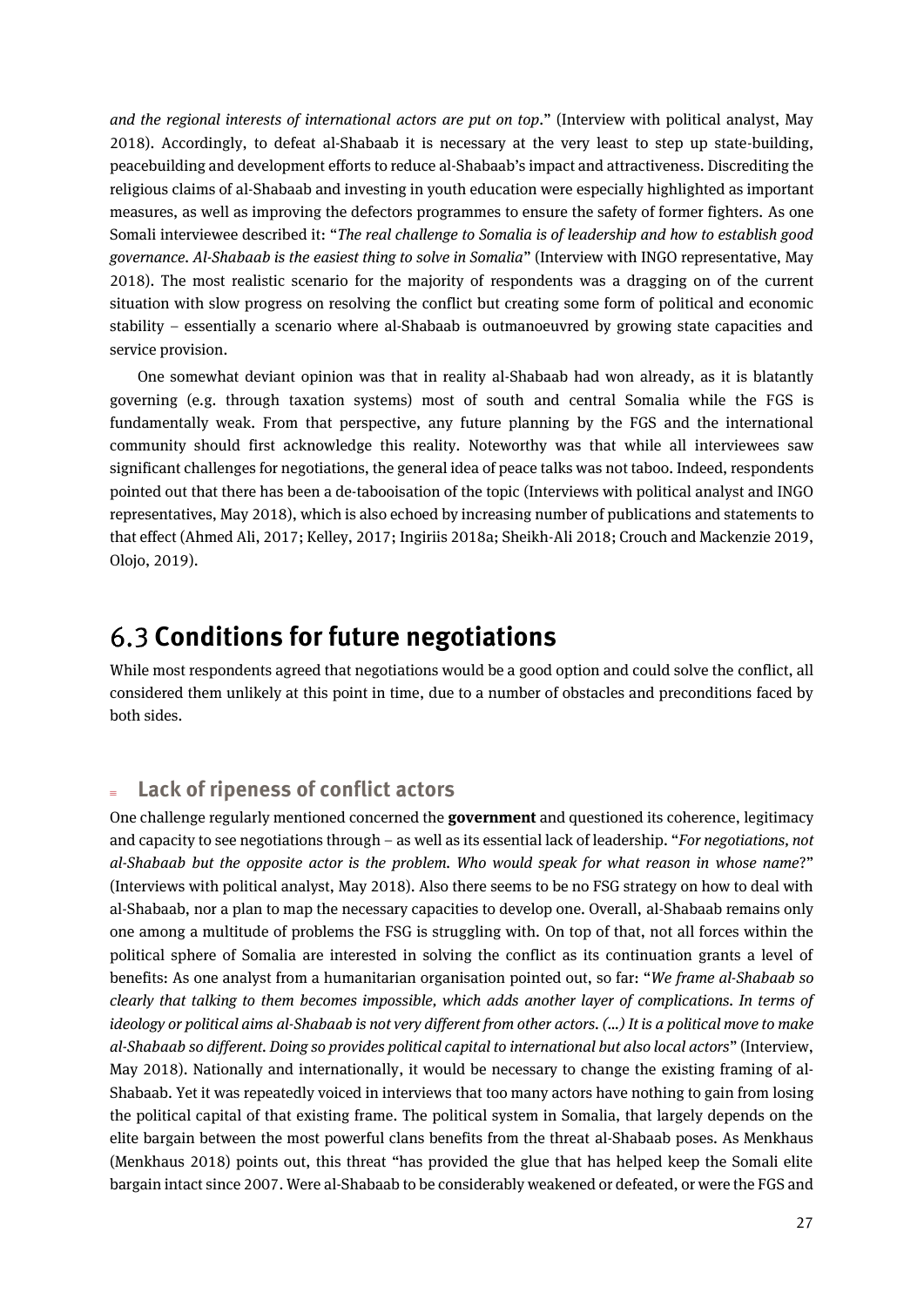al-Shabaab to reach a negotiated end to the insurgency, the elite compact might come undone, and even lead to renewed level of elite manipulated clan war." Fear of a political break-down of the existing system – and the potential costs of that – could inhibit the elites from becoming 'ripe' for a negotiated solution.

In responses of interviewees with regards to the challenges that **al-Shabaab** poses, respondents primarily pointed to the group's ideology, which by its own definition forbade negotiations, especially if it involved "infidels" or "traitors". Al-Shabaab's anti-democratic ideology would not leave space for any acceptable negotiating results. Other challenges named were that al-Shabaab was too strong and had nothing to gain from negotiations, as there were no attractive incentives that could be offered to it. Al-Shabaab's revenue generation through its effective and efficient taxation and extortion system makes it financially independent. Meanwhile, efforts to curb its finances have not been effective. "Financially, the group is still able to collect taxes in most parts of the country, including in the areas outside its control. Efforts to counter its financial machinery have been disjointed and ineffective. While the federal government has created the Financial Integrity Unit and passed the anti-money laundering bill in 2016, the group continues to enjoy financial freedom and has been unfazed by government efforts." (Hiraal Institute 2018). Moreover, the loss of Kismayo and its port, through which al-Shabaab had been making profit through illicit charcoal trade, did not have the expected effects. "*Diaspora funding also is still a source of income, although this has been cut with a tighter control on the financial flow. But charcoal and sugar trade are still two sources of income besides taxation and clever business investments such as in gold or 'jihad contributions' from other countries*." (Interview with political analyst, May 2018) There are no silent state-sponsors that could extort pressure on the group and the leadership is dominated by ideological hardliners. Any challenge to the self-imposed ideological impediment would certainly lead to internal divisions, disagreements and spoilers.

Another challenge mentioned was the inability to access the top leadership. For example, rumours about the impending death of al-Shabaab's emir Ubaidah and an internal competition on the succession have been circulating since spring 2018. Yet the information remains vague and the dynamics at al-Shabaab's top level essentially a black box. This led one respondent to highlight that internal as well as external distrust would be difficult to manage as one individual leader could not negotiate on behalf of the other Shura members, it would need collective action, which would require a lot of consultations within the leadership (Interview with INGO representative, May 2018). Yet, as another Somali interviewee pointed out, it is hard to imagine how collective action of the leadership could be achieved if even raising the topic of negotiations within the circle of al-Shabaab's leadership is considered extremely dangerous to the person doing so (Interview with civil society actor, April 2018).

One attempt to test the perception that al-Shabaab members have little to no interest in, or incentives for, engaging in dialogue was a study conducted by the Life and Peace Institute in 2014. Through interviews with al-Shabaab mid-ranking members, it found that most rejected the option of negotiations completely, only few considered it as an option but only in the event of a situation of extreme weakness (Maruf and Joseph 2018). A more recent study from 2018 by Finn Church Aid (Botha and Abdile 2019) on the attitudes of al-Shabaab towards negotiations presents different findings. Based on 17 interviews with mid-ranking al-Shabaab leaders, the study shows that there is willingness on al-Shabaab's side to pursue conditional political dialogue – under certain conditions. These include a withdrawal of foreign forces from Somalia, a general amnesty, the formation of Somali security forces that consist of all parties, the full implementation of sharia law and the establishment of a new government as well as securing employment for al-Shabaab members. This does not necessarily represent the top leadership's opinion, which in the case of al-Shabaab has proven to be the stumbling block to any dialogue attempt. Still, these conditions display a focus on the national level and are well within the range of negotiable goals. Many respondents answered that if al-Shabaab would be weakened militarily, negotiations would become more likely as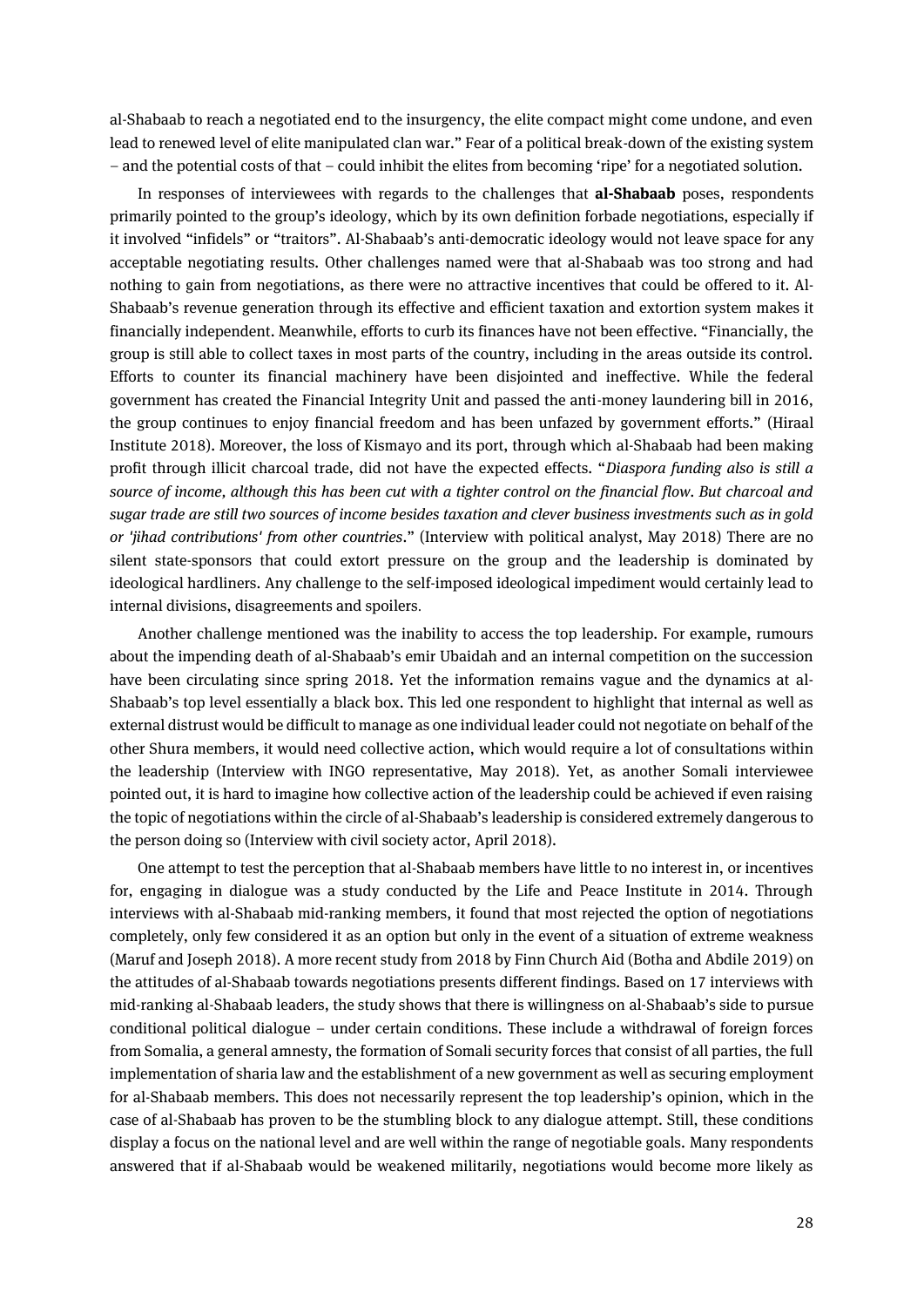negotiations should only be started with the FGS in a position of power – or at least not weaker than al-Shabaab.

This responds to the classic concept of conflict resolution: the **ripeness** theory, where a negotiated settlement becomes more likely when the opposing actors are locked in a mutually hurting stalemate, which shifts the cost-benefit calculations in favour of negotiations. As was pointed out in the section outlining the group's development, al-Shabaab has been effectively in a stalemate with the FGS and AMISOM since 2015. The respondents arguing that al-Shabaab is too strong to agree to negotiations point out that it is not (yet) hurting enough to affect its cost-benefit calculations. This opinion is set on a few assumptions about what would be hurting al-Shabaab but also the FSG. One political analyst generally questioned if the stalemate was actually hurting the conflict parties at relevant levels. Considering the strength of the political economy, which is largely based on the billions of dollars of foreign military and development investments, and the deep patterns of corruption and alleged collusion between al-Shabaab and elements of the FGS, the **elites on both sides may be profiting too much** to feel the hurting. For al-Shabaab especially she pointed out that "*the leadership might just go forward as they have nothing to lose while middle and lower ranks might feel the hurting more"* (Interview in May 2018). As was pointed out above, on the side of the FGS, the clan and political elites might prefer the current situation of elite bargaining to the potential costs of an unknown future. Furthermore, business and security sector are also profiting from the continued insecurity and foreign money flowing into Somalia. The situation is similar for the FGS, where "*the politicians are rather immune to the effects of the conflict*" (Interview with political analyst, May 2018). Instead, it is the communities who have been bearing the brunt of the conflict, causing a rising sense of exhaustion in the country which could lead to raising pressure both on the Somali government and al-Shabaab to come to the negotiation table. One interviewee pointed out that people in Mogadishu, which is the center of al-Shabaab's violent activities, are more willing to speak up against al-Shabaab than in other parts of Somalia, where it still is a taboo topic (Interview civil society representative, April 2018). So far, the strategy to force the moment of ripeness by increasing military pressure on al-Shabaab has not functioned. It is therefore unclear if further military pressure would even affect the costbenefit calculations of the right people.

The lack of ripeness by the FSG and al-Shabaab is accompanied by the perceived unwillingness of the **regional and international actors**with stakes in Somalia to support a negotiation process. Especially the US and Ethiopia were named by interviewees in this regard.

#### **Identifying credible interlocutors**

The role of the Somali society was mentioned often with regard to who could function as an **interlocutor or entry point** for any future negotiations. Based on the strong role of clans, it is not surprising that clan elders were named quite frequently, also because they already have regular dealings with al-Shabaab, as was pointed out above. Others specified that the business community has become an important actor and that they would have a vested interest in seeing negotiations through if it was understood that everybody would profit from it. Others proposed a mix of both by including the business representatives of the clans. A third section of Somali society actors were the religious leaders. These were named less frequently. The role that was ascribed to them most often was in delegitimising al-Shabaab's religious claims, but fewer respondents considered them as possible interlocutors for dialogue with al-Shabaab. Another approach entirely was to establish a dialogue via one of the high level defectors such as Robow25, Aweys or Ahmed Mohammed Islam 'Madobe'<sup>26</sup> as interlocutors as they are well connected on both sides.

<sup>&</sup>lt;sup>25</sup> At the time of the interviews, Robow was not yet imprisoned.

<sup>26</sup> Ahmed Mohamed Islam, known as 'Madobe' is the current president of Juba State in Somalia. He was one of the founding members of al-Shabaab but has been fighting al-Shabaab in south Somalia with his own force the Ras Kambooni since 2012, in cooperation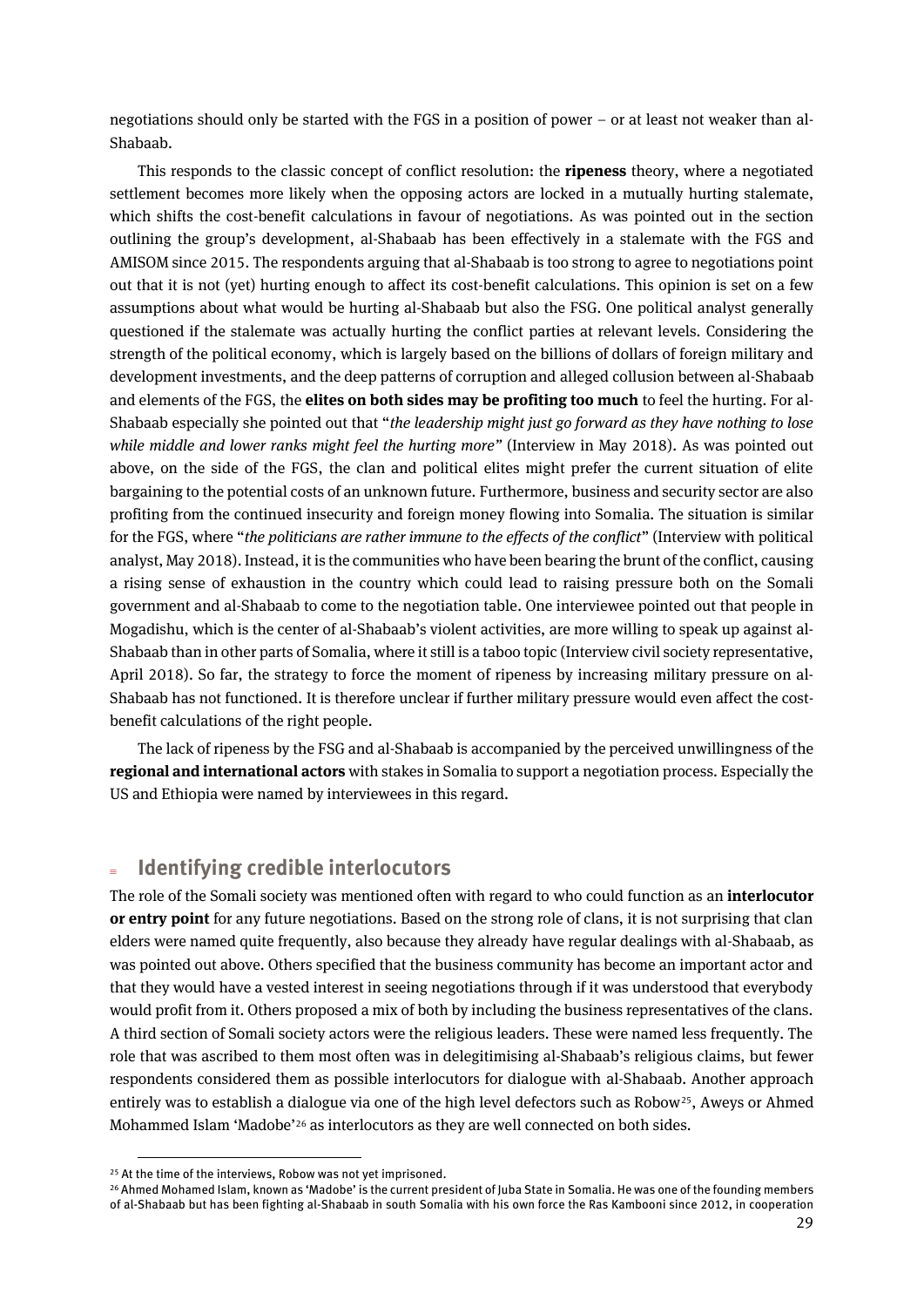Almost all respondents named one or more of these Somali actors, and they also mentioned that any dialogue effort had to be a genuinely Somali-driven process. Accordingly, none of the interviewees named the UN or African Union as possible interlocutor and very few mentioned foreign states. If mentioned at all, Turkey was named the most often, followed by Saudi Arabia or Qatar. With regard to Saudi Arabia and Qatar, other respondents argued that these states were no longer credible actors as the political tensions between them have also been affecting political dynamics in Somalia.

#### **Confidence-building steps**

One point raised in interviews was how to manage the **process,** how to deal with the challenge of conducting negotiations in a setting where one side is generally held to have so deeply infiltrated the other that it would be difficult to divide the two actors. How can the government decide on red lines when al-Shabaab already is part of that discussion? As Ken Menkhaus (Menkhaus 2018) correctly points out, the more positive side effect of this – and the existing high level of cross-cutting individual relationships – might be a limited need for confidence building compared to other processes. One chance to build confidence and open the political sphere for al-Shabaab was missed in fall 2018. Robow had set out to become president of Southwest State, one of the 7 semi-autonomous Somali regions. It was assumed that he would win the election due to the strong clan loyalties in the region. However, as a power struggle between the FGS and the states was raging on, the FGS arrested Robow and a FGS-loyal candidate then won the election. Even if al-Shabaab had discredited Robow and viewed him as an enemy and traitor, his imprisonment set a prominent example that gaining power through politics doesn't work. Although this message most likely wasn't the intention of the FGS, Robow's imprisonment potentially further de-creased al-Shabaab's confidence in political engagement with the FGS. The negative example of a failed transition from militant to politician might rather support al-Shabaab's hardline sceptics of political (dialogue) engagement.

### **Developing a realistic negotiation agenda**

 $\overline{a}$ 

Another challenge for potential negotiations mentioned by interviewees focussed on the **content of negotiations.** One of the many contradictory aspects of this conflict is that on the surface, Somalia is already constitutionally what al-Shabaab wants it to be – an Islamic state – and the past three governments were led by Islamists. However, for al-Shabaab, parliamentary democracy (with elected representatives deciding on the constitution) is un-Islamic as only the Quranic tradition is allowed to stand, which is above mankind to judge or change. Furthermore, al-Shabaab has repeatedly pointed to the discrediting levels of corruption, nepotism and ineffectiveness of the Somali government; it has also argued that two-thirds of the consultative constitution convention in May 2018 were from the diaspora and hence 'mercenaries', and that in reality the government is a puppet of the international forces and its representatives are apostates to Islam (Africa Confidential 2018). In fact, in some areas al-Shabaab's demands for 'true' Islamic rule are similar to the concept of "good governance": low levels of corruption, responsibility and accountability– values that find support with many Somalis. A recent article by Harmonie Toros and Stephen Harley highlighted that there is common ground between the FGS and al-Shabaab with regards to the final political objective of a Somali-owned government based on Islamic traditions and a commitment to the better future of the Somali nation (Toros and Harely 2018). One interviewee even saw that the FGS as well as the society were moving closer towards al-Shabaab positions and that "*the window* 

with Kenyan and AMISOM forces. Madobe, essentially the strong man ruling Kismayo, remains linked with the group, not least to reportedly high levels of trade.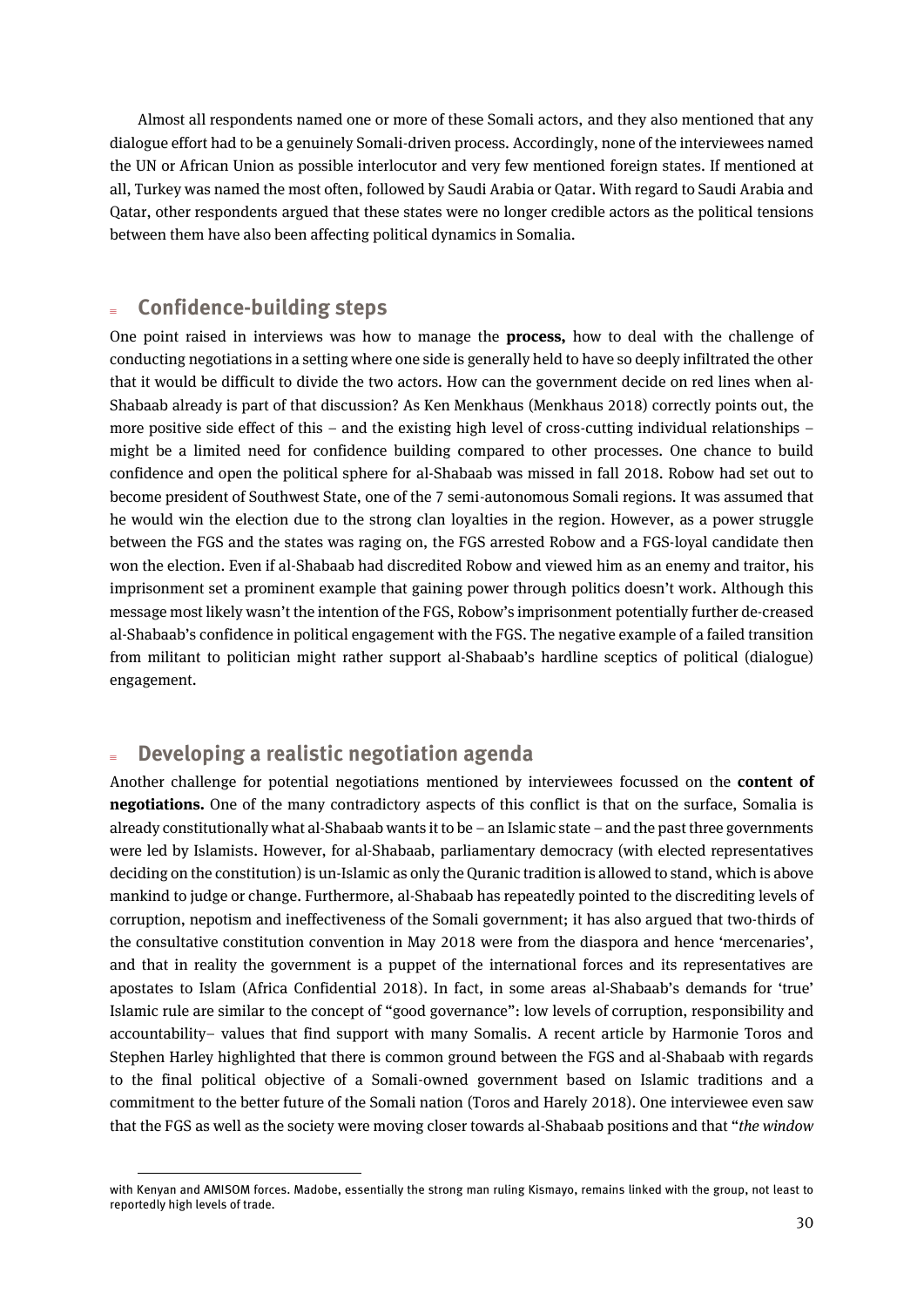*of opportunity for dialogue may not come from the de-radicalisation of the group but rather the radicalization of the government*" (Interview with international diplomat, May 2018). But strikingly, this is not reflected in the political discussions. For example, the (s)election process for the new parliament in winter 2016/2017 was based on clan structure, clan allegiance and clan power, rather than on political issues. The clans' power plays, at state as well as federal level, hinder progress on issues such as anti-corruption or the reform of the justice system, on which potentially a substantive dialogues could open space to include al-Shabaab positions.

The pyramid structure of dialogue engagement with al-Shabaab, which was outlined above, seems almost reflected by a pyramid structure of political discussions on common Somali interests, but also on the society's core values on which to base policy-decisions. At the bottom of this pyramid, among the individuals and in society there is discussion on such policies, shared Somali interests and values. Yet, this level of the pyramid seems inhibited by fear and disillusionment which seem to prevent such private and public debates to be fed into a political system that does not function on a competition of ideas to gain majority and power. At the top of the pyramid on the other hand, general inability, a deflecting of responsibility and a lack of political will to open the space for such a substantial Somali-Somali dialogue create silence. Interestingly, the same pyramid structure might be true about intra-al-Shabaab dialogue on political issues. In the resulting silence, there seems no room for al-Shabaab positions to be heard, nor for public discussion and evaluation thereof. It is hence difficult to assess the level of congruence between al-Shabaab's positions and public opinion.

Accordingly, the questions that need to be asked are: what would be the content and purpose of potential negotiations? What is the aim, an inclusion of al-Shabaab into the existing government structure or a new system? If there is general agreement that an Islamic state is the solution, what how does this formulate into a political system? What is of primary importance, the 'Islamic' *processes and structures* (e.g. for al-Shabaab this precludes parliamentary elections), and/or that the output of the new governance produces laws based on or supporting Islamic *values* (e.g. justice)? What are the options for formulating this into state structures and processes? Who would have the knowledge, capacity – and legitimacy – to support and provide input on possible options for an Islamic political system? A debate about these questions needs to be part of any pre-negotiation phase as the conflict parties and indeed Somali society at large must develop its strategic vision.

### <span id="page-30-0"></span>7.Conclusion

This case study sought to contribute to answering three questions on the pathway of al-Shabaab (de- )escalation, the existing experience with dialogue engagement and the future role of dialogue for deescalation. As was outlined in section three and four al-Shabaab's pathway saw development, mostly on the organisational dimension, but evolved also on the behavioural and even somewhat on the ideological dimension. Most of these changes were driven by external factors in response to the power balance of the conflict, with a continuing hard power approach maintaining significant pressure on al-Shabaab. None of these changes has led to lasting de-escalation. Instead, one moment of behavioural change consolidated al-Shabaab's power by diverting the focus towards governance – setting the base for sustained conflict. Beyond military pressure and internal re-focussing on governance, the pressure raised by society seemed to be the most influential external factor able to affect the group's strategic decision-making. One of this case study's central findings is that Somali society might be the most effective actor in achieving al-Shabaab's de-escalation and a more peaceful Somalia.

The experience of third party dialogue engagement with al-Shabaab is limited. Noticeably though, the non-military efforts of conflict settlement are no longer a taboo topic. There have been efforts to establish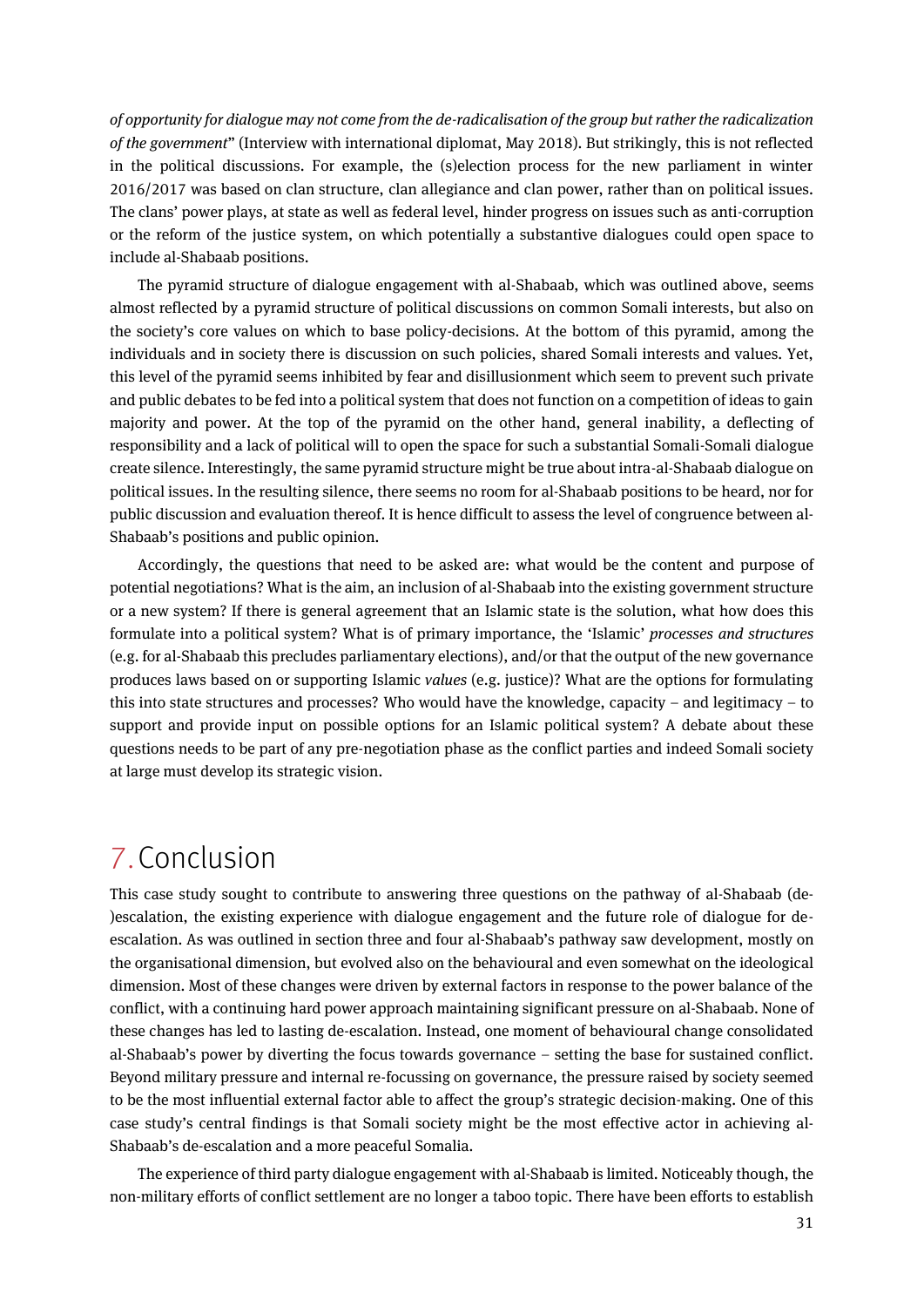preliminary dialogue with the intention of political dialogue engagement. This shows that the option has been considered seriously. The fact that nothing has come from these efforts displays a lack of (political) will and a lack of ripeness on both sides. The experiences of unsuccessful preliminary dialogue efforts, al-Shabaab's continued high level of violent activities, and the real danger of engaging al-Shabaab in dialogue under the current anti-terror laws have created an atmosphere that discourages sustained dialogue efforts. Nevertheless, the calls for alternative (or additional) routes for ending the conflict have become louder. Programmes for individual disengagement from al-Shabaab are ongoing and even though they have significant deficits, they have shown some success in supporting the defections of fighters and leaders. Yet, these efforts have not significantly weakened al-Shabaab so far and there is a danger that defection of moderate, politically-minded leaders will strengthen the hardline ideologues within al-Shabaab and reduce confidence in future outreach activities. Any strategy for peace in Somalia should consider the negative impact of de-legitimisation efforts on al-Shabaab's confidence towards third parties and plan the pre-negotiation phase accordingly.

In the majority of interviews conducted for this study, the need for dialogue attempts in Somalia was highlighted to solve the conflict. That such a process must be genuinely Somali driven and owned was also evident from the interviews, including a Somali interlocutor. Moreover, many challenges were identified. Among these are fairly usual challenges for peace negotiations with NSAG such as the ripeness of the actors, their capacity for conducting negotiations as coherent actors and a dependence on, and high influence of, international powers. Specific Somali aspects of these are the slow and conflict-fraught process of statebuilding that hampers especially the government side and the need to define the negotiation agenda and its content. To determine the space for negotiations, an inclusive discussion about the role of Islam and what kind of state Somalis want and need seems essential to confirm the boundaries of the seeming common ground between al-Shabaab, the FGS and Somali society. Any such public debate could help to unleash the potential of Somali society as a multi-voiced organ to engage in dialogue with al-Shabaab and raise the stakes for the FGS to show political will to do so. The overall level of societal interaction and individual communication with al-Shabaab is high and thus has power to affect al-Shabaab. Societal pressure through public discontent with al-Shabaab's activities has contributed to discussions emerging within al-Shabaab that questioned the chosen strategy, which is a necessary condition for a change thereof. The potential of society to drive this process inside al-Shabaab by carrying the debate into the organisation via public and individual communication should not be underestimated – especially considering the high level of al-Shabaab's social embeddedness. In light of the point made above, the most effective – and safer – topic might be to focus on the use of violence, not de-legitimising al-Shabaab's goals or justifications.

Thus, in a period where direct negotiations between the conflict parties are faced with too many challenges, such a public debate about the content of negotiations – and thus essential political topics – could set the stage for negotiations by further reducing the perception of taboo and pushing the conflict parties towards ripeness. A strong social push back on al-Shabaab's use of violence could increase the pressure for it to engage in such a national debate.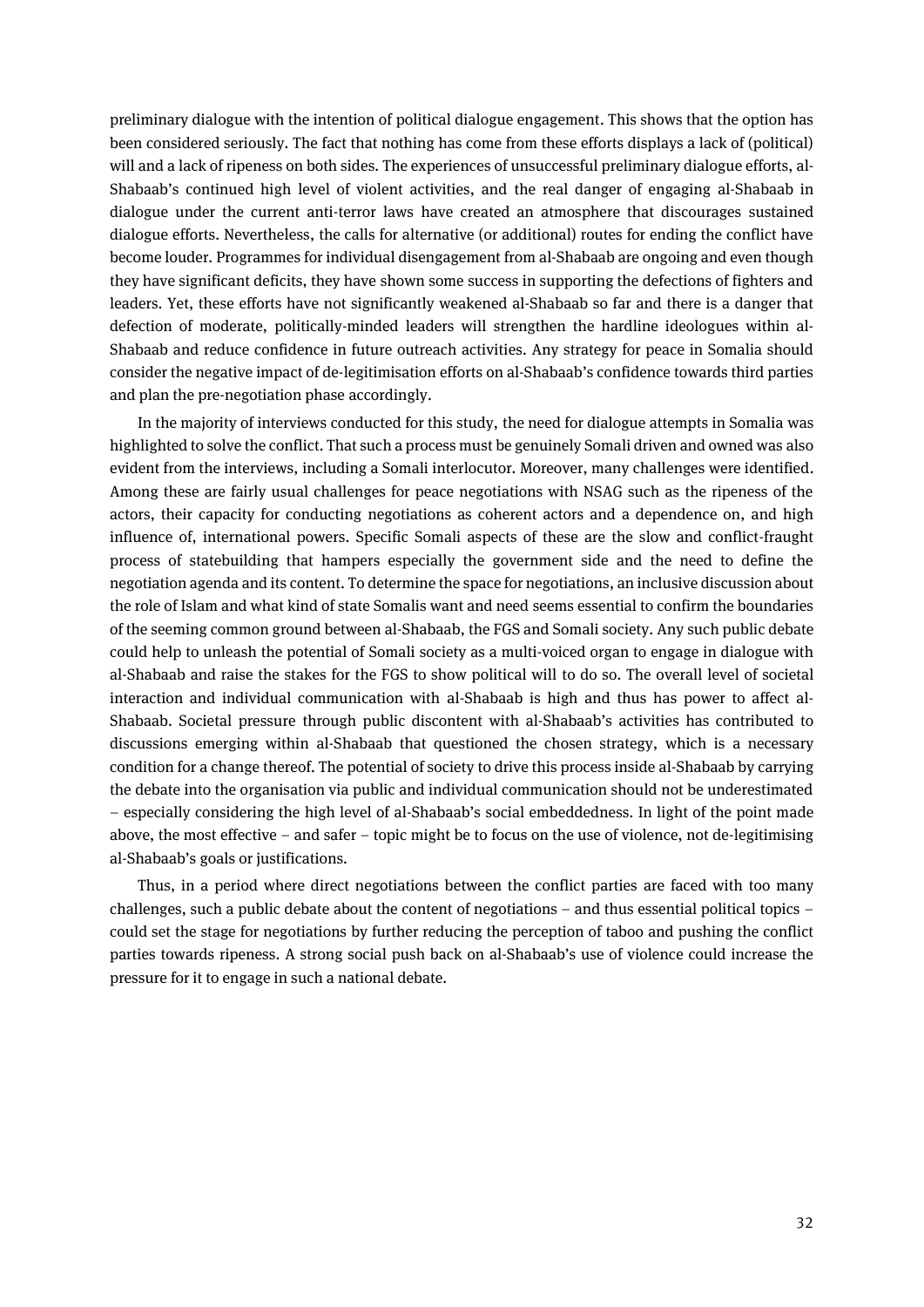# <span id="page-32-0"></span>8.References

- **Abrahms, Max** 2018. Denying to Win: How Image-Savvy Militant Leaders Respond When Operatives Harm Civilians. in: Journal of Strategic Studies. DOI: [10.1080/01402390.2018.1471597](https://doi.org/10.1080/01402390.2018.1471597).
- **Africa Confidential** 2018. Shabaab Takes to the Air. in: Africa Confidential 59 (11): 7–8.
- **Al Jazeera** 2018. Somalia: Sufi Scholar, Followers Killed in Al-Shabab Attack. In: Al Jazeera, November 26, 2018. Available at: www.aljazeera.com/news/2018/11/somalia-sufi-scholar-followers-killed-alshabab-attack-181126053348923.html [accessed May 29, 2019].
- **Anzalone, Christopher** 2014. The Life and Death of Al-Shabab Leader Ahmed Godane Combating Terrorism Center at West Point. in: CTC Sentinel 7 (9): 19–22.
- **Aynte, Abdi** 2012. Somalia: Sheikh Hassan Dahir Aweys and the Politics of the Al-Shabaab Split. African Arguments, April 4, 2012. Available at: https://africanarguments.org/2012/04/04/somalia-sheikhhassan-dahir-aweys-and-the-politics-of-the-al-shabaab-split-by-abdi-aynte/ [accessed January 8, 2019].
- **Bajoria, Jayshree** 2011. Interview with Rashid Abdi: Al-Shabaab and Somalia's Spreading Famine. Council on Foreign Relations. Available at: www.cfr.org/interview/al-shabaab-and-somalias-spreadingfamine [accessed January 8, 2019].
- **Bellamy, Alex J.** 2016. Non-State Armed Groups and the Responsibility to Protect. Discussion paper prepared for the seminar "Fulfilling the Responsibility To Protect: The Threat of Non-State Armed Groups and Their Increased Role in Perpetrating Atrocity Crimes", Brussels.
- **Belliveau, Joe 2015.** Red lines and al-Shabaab: negotiating humanitarian access in Somalia. NOREF Report March 2015, Norwegian Peacebuilding Resource Centre.
- **Botha, Anneli** and Madi Abdile, The Network of Religious and Traditional Peacemakers 2019. Al-Shabaab attitudes towards negotiations. in: War and Peace in Somalia: National Grievances, Local Conflict and Al-Shabaab, edited by Michael Keating and Matt Waldman, Hurst Publishers.
- **Chonghaile, Clar Ni** 2012. Somalia Facing Aid Shortfall after Al-Shabaab Bans Islamic Relief. in: The Guardian, 2012. Available at: www.theguardian.com/global-development/2012/oct/08/somaliaaid-al-shabaab-islamic-relief [accessed May 8, 2019].
- **Crouch, Joanne and Peter Mackenzie** 2019. The U.S. is now negotiating with the Taliban. Would negotiations work with al-Shabab?. in: The Washington Post, February, 8 2019. Available at: www.washingtonpost.com/news/monkey-cage/wp/2019/02/08/the-u-s-is-now-negotiating-withthe-taliban-would-that-work-with-al-shabab/ [accessed July 28, 2019].
- **Crouch, Joanne and Ali Abdi** 2018. Community Perspectives Towards Al-Shabaab Sources of Support and the Potential for Negotiations. in: War and Peace in Somalia: National Grievances, Local Conflict and Al-Shabaab, edited by Michael Keating and Matt Waldman, Hurst Publishers.
- **Felbab-Brown, Vanda** 2018a. Developments in Somalia. Brookings, November 14, 2018. Brookings. Available at: www.brookings.edu/testimonies/developments-in-somalia/#footnote-14 [accessed April 16, 2019].
- **Felbab-Brown, Vanda** 2018b. The Limits of Punishment Transitional Justice and Violent Extremism Somalia Case Study. United Nations University, Institute for Integrated Transitions. Available at: http://ifittransitions.org/resources/publications/major-publications-briefings/the-limits-of-punishmenttransitional-justice-and-violent-extremism/4-lop-somalia-case-study.pdf/view [accessed November 21, 2018].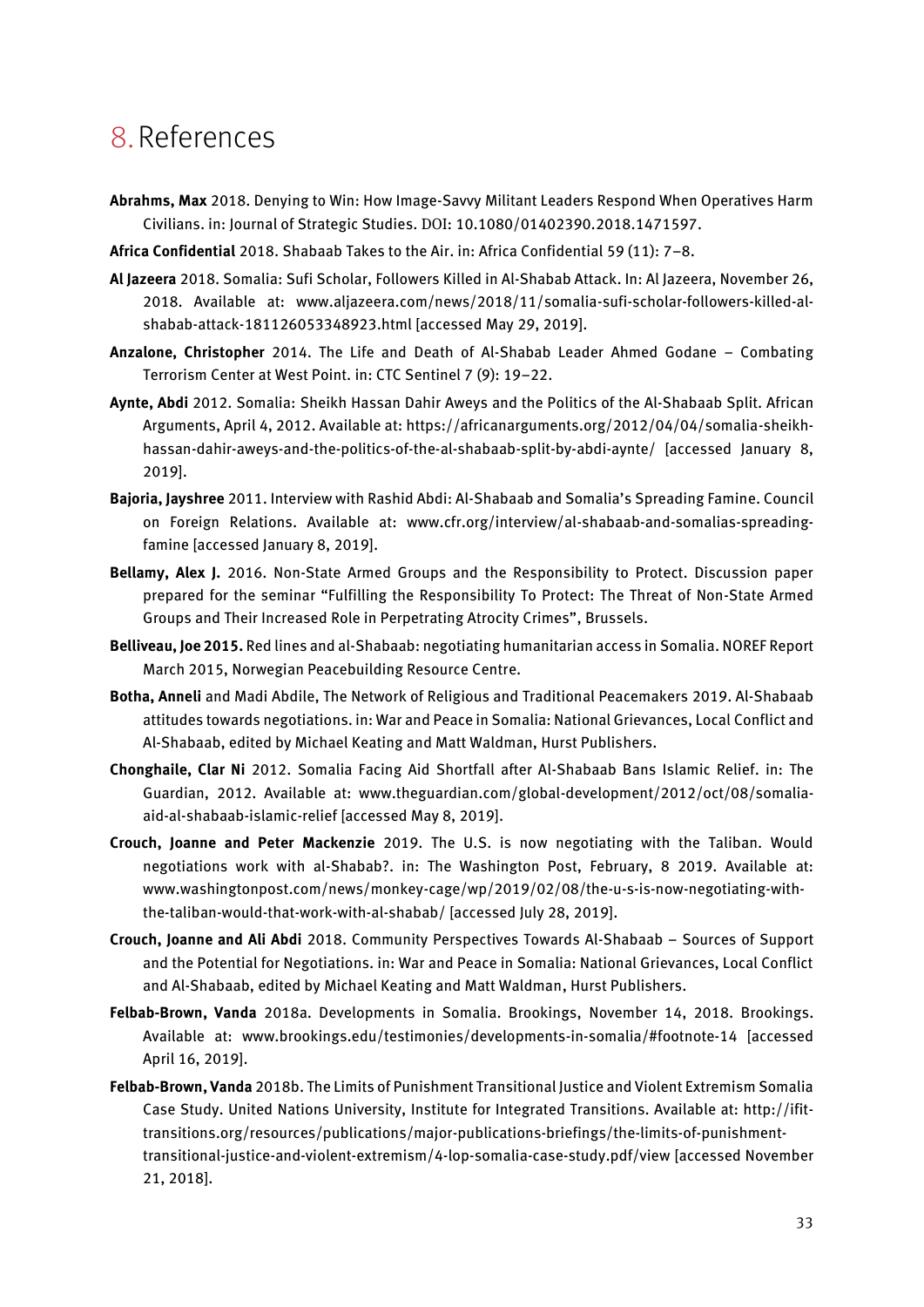- **Gakuo Mwangi, Oscar** 2012. State Collapse, Al-Shabaab, Islamism, and Legitimacy in Somalia. in: Politics, Religipon and Ideology 13 (4): 513–27.
- **Hansen, Stig Jarle** 2013. Al-Shabaab in Somalia: The History and Ideology of a Militant Islamist Group, 2005-2012. Oxford: Oxford University Press.
- **Hansen, Stig Jarle** 2014. An In-Depth Look at Al-Shabab's Internal Divisions. in: CTC Sentinel 7 (2): 9–12.
- **Hegghammer, Thomas** 2014. Jihadi-Salafis Or Revolutionaries?. in: Global Salafism: Islam's New Religious Movement, edited by Roel Meijer. Oxford: Oxford University Press.
- **Hiraal Institute** 2018. Al Shabaab Today. Hiraal Institute. Available at: https://hiraalinstitute.org/wpcontent/uploads/2018/04/Evolution-of-Al-Shabab.pdf
- **Houreld, Katherine** 2018. Somalia lures defectors in new push against insurgents. Reuters, 24. January 2018. Available at: www.reuters.com/article/us-somalia-defections-exclusive/exclusive-somalialures-defectors-in-new-push-against-insurgents-idUSKBN1FD0KO
- **HRW** 2010. Harsh War, Harsh Peace. Human Rights Watch. Available at: www.hrw.org/report/2010/04/19/harsh-war-harsh-peace/abuses-al-shabaab-transitional-federalgovernment-and-amisom
- **Ingiriis, Mohamed Haji** 2018a. Building Peace from the Margins in Somalia: The Case for Political Settlement with Al-Shabaab. in: Contemporary Security Policy, 39(4), 512-536.
- **Ingiriis, Mohamed Haji** 2018b. From Al-Itihaad to Al-Shabaab: How the Ethiopian Intervention and the 'War on Terror' Exacerbated the Conflict in Somalia. in: Third World Quarterly, 39(11), 2033-2052.
- **International Crisis Group** 2017. Instruments of Pain (III) Conflict and Famine in Somalia. Africa Briefing No 125, May 9, 2017.
- **International Crisis Group** 2012. The Kenyan military intervention in Somalia. International Crisis Group Report Africa No. 184, 15 February 2012.
- **Jackson, Ashley** 2014. Negotiating Perceptions: Al-Shabaab and Taliban Views of Aid Agencies. ODI/ Humanitarian Policy Group. Available at: www.odi.org/sites/odi.org.uk/files/odiassets/publications-opinion-files/9104.pdf [accessed February 21, 2018].
- **Jackson, Ashley and Abdi Aynte** 2013a. Al-Shabaab Engagement with Aid Agencies. in: HPG Policy Brief 53. HPG Humanitarian Policy Group.
- **Jackson, Ashley and Abdi Aynte** 2013b. Talking to the Other Side Humanitarian Negotiations with Al-Shabaab in Somalia. ODI. Available atwww.odi.org/hpg [accessed February 21, 2018].
- **Joscelyn, Thomas** 2015. Shabaab's Leadership Fights Islamic State's Attempted Expansion in East Africa. The Long War Journal. Available at: www.longwarjournal.org/archives/2015/10/shabaableadership-fights-islamic-state-expansion.php [accessed January 8, 2019].
- **Kelley, Kevin J.** 2017. Agencies mull alternative means to defeat Shabaab. Daily Nation 5 February 2017, available online at: [www.nation.co.ke/news/UN--Shabaab-TALKS-TO-END-WAR/1056-3799542](http://www.nation.co.ke/news/UN--Shabaab-TALKS-TO-END-WAR/1056-3799542-format-xhtml-h851r8/index.html) [format-xhtml-h851r8/index.html](http://www.nation.co.ke/news/UN--Shabaab-TALKS-TO-END-WAR/1056-3799542-format-xhtml-h851r8/index.html)
- **Kimani, Salome** 2018. African Economic Outlook 2018 Somalia. African Development Bank. Available at: [www.afdb.org/fileadmin/uploads/afdb/Documents/Generic-](http://www.afdb.org/fileadmin/uploads/afdb/Documents/Generic-Documents/country_notes/Somalia_country_note.pdf)[Documents/country\\_notes/Somalia\\_country\\_note.pdf](http://www.afdb.org/fileadmin/uploads/afdb/Documents/Generic-Documents/country_notes/Somalia_country_note.pdf) [accessed April 12, 2019].
- **Leithead, Alastair** 2017. Anger over Mogadishu Bomb Attack Boils over into Streets. in: BBC, October 19, 2017. Available at: www.bbc.com/news/world-africa-41680829 [accessed May 8, 2019].
- **Life and Peace Institute** 2014. Alternatives for Conflict Transformation in Somalia. A Snapshot and Analysis of Key Political Actors' View and Strategy. Life and Peace Institute.
- **Maher, Shiraz** 2016. Salafi-Jihadism: The History of an Idea. Oxford, Oxford University Press.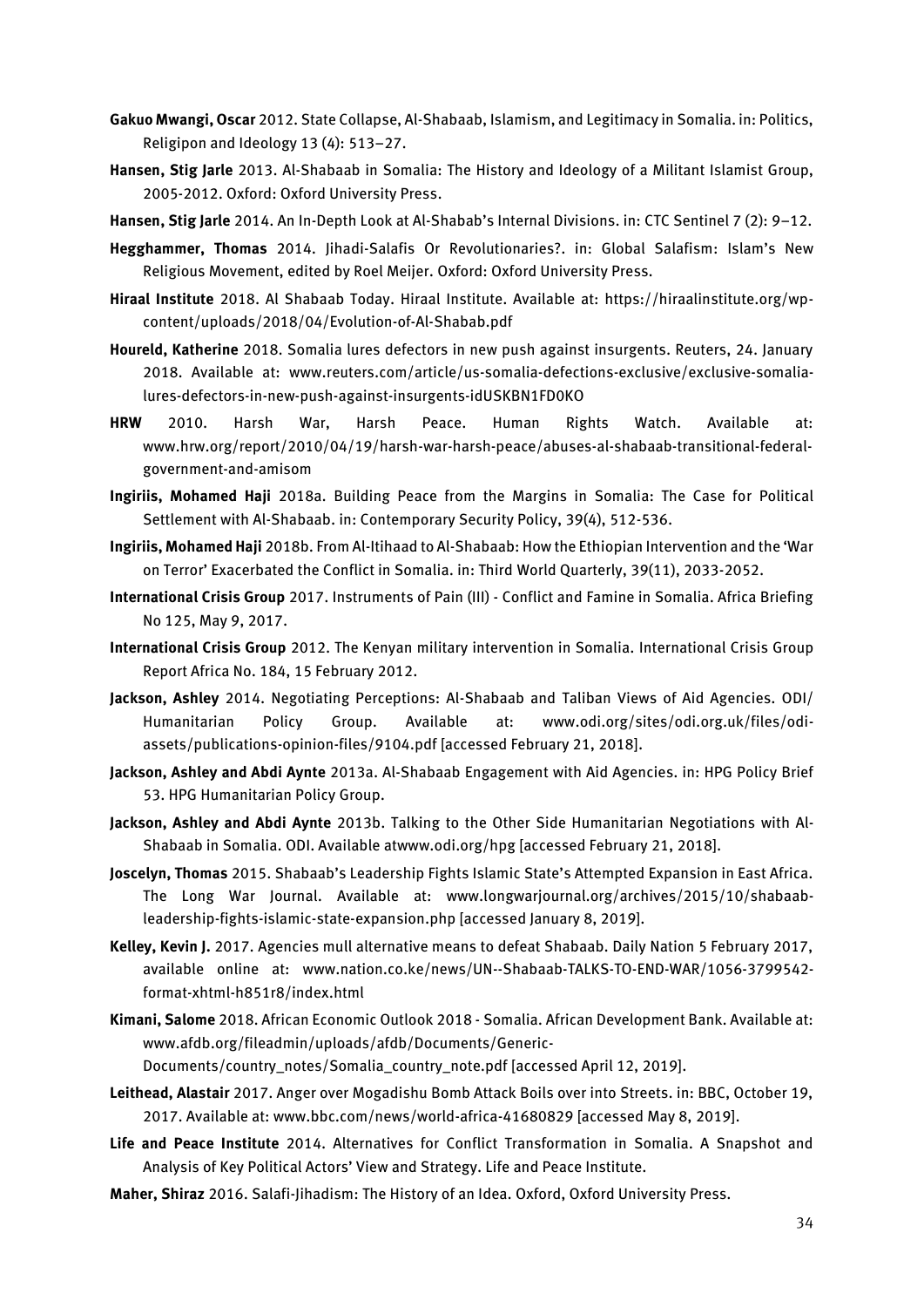- **Mahmood, Omars** 2017. Al-Shabaab Holds Its Ground against Somalia's Amnesty Deal. Institute for Security Studies, August 4, 2017. Available at: https://issafrica.org/iss-today/al-shabaab-holds-itsground-against-somalias-amnesty-deal [accessed April 12, 2019].
- **Malek, Caline** 2017. Terror Attack Will Not Deter UAE's Aid Mission to Somalia. in: The National, April 19, 2017. Available at: www.thenational.ae/uae/government/terror-attack-will-not-deter-uae-s-aidmission-to-somalia-1.26526 [accessed May 8, 2019].
- **Marchal, Roland** 2009. A Tentative Assessment of the Somali Harakat Al-Shabaab. in: Journal of Eastern African Studies 3 (3): 381–404.
- **Marchal, Roland** 2011. The Rise of a Jihadi Movement in a Country at War. Available at: www.sciencespo.fr/ceri/sites/sciencespo.fr.ceri/files/art\_RM2.pdf [accessed January 26, 2018].
- **Marchal, Roland** 2018. Rivals in Governance. Civil Activities of Al Shabaab. in: War and Peace in Somalia: National Grievances, Local Conflict and Al-Shabaab, edited by Michael Keating and Peter Waldmann, Hurst Publishers, 349–58.
- **Maruf, Harun and Dan Joseph** 2018. Inside Al-Shabaab: The Secret History of Al-Qaeda's Most Powerful Ally. Indiana University Press
- **Menkhaus, Ken** 2016. Making Sense of Resilience in Peacebuilding Contexts: Approaches, Applications, Implications. Geneva Peacebuilding Platform Paper No.6.
- **Menkhaus, Ken** 2017. Elections in the Hardest Places: The Case of Somalia. in: Journal of DemocracyArticle) Journal of Democracy 28 (4): 132–46.
- **Menkhaus, Ken** 2018. Elite Bargains and Political Deals Project: Somalia Case Study. Report for the UK Stabilisation **Bilandia Community Unit.** Available at: [https://assets.publishing.service.gov.uk/government/uploads/system/uploads/attachment\\_data](https://assets.publishing.service.gov.uk/government/uploads/system/uploads/attachment_data/file/766049/Somalia_case_study.pdf) [/file/766049/Somalia\\_case\\_study.pdf](https://assets.publishing.service.gov.uk/government/uploads/system/uploads/attachment_data/file/766049/Somalia_case_study.pdf) [accessed July 15, 2019].
- **Mueller, Jason C.** 2016. The Evolution of Political Violence: The Case of Somalia's Al-Shabaab. in: Terrorism and Political Violence 30 (1): 116–41.
- **Olojo, Akinola** 2019. Time to consider negotiating with al-Shabaab in Somalia? Institute for Security Studies, June 11, 2019. Available at: https://issafrica.org/iss-today/time-to-consider-negotiatingwith-al-shabaab-insomalia?utm\_source=BenchmarkEmail&utm\_campaign=ISS\_Weekly&utm\_medium=email
	- [accessed July 28, 2019].
- **Schneckener, Ulrich** 2009. Spoilers or Governance Actors? Engaging Armed Non-State Groups in Areas of Limited Statehood. 21. SFB-Governance Working Paper Series. Berlin.
- **Sheikh-Ali, Hussein** 2018. We Should Talk to Al-Shabaab Now We Owe It to the Mogadishu Bomb Victims. in: The Guardian, 2018. Available at: www.theguardian.com/commentisfree/2018/oct/14/al-shabaab-mogadishu-bomb-anniversarysomalia [accessed April 15, 2019].
- **Sheikh, Abdi** 2017. Death Toll from Somalia Truck Bomb in October Now at 512: Probe Committee Reuters. in: Reuters, November 17, 2017. Available at: www.reuters.com/article/us-somalia-blasttoll/death-toll-from-somalia-truck-bomb-in-october-now-at-512-probe-committee-idUSKBN1DU2IC [accessed May 3, 2019].
- **Toros, Harmonie and Stephen Harely** 2018. Negotiations with Al-Shabaab Lessons Learned and Future Prospects. in: War and Peace in Somalia: National Grievances, Local Conflict and Al-Shabaab, edited by Michael Keating and Matt Waldman, Hurst Publishers, 401–11.